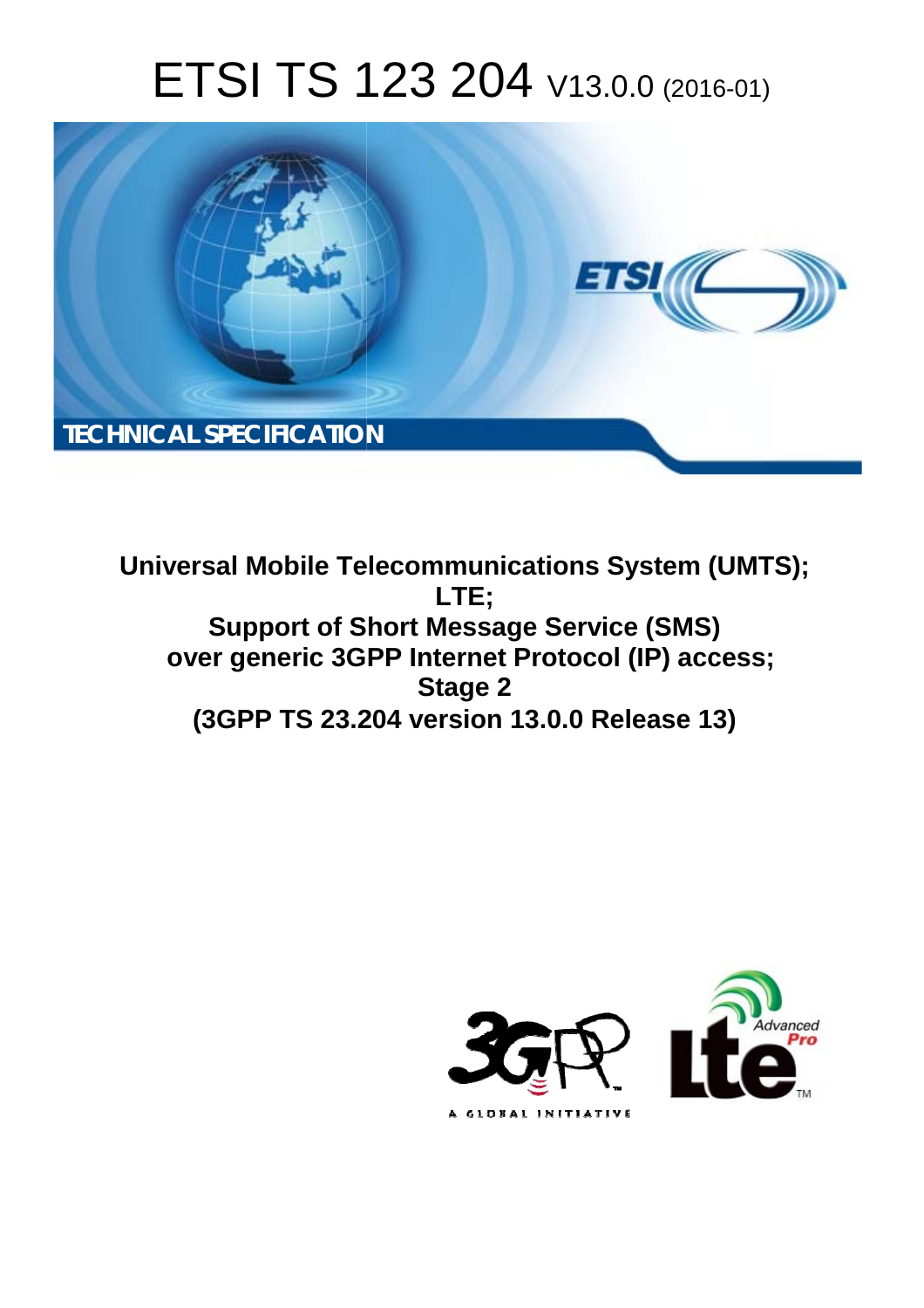Reference RTS/TSGS-0223204vd00

> Keywords LTE,UMTS

#### *ETSI*

#### 650 Route des Lucioles F-06921 Sophia Antipolis Cedex - FRANCE

Tel.: +33 4 92 94 42 00 Fax: +33 4 93 65 47 16

Siret N° 348 623 562 00017 - NAF 742 C Association à but non lucratif enregistrée à la Sous-Préfecture de Grasse (06) N° 7803/88

#### *Important notice*

The present document can be downloaded from: <http://www.etsi.org/standards-search>

The present document may be made available in electronic versions and/or in print. The content of any electronic and/or print versions of the present document shall not be modified without the prior written authorization of ETSI. In case of any existing or perceived difference in contents between such versions and/or in print, the only prevailing document is the print of the Portable Document Format (PDF) version kept on a specific network drive within ETSI Secretariat.

Users of the present document should be aware that the document may be subject to revision or change of status. Information on the current status of this and other ETSI documents is available at <http://portal.etsi.org/tb/status/status.asp>

If you find errors in the present document, please send your comment to one of the following services: <https://portal.etsi.org/People/CommiteeSupportStaff.aspx>

#### *Copyright Notification*

No part may be reproduced or utilized in any form or by any means, electronic or mechanical, including photocopying and microfilm except as authorized by written permission of ETSI.

The content of the PDF version shall not be modified without the written authorization of ETSI. The copyright and the foregoing restriction extend to reproduction in all media.

> © European Telecommunications Standards Institute 2016. All rights reserved.

**DECT**TM, **PLUGTESTS**TM, **UMTS**TM and the ETSI logo are Trade Marks of ETSI registered for the benefit of its Members. **3GPP**TM and **LTE**™ are Trade Marks of ETSI registered for the benefit of its Members and of the 3GPP Organizational Partners.

**GSM**® and the GSM logo are Trade Marks registered and owned by the GSM Association.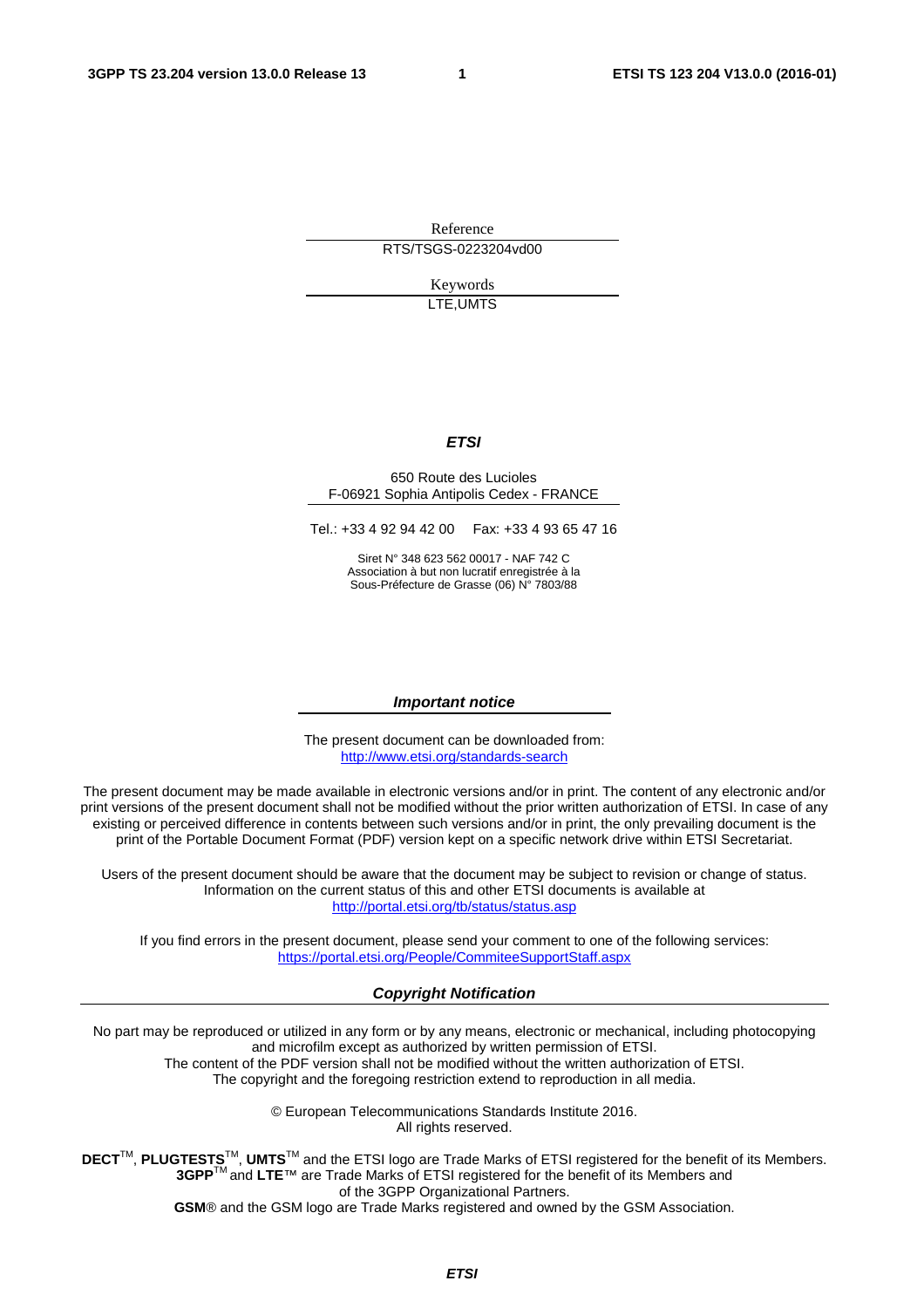## Intellectual Property Rights

IPRs essential or potentially essential to the present document may have been declared to ETSI. The information pertaining to these essential IPRs, if any, is publicly available for **ETSI members and non-members**, and can be found in ETSI SR 000 314: *"Intellectual Property Rights (IPRs); Essential, or potentially Essential, IPRs notified to ETSI in respect of ETSI standards"*, which is available from the ETSI Secretariat. Latest updates are available on the ETSI Web server [\(https://ipr.etsi.org/](https://ipr.etsi.org/)).

Pursuant to the ETSI IPR Policy, no investigation, including IPR searches, has been carried out by ETSI. No guarantee can be given as to the existence of other IPRs not referenced in ETSI SR 000 314 (or the updates on the ETSI Web server) which are, or may be, or may become, essential to the present document.

## Foreword

This Technical Specification (TS) has been produced by ETSI 3rd Generation Partnership Project (3GPP).

The present document may refer to technical specifications or reports using their 3GPP identities, UMTS identities or GSM identities. These should be interpreted as being references to the corresponding ETSI deliverables.

The cross reference between GSM, UMTS, 3GPP and ETSI identities can be found under [http://webapp.etsi.org/key/queryform.asp.](http://webapp.etsi.org/key/queryform.asp)

## Modal verbs terminology

In the present document "**shall**", "**shall not**", "**should**", "**should not**", "**may**", "**need not**", "**will**", "**will not**", "**can**" and "**cannot**" are to be interpreted as described in clause 3.2 of the [ETSI Drafting Rules](http://portal.etsi.org/Help/editHelp!/Howtostart/ETSIDraftingRules.aspx) (Verbal forms for the expression of provisions).

"**must**" and "**must not**" are **NOT** allowed in ETSI deliverables except when used in direct citation.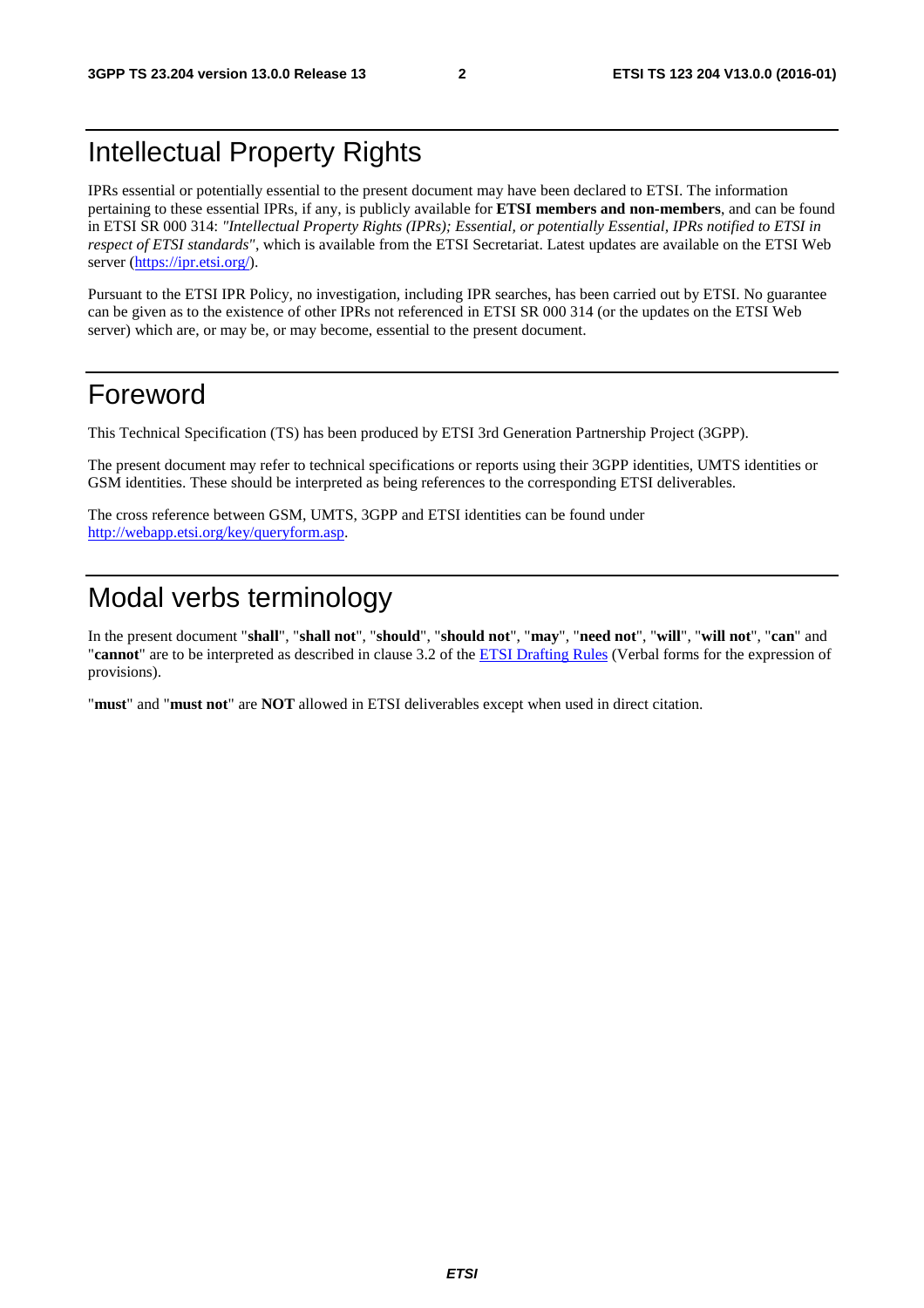$\mathbf{3}$ 

## Contents

| 1                                                   |                                                                                                |  |  |  |  |
|-----------------------------------------------------|------------------------------------------------------------------------------------------------|--|--|--|--|
| 2                                                   |                                                                                                |  |  |  |  |
| 3<br>3.1<br>3.2                                     |                                                                                                |  |  |  |  |
| 4                                                   |                                                                                                |  |  |  |  |
| 4a<br>4a.1                                          |                                                                                                |  |  |  |  |
| 4a.2<br>4a.3                                        |                                                                                                |  |  |  |  |
| 4a.4                                                |                                                                                                |  |  |  |  |
| 4a.5                                                |                                                                                                |  |  |  |  |
| 5<br>5.1<br>5.2<br>5.2.1<br>5.2.2<br>5.2.3<br>5.2.4 |                                                                                                |  |  |  |  |
| 5.2.5                                               |                                                                                                |  |  |  |  |
| 5.2.6                                               |                                                                                                |  |  |  |  |
| 5.3<br>5.3.1                                        |                                                                                                |  |  |  |  |
| 5.3.1.1                                             |                                                                                                |  |  |  |  |
| 5.3.1.2                                             |                                                                                                |  |  |  |  |
| 5.3.1.3                                             |                                                                                                |  |  |  |  |
| 5.3.2<br>6                                          |                                                                                                |  |  |  |  |
| 6.0                                                 |                                                                                                |  |  |  |  |
| 6.0a                                                |                                                                                                |  |  |  |  |
| 6.0a.1                                              |                                                                                                |  |  |  |  |
| 6.0a.2                                              |                                                                                                |  |  |  |  |
| 6.1                                                 |                                                                                                |  |  |  |  |
| 6.2                                                 |                                                                                                |  |  |  |  |
| 6.2.1<br>6.2.2                                      |                                                                                                |  |  |  |  |
| 6.3                                                 | Transport-level interworking: Successful encapsulated Short Message origination procedure with |  |  |  |  |
| 6.3a                                                | Transport-level interworking: Short Message origination procedure without MSISDN19             |  |  |  |  |
| 6.3a.1                                              |                                                                                                |  |  |  |  |
| 6.3a.2                                              |                                                                                                |  |  |  |  |
| 6.4                                                 | Transport-level interworking: Successful encapsulated Short Message termination procedure from |  |  |  |  |
| 6.4a                                                | Transport-level interworking: Short Message termination procedure without MSISDN from IMS      |  |  |  |  |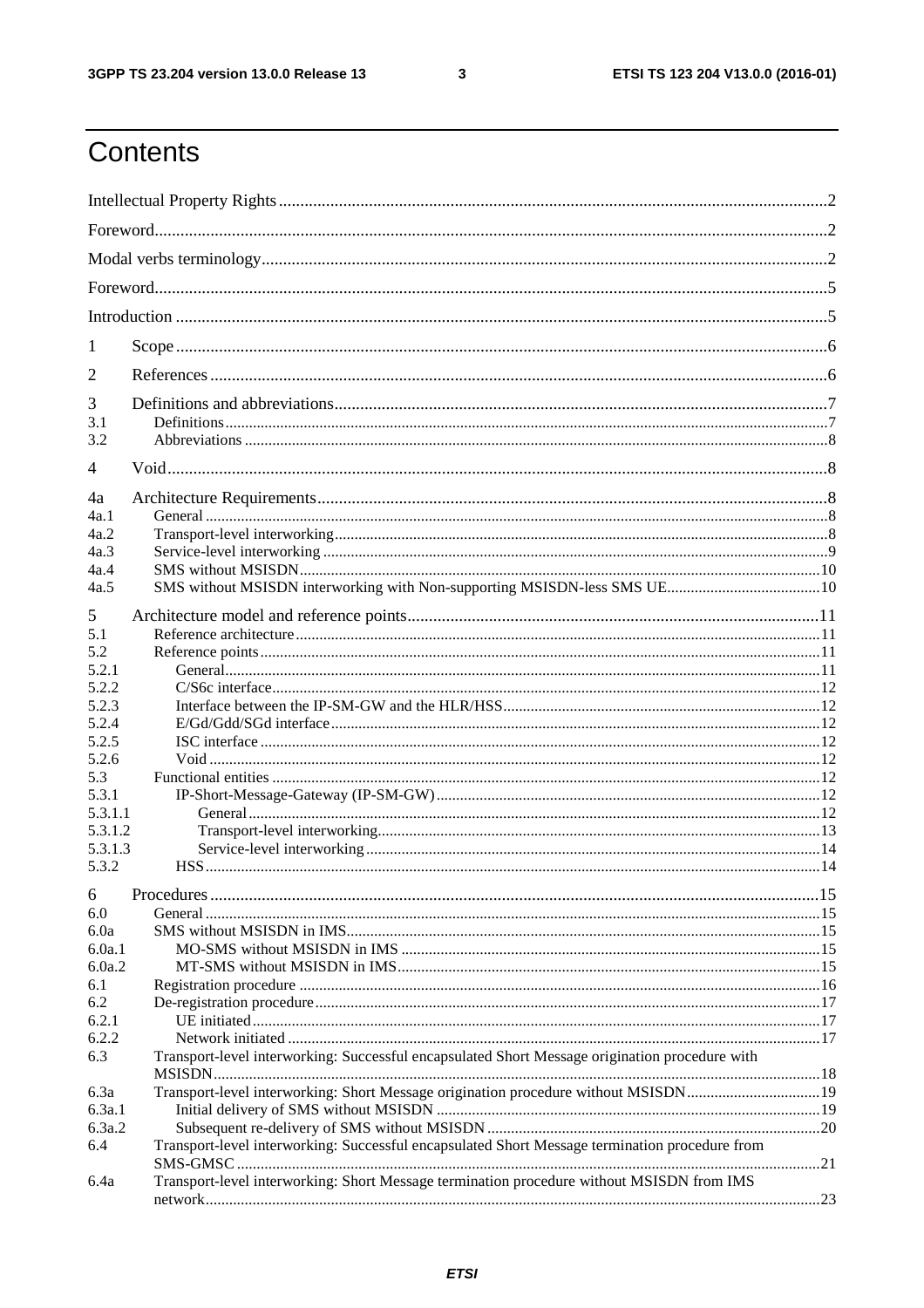| 6.5              |                                                                                                     |                                                                                                         |  |  |  |  |  |
|------------------|-----------------------------------------------------------------------------------------------------|---------------------------------------------------------------------------------------------------------|--|--|--|--|--|
| 6.5a             |                                                                                                     |                                                                                                         |  |  |  |  |  |
| 6.5 <sub>b</sub> |                                                                                                     |                                                                                                         |  |  |  |  |  |
| 6.6              |                                                                                                     | Transport-level interworking: Alert service centre procedure when memory capacity is available28        |  |  |  |  |  |
| 6.7              |                                                                                                     | Service-level Interworking: IM or CPM capable UE sends an Instant Message to an SMS user 29             |  |  |  |  |  |
| 6.8              |                                                                                                     |                                                                                                         |  |  |  |  |  |
| 6.8.1            |                                                                                                     |                                                                                                         |  |  |  |  |  |
| 6.8.2            |                                                                                                     |                                                                                                         |  |  |  |  |  |
| 6.8.3            |                                                                                                     |                                                                                                         |  |  |  |  |  |
| 6.9              |                                                                                                     | Service-level Interworking: Concatenated Short Messages delivered as a large Instant Message32          |  |  |  |  |  |
| 6.10             |                                                                                                     | Service-level interworking: Status Report procedure for Instant Message to Short Message interworking35 |  |  |  |  |  |
| 6.11             |                                                                                                     |                                                                                                         |  |  |  |  |  |
| 6.12             |                                                                                                     |                                                                                                         |  |  |  |  |  |
| 6.13             |                                                                                                     | Service-level interworking: IM or CPM capable UE sends an Instant Message to an SMS user with           |  |  |  |  |  |
|                  |                                                                                                     |                                                                                                         |  |  |  |  |  |
| 6.14             |                                                                                                     | Service-level interworking: IM or CPM user receives Short Message from an SMS user39                    |  |  |  |  |  |
| 6.15             |                                                                                                     | Service-level Interworking: CPM capable UE sends a Chat session invitation to an SMS user 41            |  |  |  |  |  |
| 6.15.1           |                                                                                                     |                                                                                                         |  |  |  |  |  |
| 6.15.2           |                                                                                                     |                                                                                                         |  |  |  |  |  |
| 6.16             |                                                                                                     | Service-level Interworking: CPM capable UE tearing down a Chat session between a CPM user and an        |  |  |  |  |  |
|                  |                                                                                                     |                                                                                                         |  |  |  |  |  |
| 6.16.1           |                                                                                                     |                                                                                                         |  |  |  |  |  |
| 6.16.2           |                                                                                                     |                                                                                                         |  |  |  |  |  |
| 6.17             |                                                                                                     | Service-level Interworking: SMS user requesting the IP-SM-GW to tear down the Chat session between      |  |  |  |  |  |
|                  |                                                                                                     |                                                                                                         |  |  |  |  |  |
| 6.17.1           |                                                                                                     |                                                                                                         |  |  |  |  |  |
| 6.17.2           |                                                                                                     |                                                                                                         |  |  |  |  |  |
| 6.18             |                                                                                                     | Service-level interworking: Status Report procedure for chat session message to Short Message           |  |  |  |  |  |
|                  |                                                                                                     |                                                                                                         |  |  |  |  |  |
|                  |                                                                                                     |                                                                                                         |  |  |  |  |  |
|                  | <b>Annex A (informative):</b>                                                                       | Service-level interworking: IM or CPM user sends an Instant                                             |  |  |  |  |  |
|                  |                                                                                                     |                                                                                                         |  |  |  |  |  |
|                  | <b>Annex B</b> (informative):                                                                       |                                                                                                         |  |  |  |  |  |
| B.1              |                                                                                                     | Service-level interworking: IM or CPM user initiates a group chat and sends an Instant Message          |  |  |  |  |  |
|                  |                                                                                                     |                                                                                                         |  |  |  |  |  |
| B.2              | Service-level interworking: CPM user extends a one-to-one chat session into a group chat session 56 |                                                                                                         |  |  |  |  |  |
| <b>B.3</b>       |                                                                                                     | Service-level interworking: IP-SM-GW informs SMS users about group chat participant changes 57          |  |  |  |  |  |
|                  | <b>Annex C</b> (informative):                                                                       |                                                                                                         |  |  |  |  |  |
|                  |                                                                                                     |                                                                                                         |  |  |  |  |  |
|                  |                                                                                                     |                                                                                                         |  |  |  |  |  |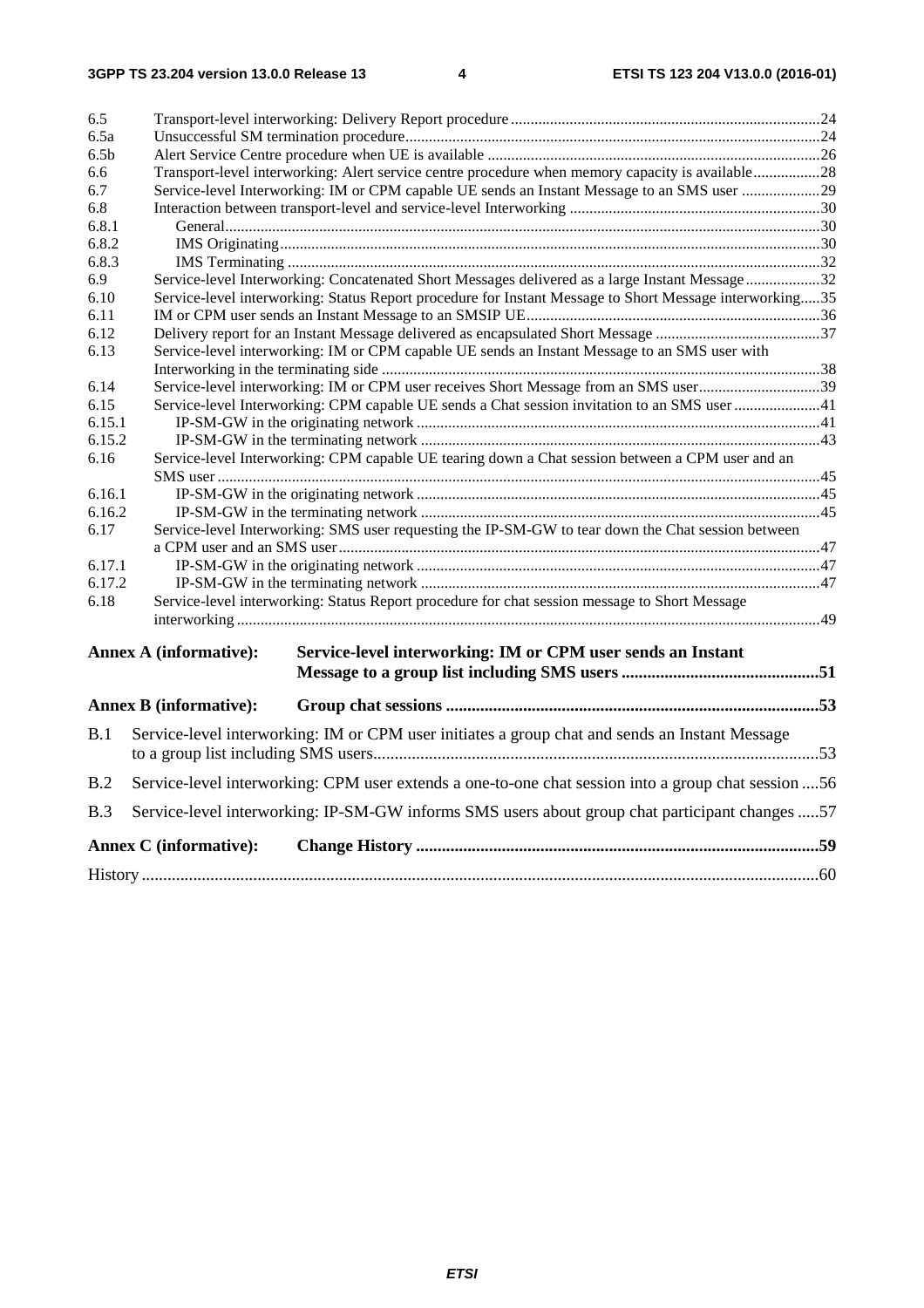## Foreword

This Technical Specification has been produced by the 3rd Generation Partnership Project (3GPP).

The contents of the present document are subject to continuing work within the TSG and may change following formal TSG approval. Should the TSG modify the contents of the present document, it will be re-released by the TSG with an identifying change of release date and an increase in version number as follows:

Version x.y.z

where:

- x the first digit:
	- 1 presented to TSG for information;
	- 2 presented to TSG for approval;
	- 3 or greater indicates TSG approved document under change control.
- y the second digit is incremented for all changes of substance, i.e. technical enhancements, corrections, updates, etc.
- z the third digit is incremented when editorial only changes have been incorporated in the document.

## Introduction

The Short Message Service (SMS) has have enjoyed great success in cellular networks. At the same time, specifications have been and are being developed for extending 3GPP services to non-cellular IP Connectivity Access Networks (IP-CANs). In this same spirit, this specification describes the capabilities needed to support SMS for generic IP-CANs.

SMS over generic IP access can be used to support applications and services that use SMS when a generic IP access is used.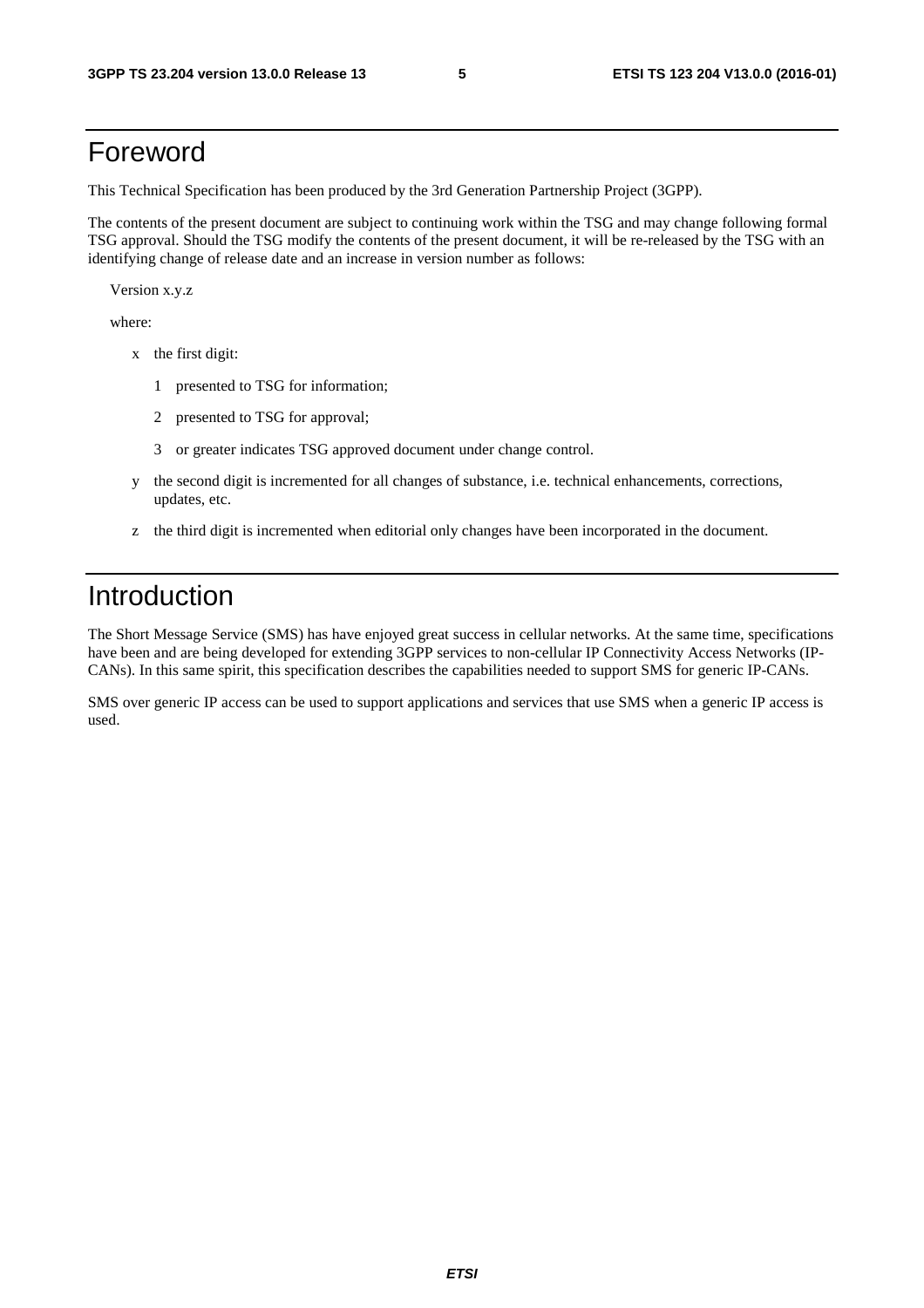### 1 Scope

The present document specifies the new capabilities and enhancements needed to support SMS over a generic IP Connectivity Access Network (IP-CAN) using IMS capabilities (TS 23.228 [9]). These include (but are not limited) to:

- 1 Enhancements to the HSS;
- 2 Communication between the SMS-GMSC/SMS-IWMSC and the HSS;
- 3 Authentication of service usage and registration;
- 4 Transfer of UE Terminated SMS, UE Originated SMS, and Delivery reports;
- 5 Mechanisms to handle SMS when there is more than one IP connection active with the UE, etc.
- 6 Mechanisms to handle MT-SMS without MSISDN to IMS UE, and SMS between IMS UEs that support MSISDN-less SMS operation.

The document also specifies the capabilities and enhancements needed to support the service level interworking for the Short Message service as defined in the TS 23.040 [2] and in this specification and the Instant Messaging service as defined in OMA-TS-SIMPLE\_IM-V1\_0 [12]. The features supported from the IM specification are limited to the exchange of short or large immediate messages in pager mode.

NOTE: The page-mode immediate message as defined in TS 24.247[14] is considered as a subset of OMA-TS-SIMPLE-IM-V1\_0 [12].

The document also specifies the capabilities and enhancements needed to support service level interworking for the Short Message service, as defined in the TS 23.040 [2] and in this specification and the OMA CPM service as defined in OMA-TS-CPM\_Conv\_Fnct-V1\_0 [17]. The features supported from the CPM specification are the exchange of short or large immediate messages in pager mode, as well as session-based messaging.

The service requirements are described in TS 22.340 [18].

### 2 References

The following documents contain provisions which, through reference in this text, constitute provisions of the present document.

- References are either specific (identified by date of publication, edition number, version number, etc.) or non-specific.
- For a specific reference, subsequent revisions do not apply.
- For a non-specific reference, the latest version applies. In the case of a reference to a 3GPP document (including a GSM document), a non-specific reference implicitly refers to the latest version of that document *in the same Release as the present document*.
- [1] 3GPP TR 21.905: "Vocabulary for 3GPP Specifications".
- [2] 3GPP TS 23.040: "Technical realization of the Short Message Service (SMS) Point to Point (PP)".
- [3] Void.
- [4] Void.
- [5] Void.
- [6] 3GPP TS 29.002: "Mobile Application Part (MAP) specification".
- [7] Void.
- [8] Void.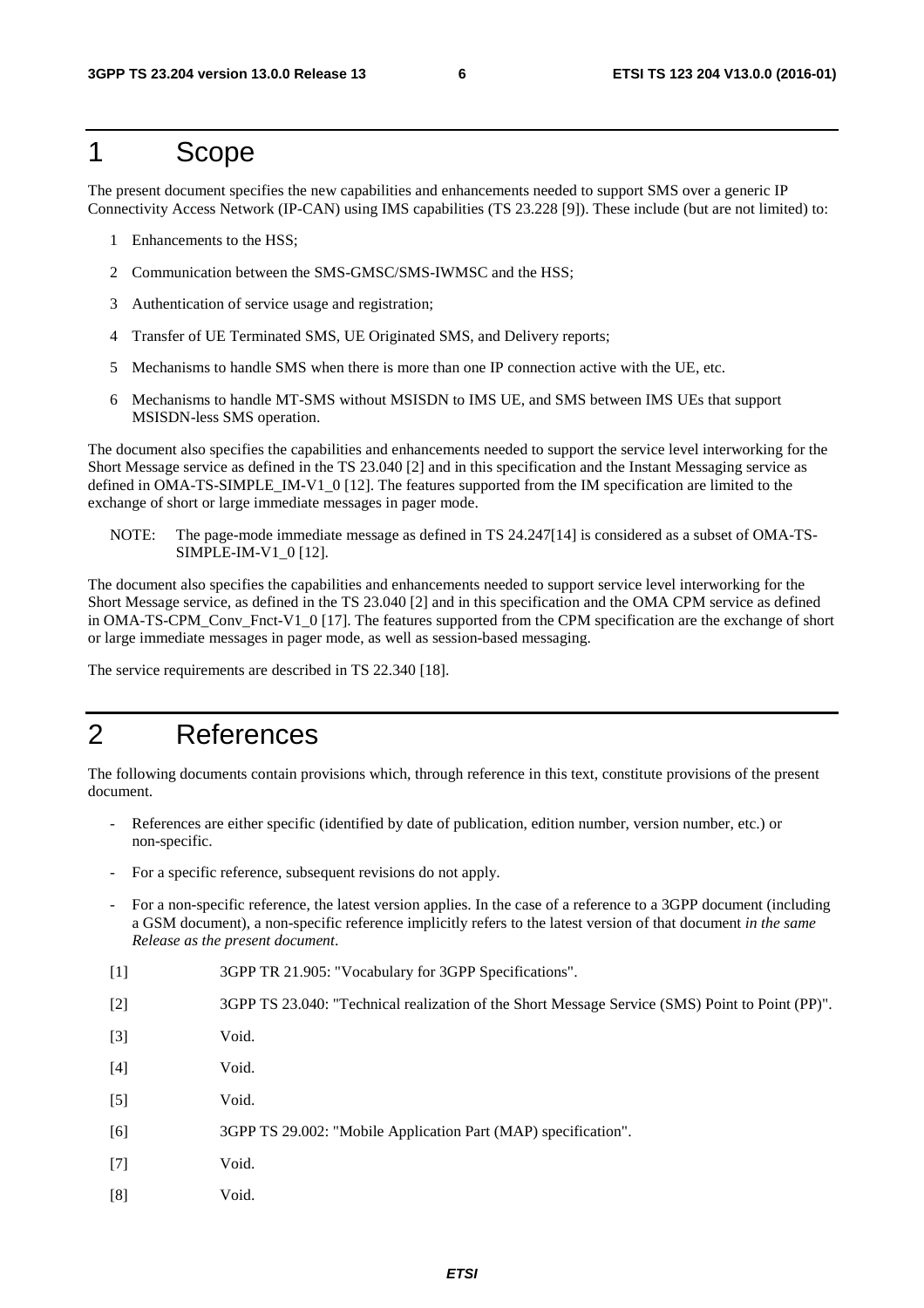| $[9]$  | 3GPP TS 23.228: "IP Multimedia Subsystem (IMS); Stage 2".                                                               |
|--------|-------------------------------------------------------------------------------------------------------------------------|
| $[10]$ | Void.                                                                                                                   |
| $[11]$ | Void.                                                                                                                   |
| $[12]$ | OMA: "Instant Messaging using SIMPLE", OMA-TS-SIMPLE_IM-V1_0,<br>http://www.openmobilealliance.org/                     |
| $[13]$ | IETF RFC 5438: "Instant Message Disposition Notification", February, 2009.                                              |
| $[14]$ | 3GPP TS 24.247: "Messaging service using the IP Multimedia (IM) Core Network (CN)<br>subsystem; Stage 3".               |
| $[15]$ | OMA: "CPM Requirements", OMA-RD-CPM-V1_0, http://www.openmobilealliance.org/                                            |
| $[16]$ | OMA: "CPM Architecture", OMA-AD-CPM-V1_0, http://www.openmobilealliance.org/                                            |
| $[17]$ | OMA: "CPM Conversation Functions", OMA-TS-CPM_Conv_Fnct-V1_0,<br>http://www.openmobilealliance.org/                     |
| $[18]$ | 3GPP TS 22.340: "IP Multimedia System (IMS) messaging; Stage 1".                                                        |
| $[19]$ | IETF RFC 4975: "The Message Session Relay Protocol (MSRP)", September 2007.                                             |
| $[20]$ | 3GPP TS 23.682: "Architecture enhancements to facilitate communications with packet data<br>networks and applications". |
| $[21]$ | 3GPP TS 23.060: "General Packet Radio Service (GPRS); Service description; Stage 2".                                    |

## 3 Definitions and abbreviations

### 3.1 Definitions

For the purposes of the present document, the terms and definitions given in TR 21.905 [1] and the following definitions apply. A term defined in the present document takes precedence over the definition of the same term, if any, in TR 21.905 [1]:

**Converged IP Messaging:** as defined in OMA-RD-CPM-V1\_0 [15]. Converged IP Messaging supports one-to-one, one-to-many personal communications, and also communication with Applications.

**CPM Message:** as defined in OMA-RD-CPM-V1\_0 [15]: Information that is sent to one or more recipients. A CPM Message can contain several discrete Media (e.g. text, images, audio-clips, video-clips).

**CPM AS:** An application server supporting the functionality of a CPM Participating Function and/or a CPM Controlling Function as defined in OMA-RD-CPM-V1\_0 [15].

**IM origination:** origination of an Instant Message by an IMS UE.

**IM termination:** termination of an Instant Message by an IMS UE.

**IMS core:** refers to the core session control elements of the IM CN Subsystem, i.e. the CSCFs, and the IBCF.

**Instant Message:** an Instant Message as defined in the OMA-TS-SIMPLE\_IM-V1\_0 [12] and TS 24.247 [14]. The term Instant Message is also used to designate a CPM Message.

**Interworking Selection Function:** as defined in OMA-AD-CPM-V1\_0 [16]. The Interworking Selection Function selects an Interworking Function that should perform the actual interworking between CPM and SMS.

**MSISDN-less SMS operation:** operation to support SMS communication without the need of MSISDN in the UE's IMS subscription profile.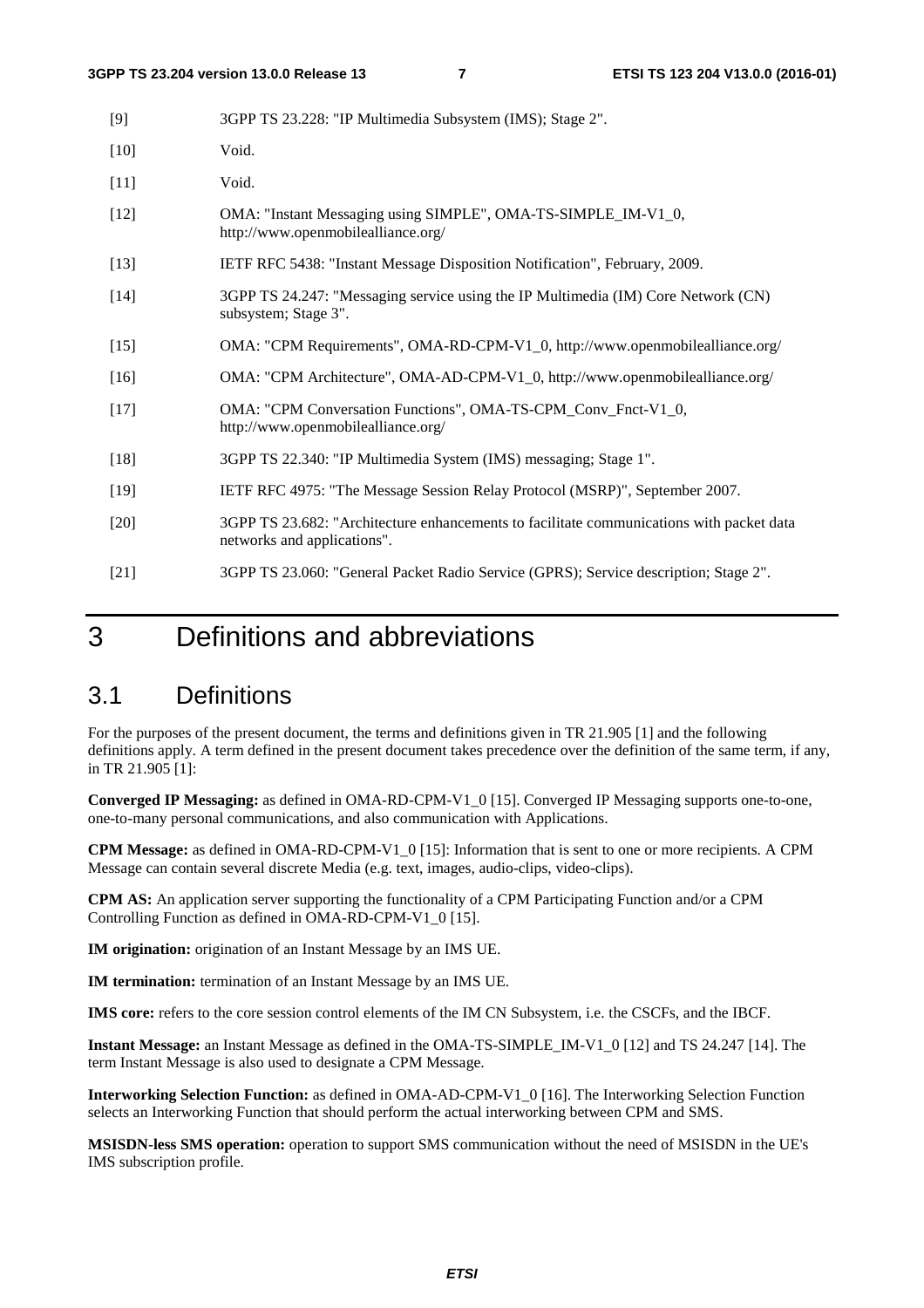**Non-supporting MSISDN-less SMS UE:** a UE which does not support MSISDN-less SMS operation as defined in this specification.

**SIMPLE IM service:** the Instant Messaging Service as defined in the OMA-TS-SIMPLE\_IM-V1\_0 [12].

**SM origination:** origination of a Short Message (including SMS over IP) by an SMS capable UE, as defined in TS 23.040 [2] and this specification.

**SM termination:** termination of a Short Message (including SMS over IP) by an SMS capable UE, as defined in TS 23.040 [2] and this specification.

**SMS:** the Short Message Service as defined in the TS 23.040 [2].

**SMSIP MESSAGE:** an immediate message as defined in TS 23.228 [9], which encapsulates a SM in its text body.

**SMSIP UE:** a UE which supports SMSIP MESSAGE.

### 3.2 Abbreviations

For the purposes of the present document, the abbreviations given in TR 21.905 [1] and the following apply:

| <b>CPM</b>  | Converged IP Messaging                          |
|-------------|-------------------------------------------------|
| ΙM          | <b>Instant Message</b>                          |
| <b>IMDN</b> | <b>Instant Message Disposition Notification</b> |
| IP-SM-GW    | IP-Short-Message-Gateway                        |
| <b>ISF</b>  | <b>Interworking Selection Function</b>          |
| <b>SM</b>   | <b>Short Message</b>                            |

4 Void

## 4a Architecture Requirements

### 4a.1 General

The SMS-IP architecture supports the following:

- Notification shall be sent to the HSS that a previously unreachable UE is now reachable.
- Functionality is required to be able to select the domain for message delivery between IMS and CS/PS, and to have the message delivered to the selected domain.
- Functionality is required to determine whether to transform the message format or not, and to perform the transformation of the message format when determined.
- The interworking function shall generate the appropriate charging-related information and provide the appropriate online charging mechanism (if it is applied for the Short Message Service and/or SIMPLE IM services and/or CPM based services) for the interworking services.

### 4a.2 Transport-level interworking

For transport-level interworking , the architecture allows for the following:

- A registration and de-registration mechanism shall be supported where UEs are required to explicitly indicate their ability to send and receive encapsulated Short Messages.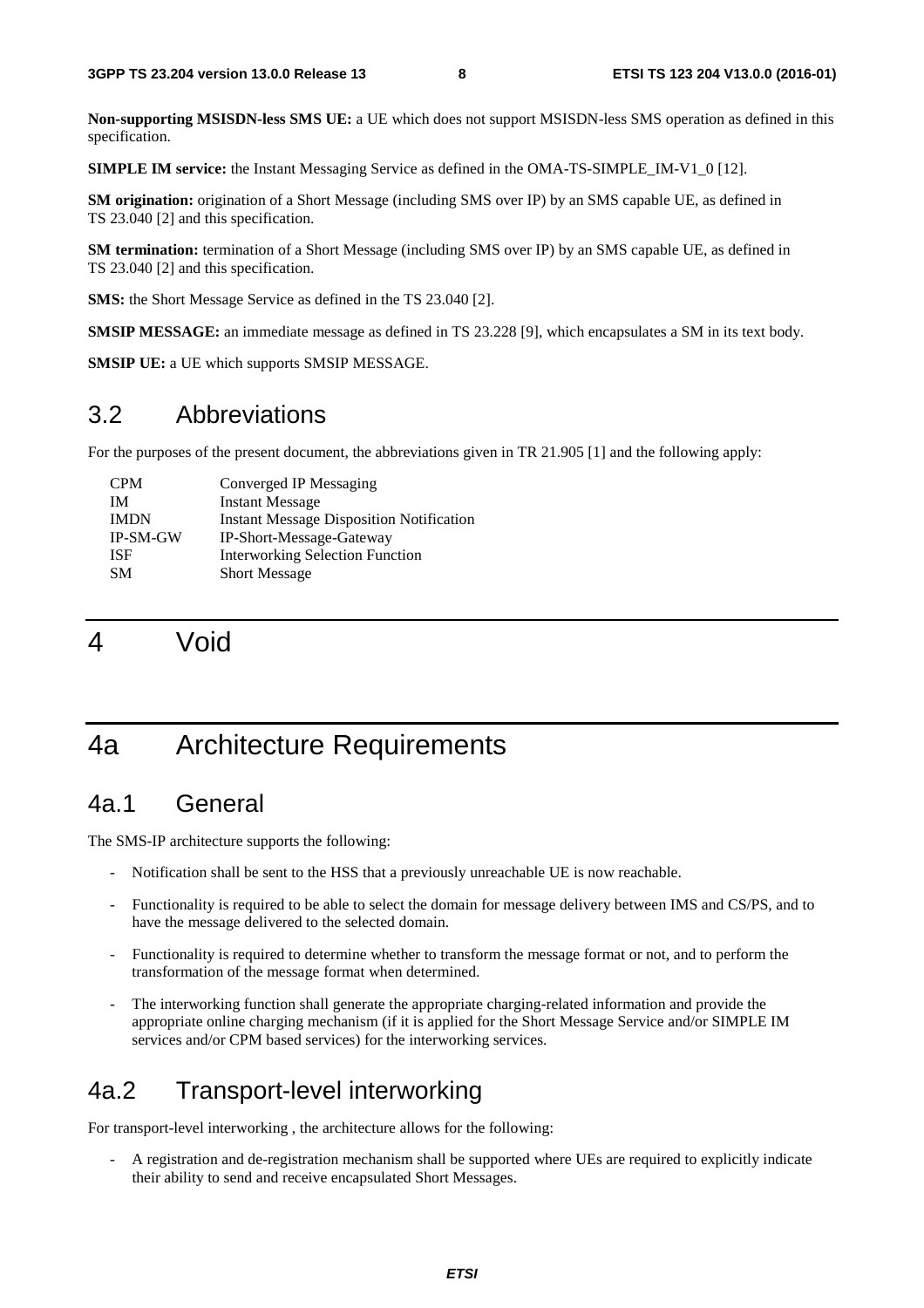It shall provide for the transport of Short Message Service TP layer PDUs (TS 23.040 [2]) and associated RP layer information.

### 4a.3 Service-level interworking

For service-level interworking, the architecture allows for the following:

- The service-level interworking is a value added service which requires service subscription. In addition, it shall also take the operator's policy, if available, into account, e.g. checking on the barring setting of the subscriber to determine whether to provide this interworking or not, so the service authorisation shall be supported before the interworking is executed.
- The service-level interworking applies as a fallback only if the users cannot communicate with each other using their chosen messaging service according to the user preference and operator policy. The location of the interworking service can be in the originating network and in the terminating network.
- The service-level interworking shall support interworking between OMA SIMPLE IM service as defined in OMA-TS-SIMPLE\_IM-V1\_0 [12] and Short Message Service, as defined in the TS 23.040 [2] and in the current specification.
- The service-level interworking shall support interworking between OMA CPM service as defined in OMA-TS-CPM\_Conv\_Fnct-V1\_0 [17] and Short Message Service, as defined in the TS 23.040 [2] and in the current specification.
- The service-level interworking shall take the capability of the terminating UE into account when possible.
- The service level interworking shall be transparent to the end user.
- The service-level interworking shall minimize the impact on the IMS architecture.
- The service-level interworking shall not impact existing functionality of the Short Message Service as described in TS 23.040 [2] or of the SIMPLE IM service enabler as described in OMA-TS-SIMPLE IM-V1 0 [12] or of the CPM service enabler as described in OMA TS CPM Conv Fnct-V1 0 [17]. Existing security mechanisms for the SIMPLE IM service, the Converged IP Messaging service and the Short Message Service shall be reused.
- The interworking function shall be aware if the message should be interworked or not, e.g. specific types of Short Messages such as an over the air configuration message, shall not be interworked at service-level, but shall be instead transported as a Short Message via IMS, CS or PS.
- If an SMS user requests an SMS status report that the message was delivered to the recipient, then an SMS status report shall be generated when the message is delivered using Instant Message.
- If an IMS user requests a notification that the message was delivered to the recipient and the Instant Message is interworked to Short Message on the originating side, an SMS status report shall be interworked to a delivery notification when the message is delivered.
- The interworking functionality shall be executed in the following cases:
	- Originating network:
		- The sender is an IM user or a CPM user who has subscribed to the interworking function and the recipient is not routable in IMS;
		- The operator policy on the originating side has been set to send the Instant Messages via Short Message Service.
	- Terminating network:
		- The user preferences and/or the operator policy of the recipient have been set to receive the incoming Instant Messages via Short Message Service;
		- The received message is a Short Message and the recipient is an IM user or a CPM user and has subscribed to the interworking service.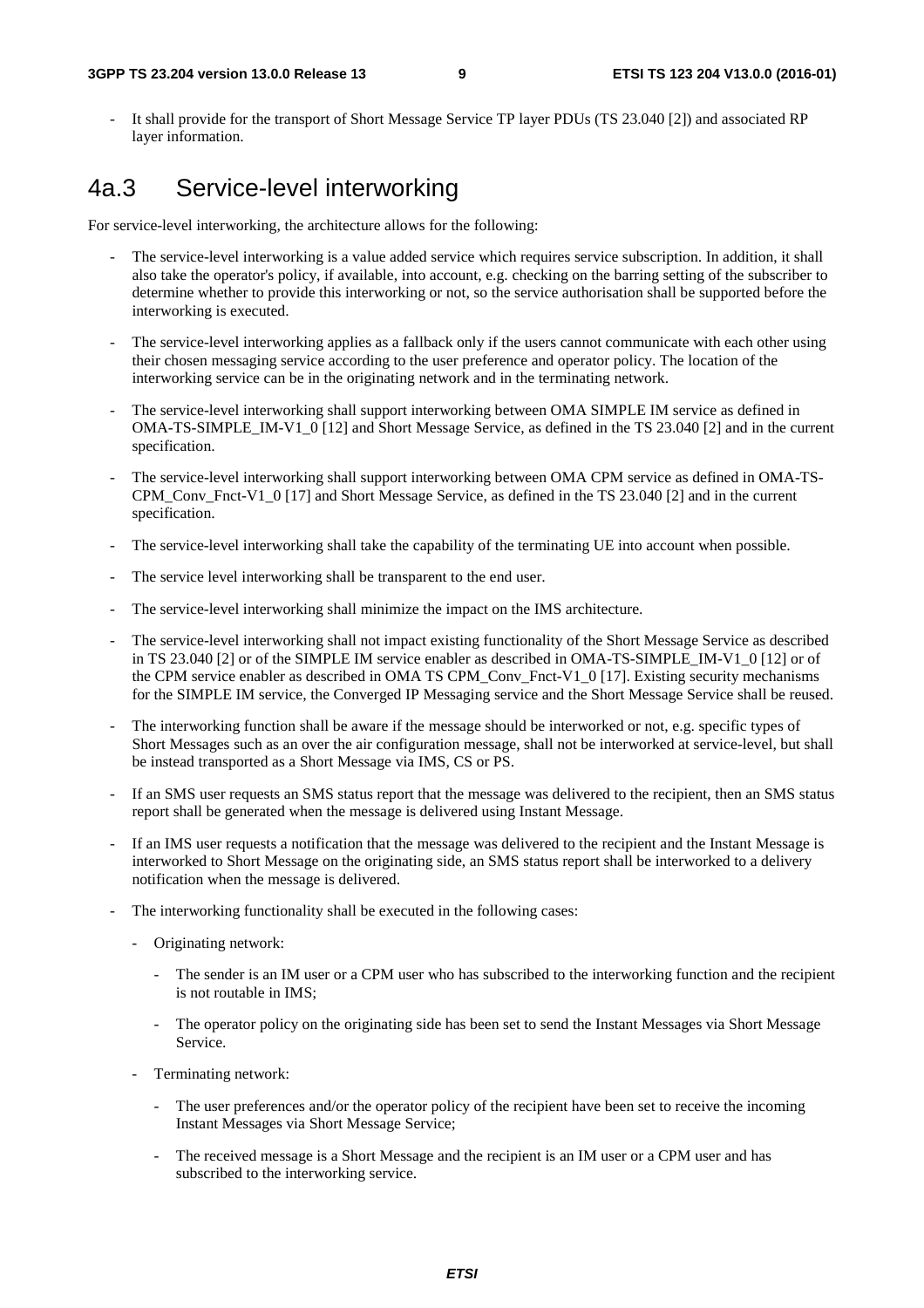NOTE: For ensuring the integrity of the response messages from the IM UE or the CPM UE, it is strongly recommended that in networks where the IP-SM-GW is deployed, no intermediate nodes modify or terminate the message between the IP-SM-GW and the terminating IM UE or CPM UE. If intermediate nodes are deployed, they can send response messages that do not reflect the final response from the IM UE or CPM UE. Final responses from the IM UE or CPM UE are necessary to ensure correct charging and delivery reports on the Short Message Service side.

### 4a.4 SMS without MSISDN

For SMS without MSISDN interworking, the architecture allows for the following in addition to clause 4a.2:

- It shall provide for the transport of Mobile Terminating Short Message Service to UE without the need of MSISDN in the UE's IMS subscription profile.
- It shall provide for the transport of Mobile Originating Short Message Service from IMS UE that supports MSISDN-less SMS operation to other IMS UE.

## 4a.5 SMS without MSISDN interworking with Non-supporting MSISDN-less SMS UE

This version of the specification does not require the support of SMS communication between IMS UE that supports MSISDN-less SMS operation as defined in this specification and non-supporting MSISDN-less SMS UE.

NOTE: It is up to implementation on the IMS network that supports the MSISDN-less SMS operation to determine how to interwork with non-supporting MSISDN-less SMS UE if required.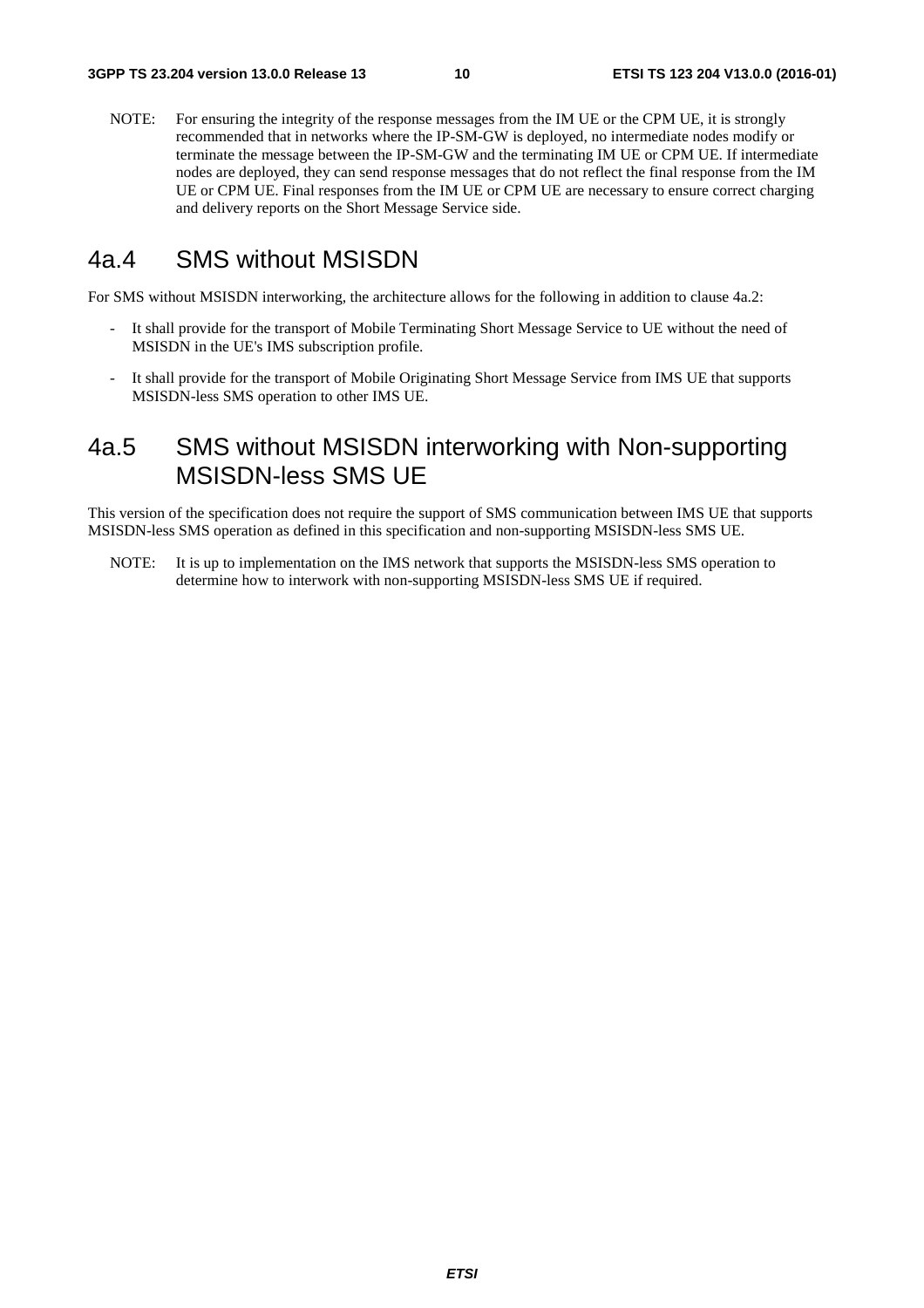## 5 Architecture model and reference points

### 5.1 Reference architecture

Figure 5.1 below shows the overall architecture for providing SMS over a generic IP CAN.



**Figure 5.1: Architecture for providing SMS over a generic IP-CAN** 

NOTE: Nodes specific to the CPM functions such as ISF are either collocated with the IP-SM-GW or else are not shown.

## 5.2 Reference points

#### 5.2.1 General

The sub-sections below describe the needed enhancements and specific considerations to existing interfaces in order to support SMS over a generic IP-CAN.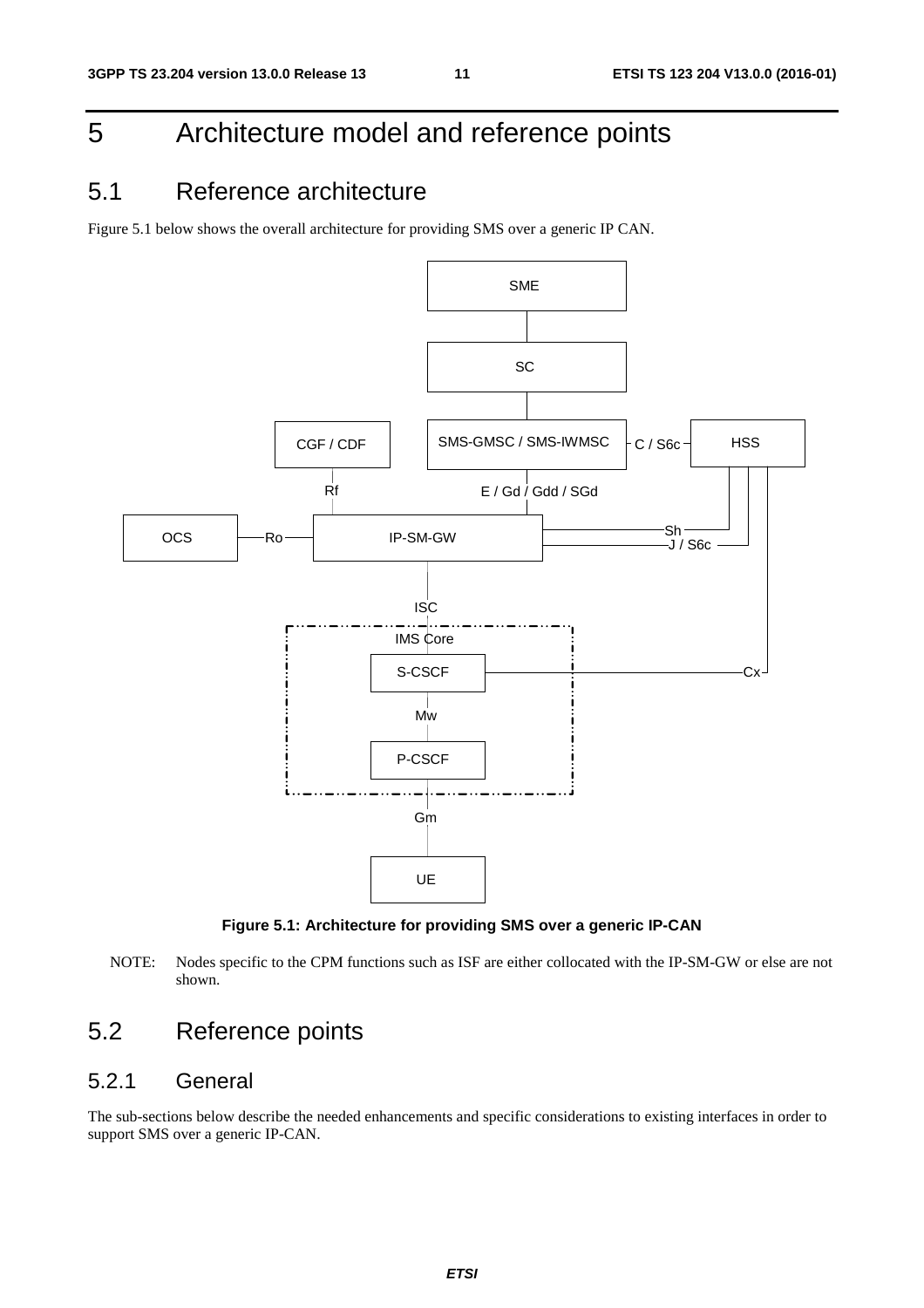#### 5.2.2 C/S6c interface

The C or S6c interface allows the SMS-GMSC, using MAP or a Diameter based protocol, to obtain the address of the IP-Message-GW via mechanisms described in clause 5.3.

#### 5.2.3 Interface between the IP-SM-GW and the HLR/HSS

The interface(s) between the IP-SM-GW and the HLR/HSS is used for:

- Supporting the registration and de-registration from the IP-SM-GW to the HLR/HSS for SMS delivery.
- Forwarding of the Send Routeing Information for Short Message requests from HLR/HSS to IP-SM-GW in order to return the address where the SM should be forwarded.
- Interrogating the HLR/HSS using Send Routeing Information for Short Message to retrieve the IMSI and the current MSC, SGSN and/or MME addresses.
- Informing the HLR/HSS when a memory capacity exceeded condition ceases.
- Retrieving SMS related data from the HLR/HSS: subscriber data of the short message service similar to the data for the current CS/PS domain and additional service data on the service authorisation of the encapsulated short message delivery via IMS, SC address for service-level interworking from Instant Message to Short Message if the SC address is stored in the HLR/HSS.

Both a Sh interface and either a J or S6c interface can be deployed between the IP-SM-GW and the HLR/HSS. During the functional allocation the change on existing MAP functions, when used, should be minimized. The deployment of the J or S6c interface is mandatory, since it is used for forwarding the SRI for SM message.

### 5.2.4 E/Gd/Gdd/SGd interface

The E/Gd/Gdd/SGd interface allows the IP-SM-GW to connect to the SMS-GMSC, appearing to the SMS-GMSC as an MSC, SGSN or MME.

For interworking with SMS in MME as defined in TS 23.272 [45], Annex C, an IWF may be used as described in that clause.

For interworking with an SGSN supporting the Gdd interface, an IWF may be used as described in TS 23.060 [21].

#### 5.2.5 ISC interface

The ISC interface allows the IP-SM-GW to forward the receiving message to the SIP based UE via IMS core.

#### 5.2.6 Void

### 5.3 Functional entities

### 5.3.1 IP-Short-Message-Gateway (IP-SM-GW)

#### 5.3.1.1 General

The IP-SM-GW shall provide the protocol interworking for delivery of the short message between the IP-based UE and the SMS-SC. The message is routed to the SMS-SC for delivery to the SMS-based user or the message is received from the SMS-SC of an SMS-based UE for delivery to an IP-based UE.

The general functions of the IP-SM-GW are:

- to determine the domain (CS/PS or IMS) for delivery of a Short Message;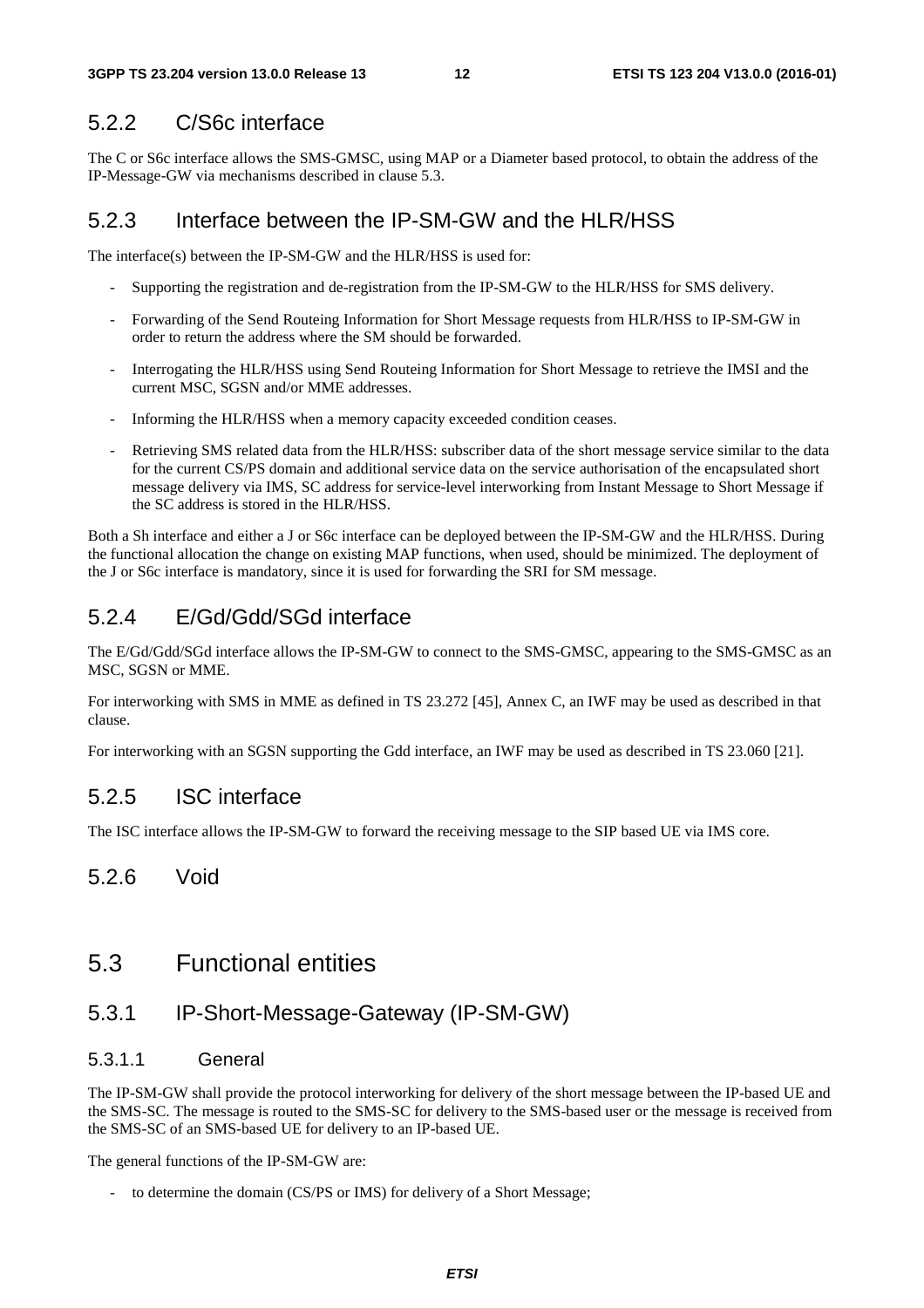- to connect to the SMS-GMSC using established MAP or Diameter based protocols, appearing to the SMS-GMSC as an MSC, SGSN or MME using the E, Gd/Gdd or SGd interfaces;
- to respond to Send Routeing Information for Short Message requests made by the SMS-GMSC, and forwarded from the HSS, with its own address;
- to connect to the SMS-IWMSC using established MAP or Diameter based protocols, appearing to the SMS-IWMSC as an MSC, SGSN or MME using the E, Gd/Gdd or SGd interfaces;
- to connect to the HSS using established MAP or Diameter based protocols, to obtain the address of MSC/SGSN/MME address(es) for SM termination in CS/PS;

NOTE: The IP-SM-GW need not support all of the functionality defined in MAP in TS 29.002 [6].

- to acquire and maintain knowledge of the association between the MSISDN, IMSI and the address of the S-CSCF serving of the user;
- to check that it has a valid address in SMS for the sender as well as the recipient when receiving an IMS message for an SMS user. The IP-SM-GW shall obtain a valid address for both from the SIP headers of the IMS message (e.g. the sender would be identified in the asserted id in form of TEL URI);
- for terminating procedures:
	- if TEL URI is available, it maps the recipient"s address from an MSISDN/IMSI to TEL URI format when receiving an SMS for an IP-based UE, and then it is the responsibility of the IMS core to perform any further mapping towards a SIP URI as required;
	- if TEL URI is not available, it maps the recipient's address from an IMSI to SIP URI format when receiving an SMS for an IP-based UE.
- to act as an Application Server towards the IMS core;
- to perform domain selection to choose the appropriate domain to deliver a message to a recipient and to obtain the MSC, SGSN and/or MME addresses from the HSS; and
- to manage flags indicating user availability for SMS termination in the HSS.
- for MSISDN-less SMS operation:
	- if the recipient is not addressed with MSISDN but with SIP-URI, the originating IP-SM-GW sends the SM toward to the target IMS network,
	- if delivery to target UE failed, the terminating IP-SM-GW requests HSS for a correlation ID to allow the originating IMS network to retry later,
	- if originating IP-SM-GW receives temporary delivery failure with correlation ID from target IMS network, it forwards the SM to SMSC for store and forwarding.

#### 5.3.1.2 Transport-level interworking

The additional functions of the IP-SM-GW when interworking is done by carrying encapsulated Short Messages in IMS messages are:

- to communicate with the UE using IMS messaging as transport while maintaining the format and functionality of the Short Message;
- to carry the SMS status messages as encapsulated bodies of IMS messages;
- to store the subscriber data of the short message service similar to the data for the current CS/PS domain and to perform the short message authorization as performed by the MSC/SGSN/MME, as well as to store additional service data on the service authorisation of the encapsulated Short Message delivery via IMS and to perform the service authorization.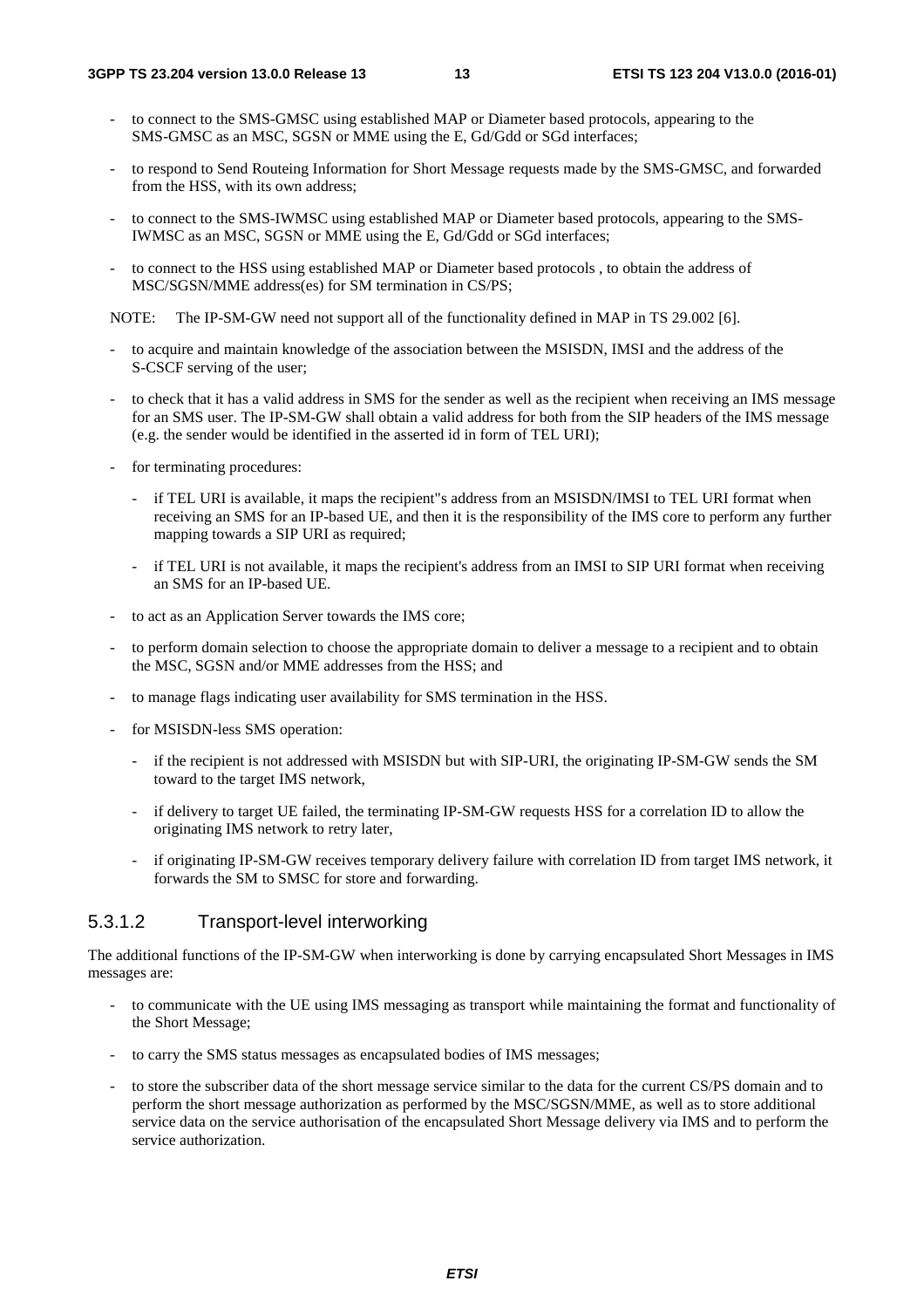- NOTE 1: The short message subscriber data of the CS/PS domain and additional service data on the authorisation of encapsulated Short Message delivery via IMS are retrieved from the HLR/HSS via third party registration procedure as specified in the clause 6.1. The IP-SM-GW can request the HSS to send a notification whenever the subscriber data and/or additional service data is updated, which the IP-SM-GW can then retrieve.
- NOTE 2: The mechanism for prioritizing whether the short message is delivered via a GSM/UMTS or other IP-CAN connection when the terminal is simultaneously connected to both access networks is outside the scope of this specification.

#### 5.3.1.3 Service-level interworking

The additional functions of the IP-SM-GW when service-level interworking is done between Short Messages and Instant Messages in IMS are:

- to determine whether to transform the message format or not, and to perform the transformation of the message format when determined.
- to use the SC address retrieved either as part of the subscriber data from the HSS at registration or as provisioned by configuration, when transforming the Instant Message into Short Message.
- to perform the authorization for service-level interworking.

The additional functions of the IP-SM-GW when service-level interworking is done between Short Messages and CPM Messages in IMS are the same as functions performed for Instant Messages in IMS and additionally:

- to translate a chat session invitation to a short message including instructions for the SMS user how to react (accept/reject) the chat session invitation, if operator policy mandates the consent of the SMS user. Otherwise the IP-SM-GW shall respond a chat session invitation on behalf of the SMS user (accept/reject), according to operator policy;
- to translate the SMS user's answer to a chat session invitation to a proper response for the chat session invitation request;
- to inform SMS user about the changes of group chat session parameters;
- to translate a chat session teardown request to a short message, if operator policy mandates it; and
- to translate the SMS user's request to leave a chat session to a proper CPM request.

### 5.3.2 HSS

In order to support SMS over generic IP access, the HSS shall support the following functions:

- storing the pre-configured address of the IP-SM-GW on a subscriber basis;
- NOTE: If all subscribers are assigned to a single IP-SM-GW address, the IP-SM-GW address does not need to be pre-configured in the HSS.
- handling an indication that the terminal is registered with an IP-SM-GW for delivery of SMS;
- responding to the "send routing information for short message" query from IP-SM-GW with the address of the MSC/SGSN/MME;
- forwarding the Send Routeing Information for Short Message, from an SMS-GMSC, towards the IP-SM-GW and forwarding any responses to the originator of the Send Routeing Information for Short Message;
- returning the IMSI and the MSC, SGSN and/or MME addresses as a response to Send Routeing Information for Short Message required from IP-SM-GW;
- alerting the SCs stored in the message waiting data when the terminal is registered with an IP-SM-GW for delivery of short message;
- reporting notification to the IP-SM-GW of the reachability of a UE at the transport layer after a delivery failure;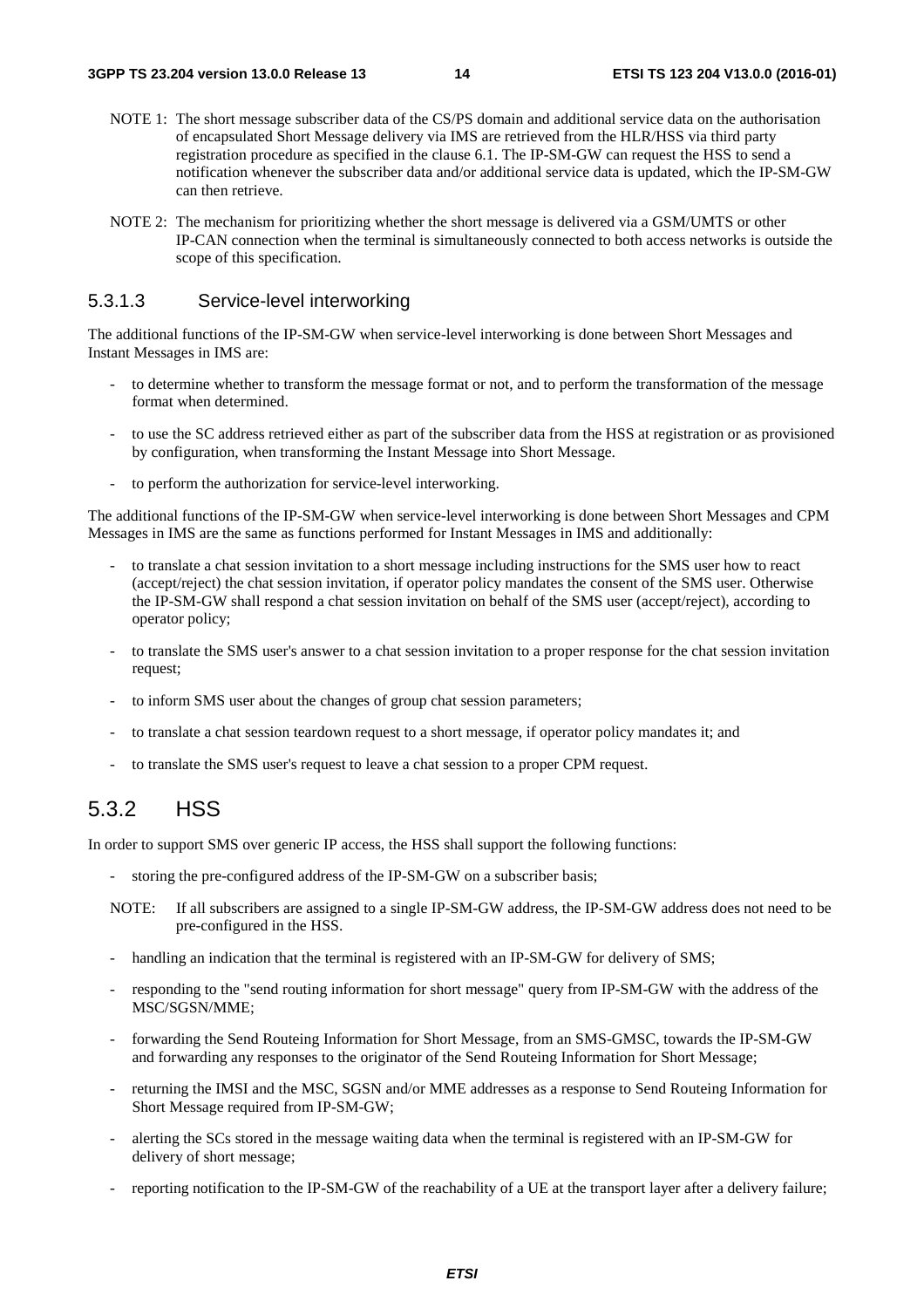- accepting delivery status reports from IP-SM-GWs instead of SMS-GMSC; and
- if MSISDN-less SMS operation is supported, generating correlation ID when being requested from IP-SM-GW.

## 6 Procedures

### 6.0 General

The clause describes the procedures for the support of transport-level interworking between Short Message service and encapsulated Short Message via IP service, for the support of the service-level interworking for the Short Message service and Instant Messaging service as defined in OMA-TS-SIMPLE\_IM-V1\_0 [12], for the support of the servicelevel interworking for the Short Message service and Converged IP Messaging service as defined in OMA-TS-CPM\_Conv\_Fnct-V1\_0 [17] and for the support of receiving MT-SMS to a UE without MSISDN. Clauses only applying to either transport-level interworking or service-level interworking are indicated as such.

NOTE: In the procedures in the following clauses, the I-CSCF, P-CSCF and ASs such as IM AS, as well as nodes specific to CPM functions such as ISF, are not shown in the figures.

### 6.0a SMS without MSISDN in IMS

#### 6.0a.1 MO-SMS without MSISDN in IMS

For MO-SMS without MSISDN, the IP-SM-GW of the originating side fills the RP-OA field with a value that indicates UE is MSISDN-less to satisfy the protocol requirement. If the originating UE does not have MSISDN or the recipient UE is addressed with SIP-URI (i.e., recipient is not addressed with MSISDN) then IP-SM-GW first tries to deliver the SMS directly to the terminating IMS network. If the terminating IMS network does not accept SMS delivery without MSISDN and responds with a permanent error indication, then IP-SM-GW shall abort any further re-attempt and responds back to sender that SMS delivery has failed.

If the terminating IMS network indicates the SMS delivery failed due to temporary reasons (e.g, UE is not reachable) and the response has included the correlation ID for the recipient then IP-SM-GW forwards the SM to the SMSC for storage and for subsequent retries.

### 6.0a.2 MT-SMS without MSISDN in IMS

For device triggering, the selection of IMS to deliver MT-SMS without MSISDN is defined in TS 23.682 [20].

For SMS between IMS UEs without MSISDN, the delivery of MT-SMS to the recipient is based on the identity from the SIP MESSAGE received from the originating IMS network or retrieved using the correlation ID from the SM received from SMSC.

This clause describes the additional functionality required for the delivery of MT-SMS toward a UE in IMS without MSISDN.

During UE IMS registration procedure, the serving IP-SM-GW obtains IMSI of the UE from the S-CSCF and the serving IP-SM-GW address is indicated to HSS as defined in clause 6.1 and HSS stores this IP-SM-GW address. IP-SM-GW subscribes to event registration package to receive UE's IMPU (i.e. SIP URI). UE which does not have MSISDN will have at least one SIP-URI as IMPU. When IP-SM-GW receives SM from SMSC with IMSI as the recipient address (i.e, device triggering as defined in TS 23.682 [20]), IP-SM-GW shall try to deliver the MT-SMS via IMS without retrying to other domain.

When IP-SM-GW receives a SM from originating IMS network via SIP MESSAGE and IP-SM-GW failed to deliver the SM to the recipient and future retry is allowed and possible, then IP-SM-GW shall request a correlation ID from HSS. If HSS accepts the request, HSS shall store the SMSC address, sender's SIP URI and recipient's SIP URI received from the request sent by IP-SM-GW and also set the message waiting flag accordingly. HSS shall generate and return a correlation ID to IP-SM-GW. IP-SM-GW then returns the correlation ID with indication of temporary error pointing to unsuccessful delivery attempt to the originating IMS network.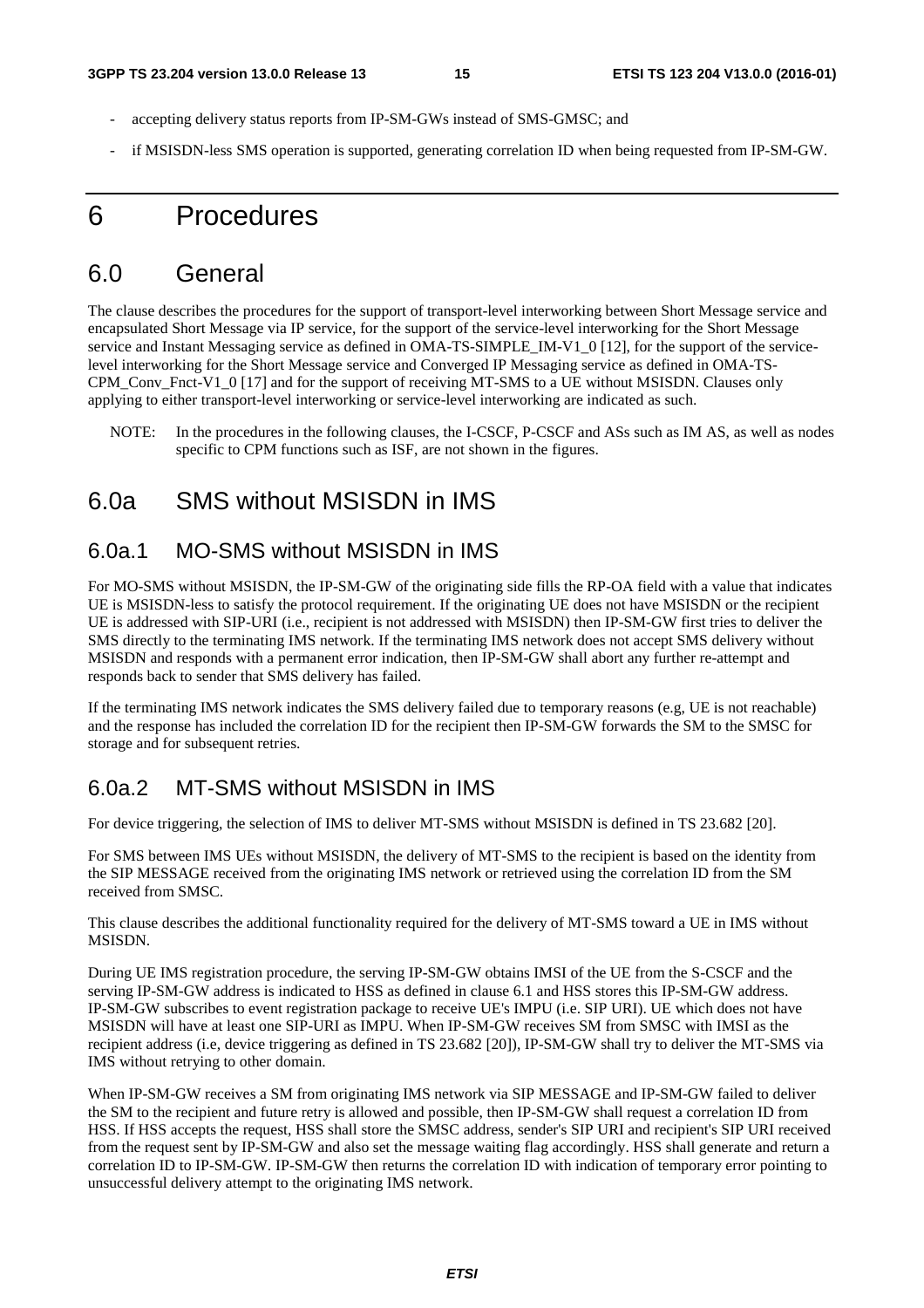### 6.1 Registration procedure



**Figure 6.1: Registration procedure** 

- 1) The UE establishes IP connection.
- 2) At any time after the establishment of the IP connection, the UE registers at the S-CSCF according to the IMS registration procedures.
- NOTE 1: For simplicity, not all messages between UE and S-CSCF and between S-CSCF and HSS are shown in detail.
- 3) S-CSCF checks the initial filter criteria retrieved from the HSS during the IMS registration procedure.
- 4) After successful IMS registration and based on the retrieved initial filter criteria, the S-CSCF informs the IP-SM-GW (AS) about the registration of the user. IMSI is informed to the IP-SM-GW (AS) when there is no MSISDN in the UE's IMS subscription profile.
- 5) The IP-SM-GW (AS) returns OK to the S-CSCF.
- 6) The IP-SM-GW (AS) sends IP-SM-GW Register Req to the HSS.
- 7) The HSS stores the received IP-SM-GW address if necessary or for MT-SMS without MSISDN (see clause 6.0a.2), uses it as an indication that the UE is available to be accessed via the IMS to trigger an Alert service centre message if the message waiting flag is set, and responses to the IP-SM-GW (AS) with IP-SM-GW Register Res. IP-SM-GW gets the IMPU (SIP URI) for SMS delivery without TEL-URI from registration event package.
- NOTE 2: IP-SM-GW Register Res can include the SC address to be used for this user in the subscriber data (see also clause 6.7).
- NOTE 3: If the IP-SM-GW address stored in the HSS via registration procedure is not the same as the preconfigured IP-SM-GW address (if any), then the short message delivery attempted during registration can be unnecessarily delayed.
- 8) After successful registration of the IP-SM-GW address at the HSS the HSS checks whether message waiting data are stored and alerts all SCs using procedures described in TS 23.040 [2] (see also clause 6.5b).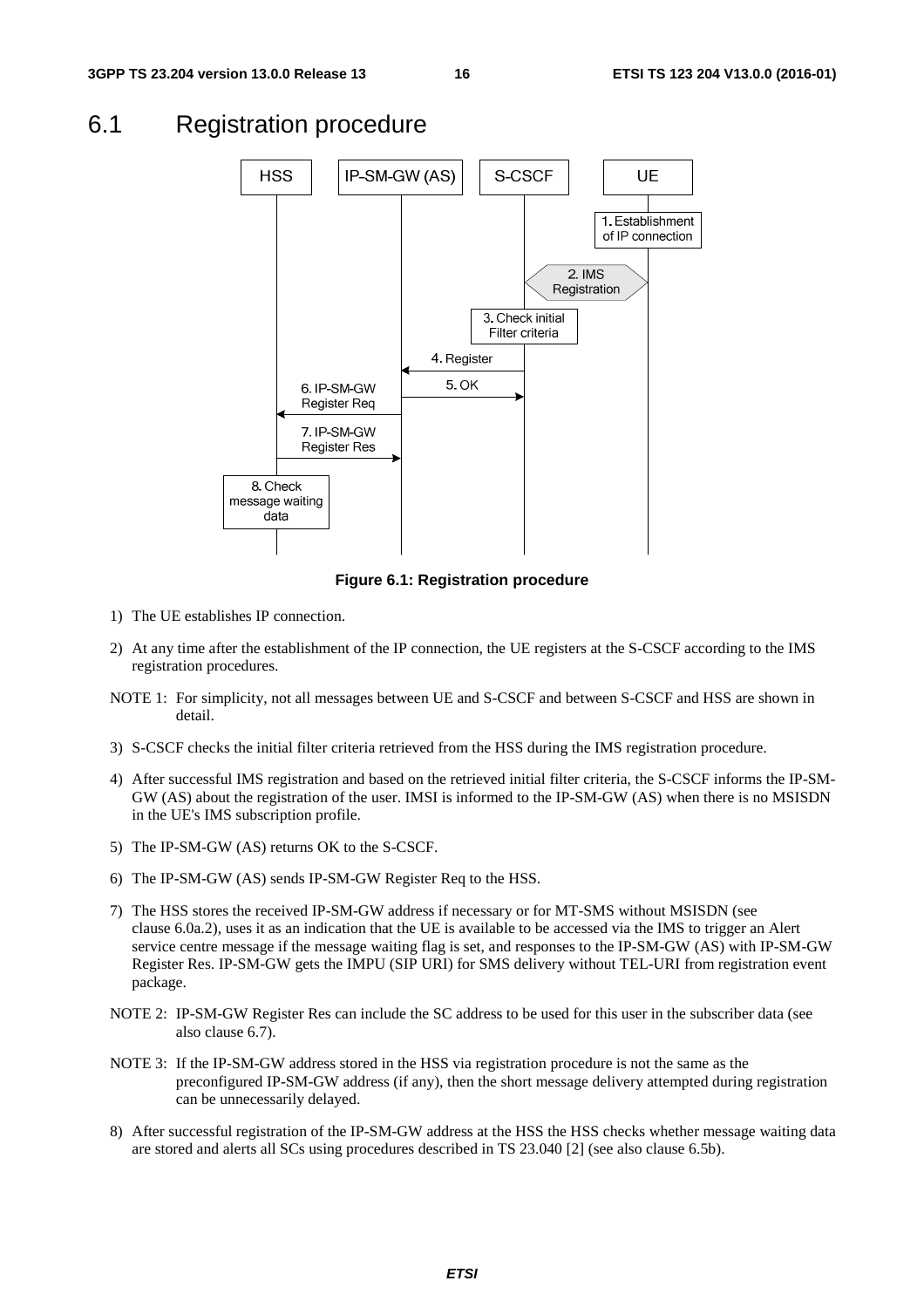### 6.2 De-registration procedure

#### 6.2.1 UE initiated



**Figure 6.2: UE initiated de-registration procedure** 

- 1) At any time after the registration procedure, the UE may initiate a de-registration procedure. The UE sends a De-Register request (Register request with Expires header having value 0) to the S-CSCF.
- 2) S-CSCF responds to the UE with OK.
- 3) S-CSCF checks the initial filter criteria retrieved from the HSS during the IMS registration procedure.
- 4) Based on initial filter criteria the S-CSCF informs the IP-SM-GW (AS) about the de-registration of the user.
- 5) The IP-SM-GW (AS) returns OK to the S-CSCF.
- 6) The IP-SM-GW (AS) de-registers the UE at the HSS sending a De-register Req.
- 7) The HSS de-registers the UE and responds to the IP-SM-GW (AS) with De-register Res.
- NOTE: The pre-configured IP-SM-GW address in the HSS, if any, is not removed, as it is used for subsequent SM termination.

#### 6.2.2 Network initiated



**Figure 6.2a: Network initiated de-registration procedure** 

- 1) After receiving a trigger (e.g. De-Register message from the S-CSCF), the IP-SM-GW shall de-register the IP-SM-GW of a subscriber from the HSS sending a De-Register Req.
- 2) The HSS de-registers the UE and responds to the IP-SM-GW (AS) with De-register Res.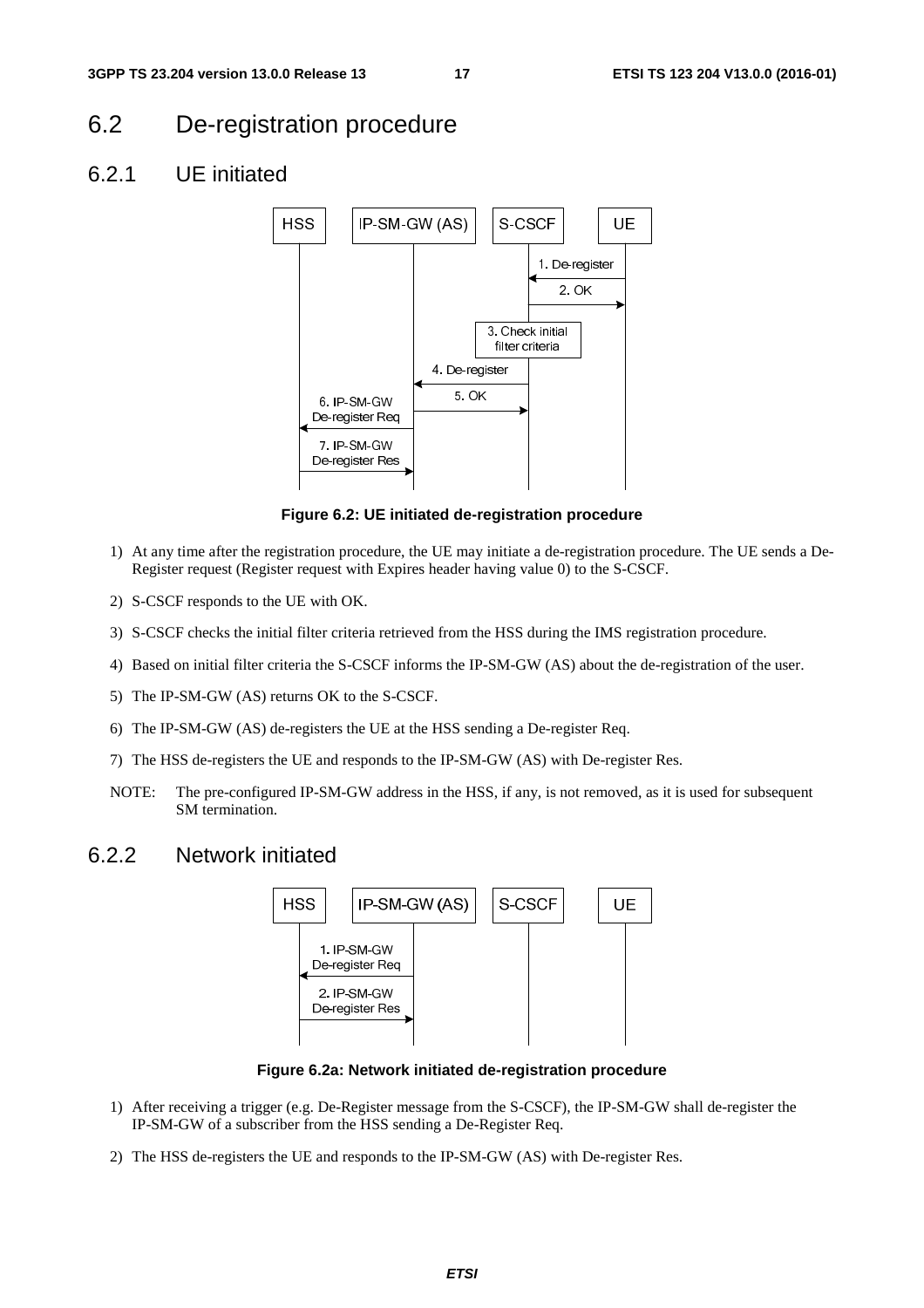6.3 Transport-level interworking: Successful encapsulated Short Message origination procedure with MSISDN



**Figure 6.3: Successful encapsulated Short Message origination procedure** 

- 1) The UE registers to S-CSCF according the IMS registration procedure. Note that I-CSCF and P-CSCF are not shown in this figure.
- 2) UE submits the encapsulated Short Message (SMS-SUBMIT, SC Address) to the S-CSCF using an appropriate SIP method.
- 3) S-CSCF forwards the encapsulated Short Message (SMS- SUBMIT, SC Address) to IP-SM-GW (AS) based on stored iFC.
- 4) IP-SM-GW (AS) acknowledges the SIP message.
- 5) SIP message acknowledge is forwarded by S-CSCF to UE.
- 6) The IP-SM-GW performs service authorization based on the stored subscriber data as described in the clause 6.1. The IP-SM-GW shall check whether the subscriber is authorised to use the short message service (e.g. Operator Determined Barring settings), similar to the authorization performed by MSC/SGSN in case the Short Message is delivered via CS or PS domain. In addition, the IP-SM-GW shall also check whether the user is authorised to use the encapsulated Short Message delivery via IMS. If the result of service authorization is negative, the IP-SM-GW shall not forward the message, and shall return the appropriate error information to the UE in a failure report. Otherwise, the IP-SM-GW (AS) extracts the Short Message (SMS- SUBMIT) and forwards it towards the SMS-SC (SC Address) via the SMS-IWMSC using standard MAP or Diameter based (SGd/Gdd) signalling (as described in TS 23.040 [2]).
- 7) The SMS-IWMSC forwards the Short Message (SMS-SUBMIT) to the SMS-SC (see TS 23.040 [2]).
- 8) SMS-SC sends a Submit report (SMS-SUBMIT-REPORT) to SMS-IWMSC (see TS 23.040 [2]).
- 9) SMS-IWMSC sends the Submit report to IP-SM-GW (AS) (see TS 23.040 [2]).
- 10) IP-SM-GW (AS) sends the Submit report to S-CSCF, encapsulated in an appropriate SIP request.
- 11) The S-CSCF sends the Submit report to the UE.
- 12) The UE acknowledges the SIP request.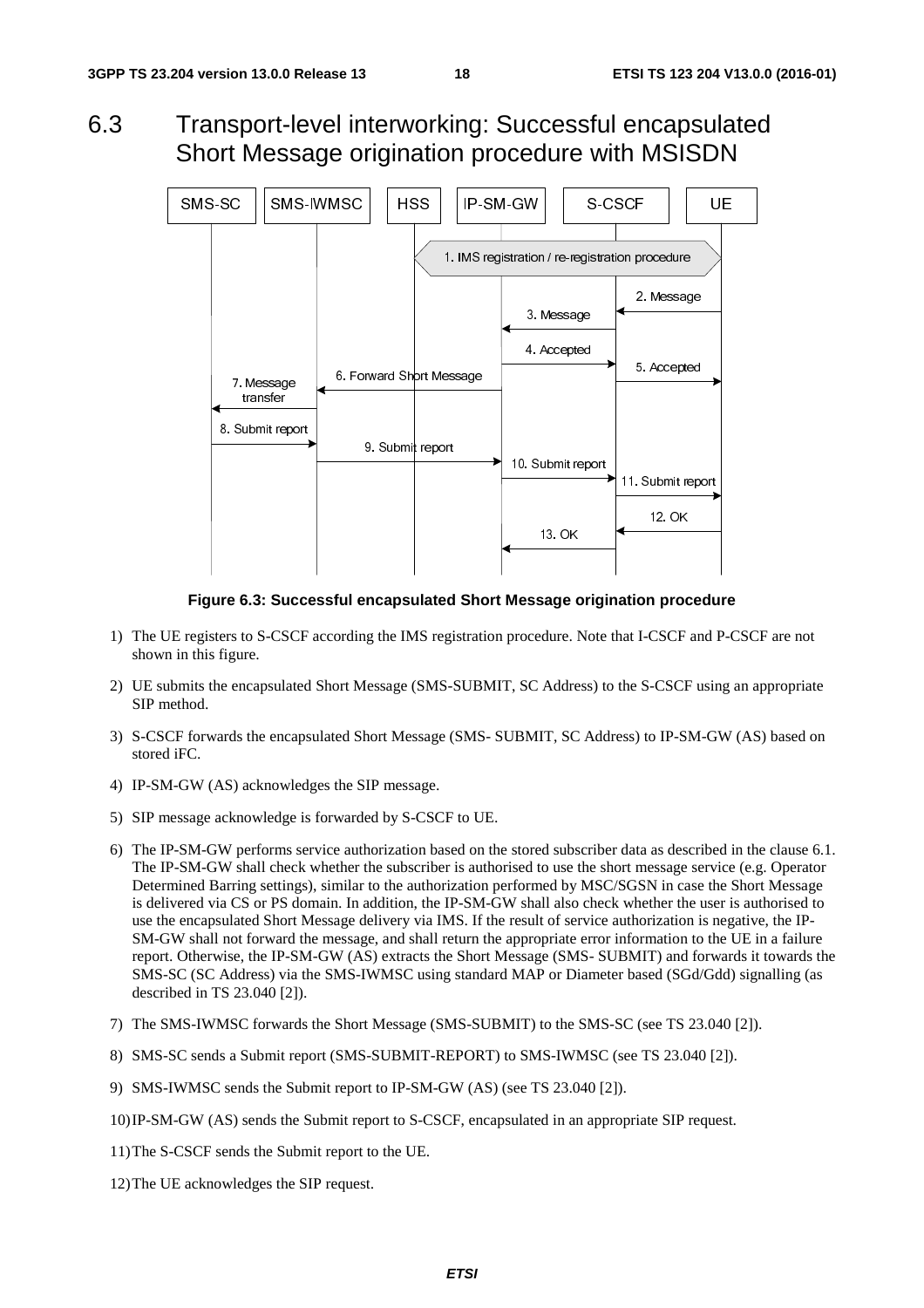13) The S-CSCF forwards the acknowledgement of the SIP request to IP-SM-GW (AS).

### 6.3a Transport-level interworking: Short Message origination procedure without MSISDN

#### 6.3a.1 Initial delivery of SMS without MSISDN

Figure 6.3a.1 shows the initial SM delivery by IP-SM-GW during MO-SMS operation without MSISDN.



**Figure 6.3a.1: Short Message origination procedure for MSISDN-less operation** 

- 1) The UE-A registers to S-CSCF according the IMS registration procedure. Note that I-CSCF and P-CSCF are not shown in this figure.
- 2) UE-A submits the encapsulated Short Message (SMS-SUBMIT, SC Address) to the S-CSCF using an appropriate SIP method. Since recipient does not have MSISDN, the UE-A fills the TP-DA field with value that indicates recipient UE is addressed without MSISDN, and indicates recipient's SIP URI in SIP MESSAGE (e.g. UE-A sets the R-URI to PSI (SMSC address) and the To header with recipient's SIP URI in the MESSAGE). Based on the existing procedure, P-CSCF fills the UE-A's default URI to p-asserted-identity before sending the MESSAGE to S-CSCF.
- NOTE: It is up to stage 3 to define how recipient's SIP URI is to be indicated in the protocol level.
- 3) S-CSCF forwards the encapsulated Short Message (SMS-SUBMIT, SC Address) to IP-SM-GW (AS) based on stored iFC.
- 4) IP-SM-GW (AS) acknowledges the SIP message.
- 5) SIP message acknowledge is forwarded by S-CSCF to UE-A.
- 6) The IP-SM-GW performs service authorization based on the stored subscriber data as described in the clause 6.1. The IP SM GW shall check whether the subscriber is authorised to use the short message service (e.g. Operator Determined Barring settings), similar to the authorization performed by MSC/SGSN in case the Short Message is delivered via CS or PS domain. In addition, the IP-SM-GW shall also check whether the user is authorised to use the encapsulated Short Message delivery via IMS. If the result of service authorization is negative, the IP-SM-GW shall not forward the message, and shall return the appropriate error information to the UE in a failure report. Otherwise, the IP-SM-GW (AS) extracts the Short Message (SMS-SUBMIT) and constructs the SMS-DELIVER and sends it towards the terminating IMS network.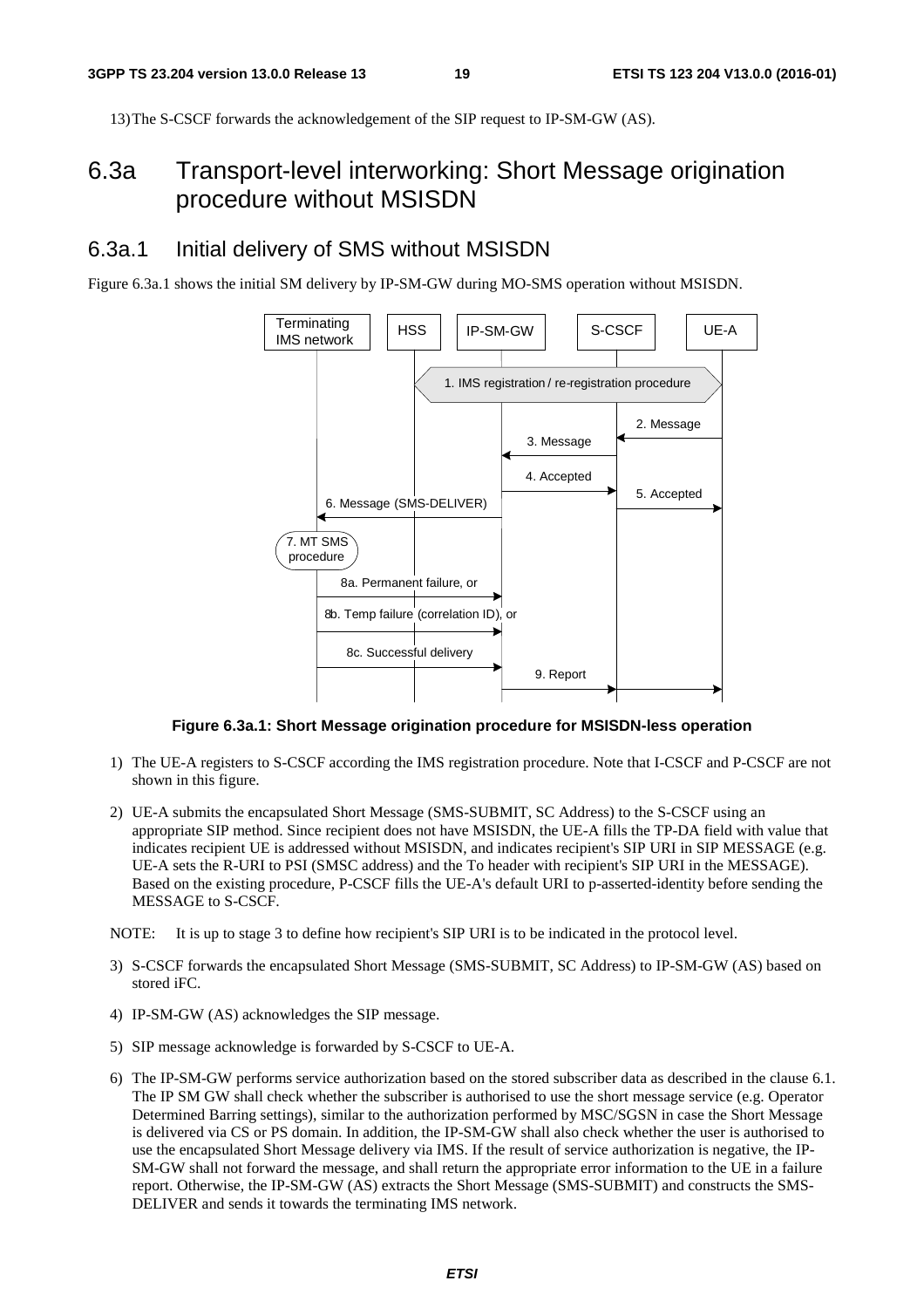- 7) The terminating IMS network tries to deliver the SM toward the designated recipient (see clause 6.4a).
- 8) Terminating IMS network response with one of the following:
	- 8a) Terminating IMS network refuses or does not allow SMS delivery with MSISDN-less operation by sending back a permanent error.
	- 8b) Terminating IMS network is not able to deliver the SM to designated recipient and returns a correlation ID to allow retries at a later time. IP-SM-GW then forwards the SM to SMSC for storage and forward operation (see clause 6.3a.2).
	- 8c) Terminating IMS network is successfully deliver the SM toward the designated recipient.
- 9) Proper response as determined in step 8a, 8b, or 8c is returned back to UE-A. For 8a, the response indicates to the UE-A that SMS to this recipient is failed permanently. For 8b, the response is the Submit report received from the SMSC. For 8c, the response indicates a successful delivery of the SM to the recipient.

#### 6.3a.2 Subsequent re-delivery of SMS without MSISDN

When the initial delivery attempt failed and retry is possible (see Figure 6.3a.1 step 8b), the IP-SM-GW forwards the SM to SMS-SC for storage and forwarding operation. Figure 6.3a.2 shows the subsequent re-delivery attempt of SM by SMS-SC.



**Figure 6.3a.2: Redelivery attempt of SM without MSISDN** 

- 1) IP-SM-GW forwards the SM along with the correlation ID received in step 8b of figure 6.3a.1 to SMS-SC/SMS-IWMSC.
- 2a) SMS-SC/SMS-GMSC receives a trigger to re-deliver the SMS from HSS (see clause 6.5b) and queries the HSS for serving node information using the correlation ID. The correlation ID points toward the IP-SM-GW at the terminating network.

2b) SMS-GMSC forwards the SM to the IP-SM-GW using the address received from HSS in step 2a.

- 3a-b) IP-SM-GW (terminating) queries the HSS to retrieve the sender and receiver identities (SIP-URI) corresponding to this correlation ID. HSS knows the sender and receiver identities due to the procedure in clause 6.4a step 5b.
- 4) IP-SM-GW (terminating) delivers SM to UE-B via the SIP MESSAGE.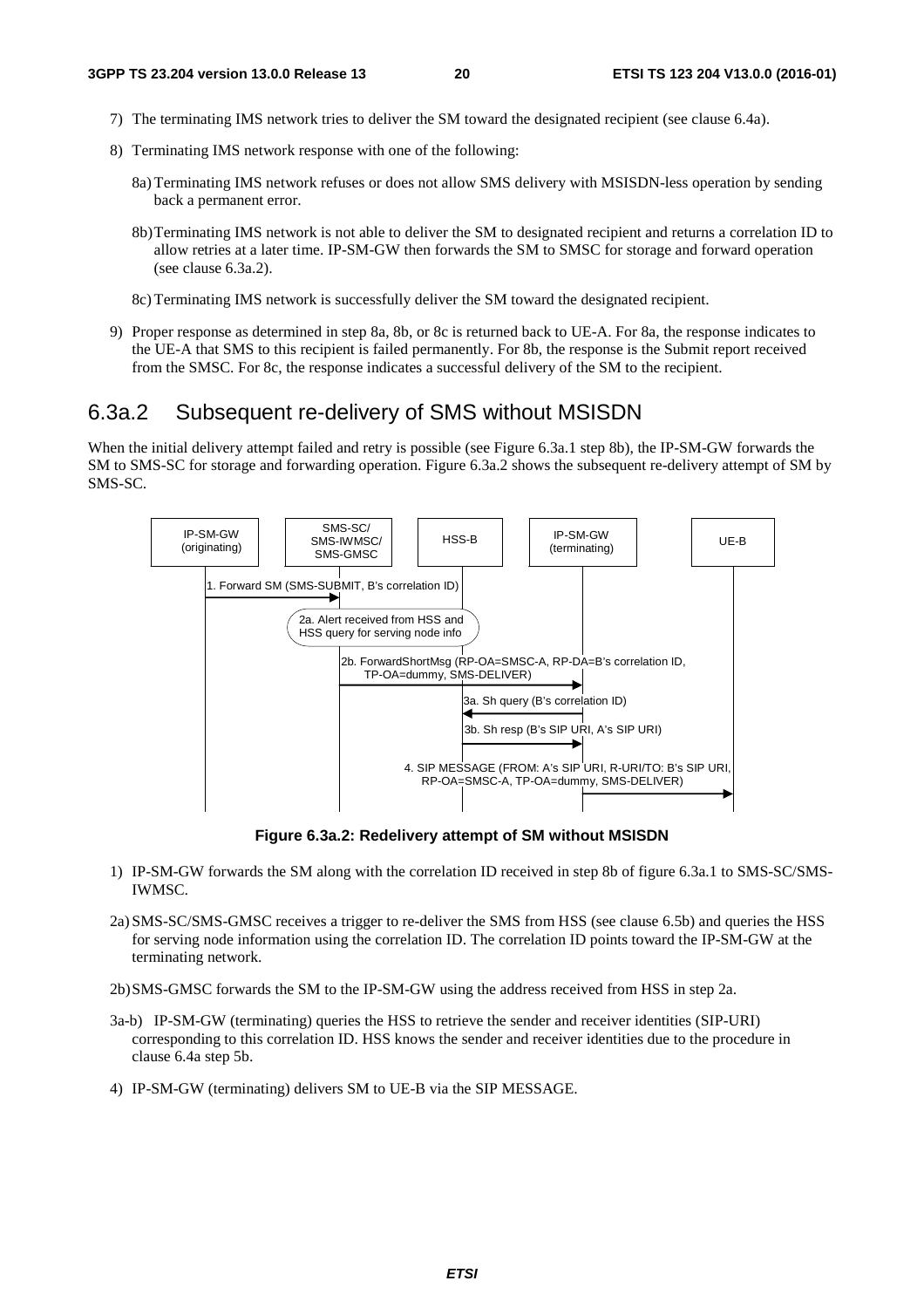6.4 Transport-level interworking: Successful encapsulated Short Message termination procedure from SMS-GMSC



#### **Figure 6.4: Successful encapsulated Short Message termination procedure**

- 1) The UE registers to the S-CSCF according to the IMS registration procedure.
- 2) The SMS-SC forwards the Short Message (SMS-DELIVER) to the SMS-GMSC.
- 3) Steps 3a to 3c are performed if SMS GMSC interrogates the HSS with MSISDN. For MT-SMS without MSISDN as defined in clause 6.0a, step 3d is performed if an IP-SM-GW address is available and need not be retrieved, and steps 3e to 3f are performed if an IP-SM-GW address needs to be retrieved.
- 3a) The SMS-GMSC interrogates the HSS (using MSISDN) to retrieve routeing information. Based on the preconfigured IP-SM-GW address for the user, the HSS forwards the request to the corresponding IP-SM-GW.
- NOTE 1: The Send Routeing Info for SM request is not forwarded if it has been sent originally from the IP-SM-GW.
- NOTE 2: If there is only a single IP-SM-GW address, the IP-SM-GW address does not need to be pre-configured in the HSS, the Send Routeing Info for SM request can be forwarded on the STP level.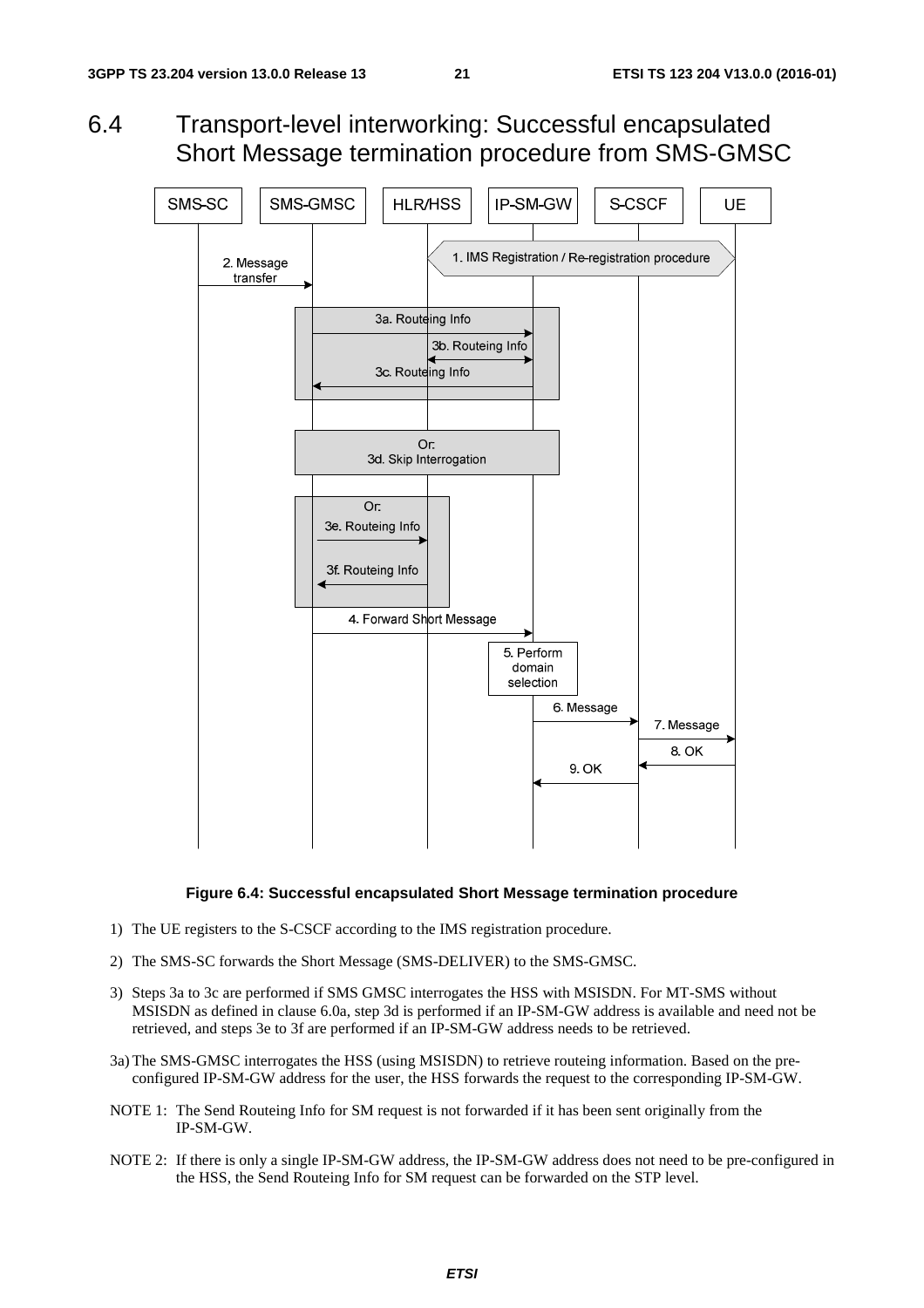- 3b) The HLR/HSS returns the addresses of the current MSC, SGSN or MME to the IP-SM-GW for delivery of the Short Message in CS/PS domain. The HLR/HSS also returns the IMSI, for the IP-SM-GW to correlate the receipt of Short Message from the MT Correlation ID within the IMSI field of the Forward Short Message.
- 3c) The IP SM GW creates a MT Correlation ID as per TS 23.040 [2] which associates the Send Routeing Info for SM with the subsequent Forward Short Message messages(s), and stores this along with the IMSI of the receiving subscriber. The IP-SM-GW returns only one address, which is of itself, along with the MT Correlation ID as routeing information to the SMS-GMSC.
- NOTE 3: For the case where the IP-SM-GW address is not pre-configured in the HSS, the Send Routeing Info for SM request will be forwarded on the STP level, the IP-SM-GW returns the address of itself as routeing information to SMS-GMSC upon receipt of the forwarded Send Routeing info for SM request.
- 3d) Interrogation is skipped in the context of T4 device triggering if an up to date IP-SM-GW address is already available at the SMS-SC/SMS-GMSC.
- 3e) The SMS GMSC interrogates the HSS (using IMSI) to retrieve routeing information.
- 3f) HLR/HSS returns the addresses of IP-SM-GW, MSC (MME), and/or SGSN. If IMS is to be used for MT-SMS then continue with step 4.
- 4) If steps 3a to 3c have been taken, SMS-GMSC delivers the Short Message (SMS-DELIVER) to IP-SM-GW (AS) including the MT Correlation ID received from the IP-SM-GW, in the same manner that it delivers the Short Message to an MSC, SGSN or MME. Otherwise, SMS-GMSC delivers the Short Message (SMS DELIVER) to IP-SM-GW (AS) including the IMSI.
- 5) The IP-SM-GW performs service authorization based on the stored subscriber data described in the clause 6.1. The IP-SM-GW shall check whether the subscriber is authorised to use the short message service (e.g. Operator Determined Barring settings), similar to the authorization performed by MSC/SGSN/MME in case the Short Message is delivered via CS or PS domain. In addition, the IP-SM-GW shall also check whether the subscriber is authorised to use the encapsulated Short Message delivery via IMS. If the result of service authorization is negative, the IP-SM-GW shall not forward the message, and shall return the appropriate error information to the SMS-SC in a failure report. Domain selection function is not performed for MT-SMS without MSISDN (i.e. when IMSI is received in step 4) and IMS is used for delivery. Otherwise (i.e. when a Correlation ID is received in step 4), the IP-SM-GW performs domain selection function to determine the preferred domain for delivering the message according to operator policy and user preferences. The logic for selecting preferred route for message delivery is a matter of implementation.
- 6) If the preferred domain is IMS, the IP-SM-GW (AS) uses the TEL-URI associated with the IMSI of the message received for the target UE to send the Short Message (SMS-DELIVER, SC Address) encapsulated in the appropriate SIP method towards the S-CSCF. If TEL URI is not available, SIP URI is used.
- 7) S-CSCF forwards the encapsulated Short Message (SMS-DELIVER, SC Address) to the UE.
- 8) The UE acknowledges the SIP request.
- NOTE 4: This is not yet the Delivery report.
- 9) The S-CSCF forwards the acknowledgement of the SIP request to the IP-SM-GW (AS).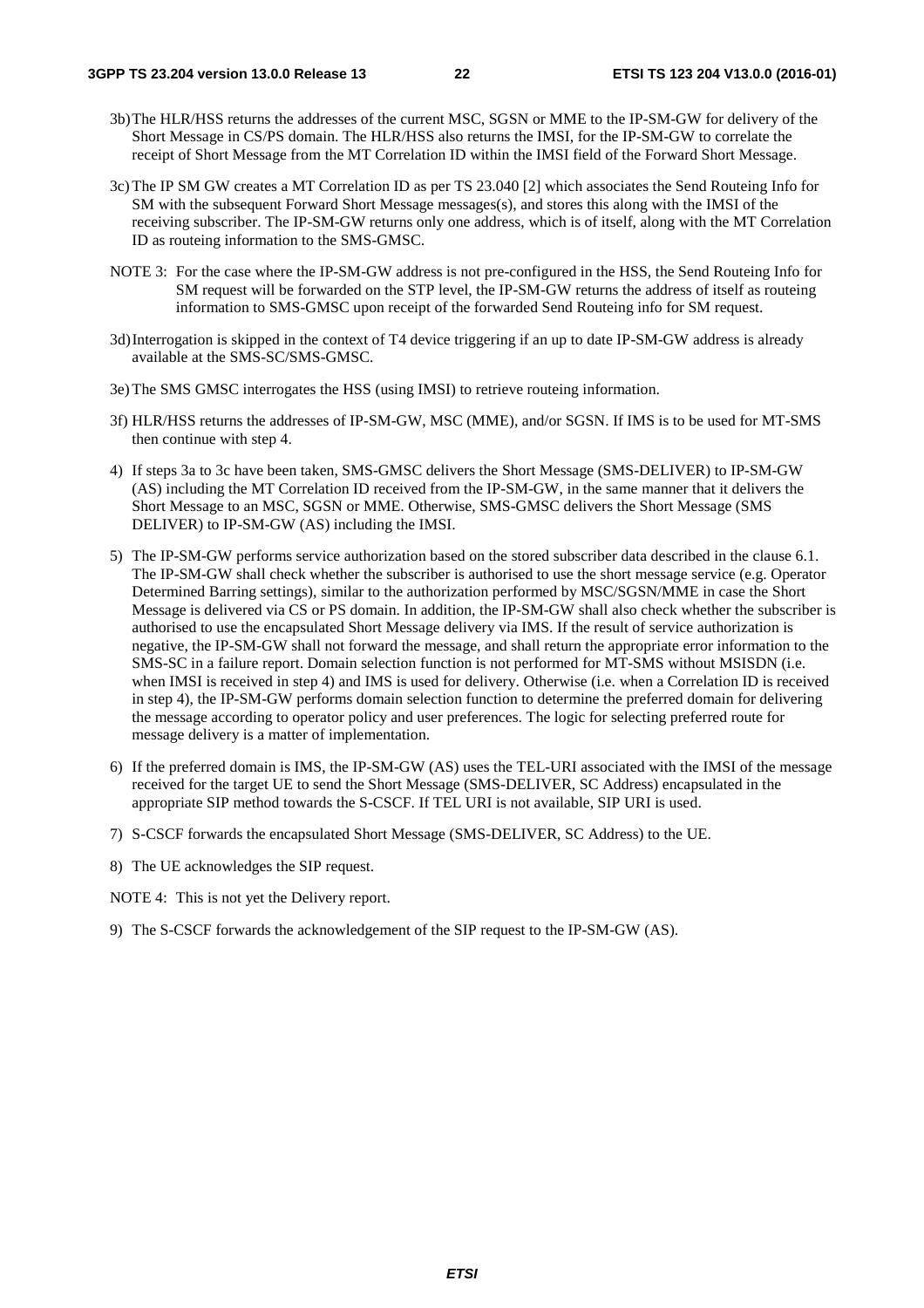## 6.4a Transport-level interworking: Short Message termination procedure without MSISDN from IMS network



**Figure 6.4a: Short Message termination procedure without MSISDN** 

- 1) The UE-B registers to the S-CSCF according to the IMS registration procedure.
- 2) The originating IMS network which received the SM from the UE-A forwards the Short Message (SMS-DELIVER) to the terminating IMS network. It reaches the IP-SM-GW responsible for UE-B. For brevity, the intermediate IMS nodes interactions prior to reaching IP-SM-GW are not shown.
- 3) If local policy allows MSISDN-less SMS operation, IP-SM-GW tries to deliver the SM to UE-B.

4a-4b) SM is successfully delivered to UE-B. A success Delivery report is sent to the originating IMS network.

- 5a) If IP-SM-GW tried to deliver the SM but encountered some error (e.g. UE is memory full, UE not reachable, etc) then:
	- 5b) IP-SM-GW requests the HSS for a MSISDN-less SMS Correlation ID. HSS stores the SMSC-A address, UE-A's SIP URI and UE-B's SIP URI. HSS also marks the message waiting flag with the SMSC-A address.
	- 5c-5d) HSS returns the MSISDN-less SMS Correlation ID to IP-SM-GW, and IP-SM-GW returns this to originating IMS network along with an indication of temporary failure.
- 6a-6b) if the IP-SM-GW refuses the MSISDN-less SMS operation due to local policy or other permanent errors (e.g. protocol error), IP-SM-GW returns a permanent error indication to the originating IMS network.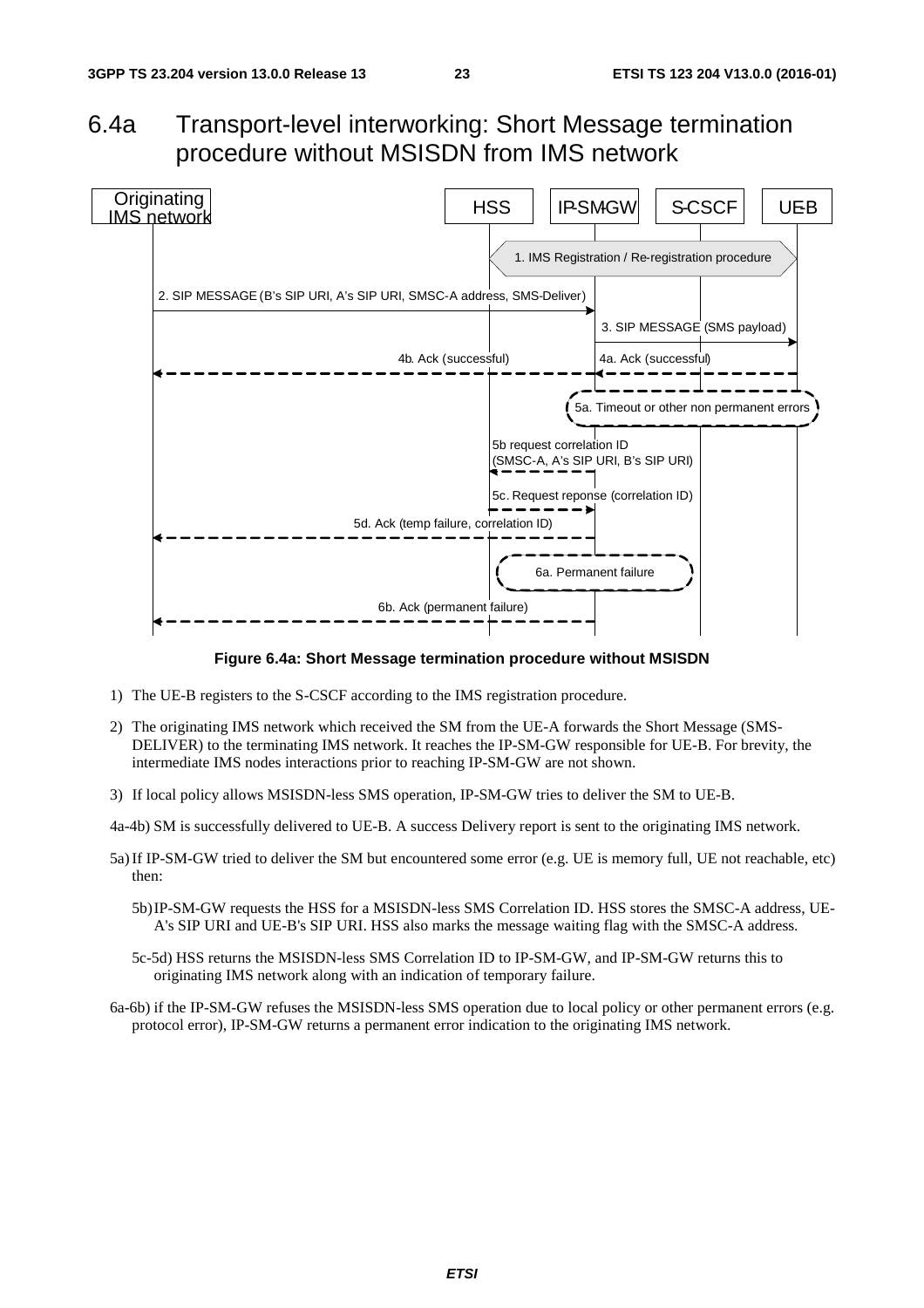### 6.5 Transport-level interworking: Delivery Report procedure



**Figure 6.5: Delivery report procedure** 

- 1) The UE has received the Short Message as described in clause 6.4 or clause 6.4a.
- 2) The UE sends a Delivery report (SMS-DELIVER-REPORT) to the S-CSCF, including either a positive or a negative acknowledgement to the Short Message received in step 1.
- 3) The S-CSCF forwards the Delivery report to the IP-SM-GW (AS). It shall be ensured that the Delivery report reaches the same IP-SM-GW that forwarded the Short Message in step 1.
- 4) IP-SM-GW (AS) acknowledges, at the SIP level, the Delivery report to S-CSCF.

NOTE: This is the acknowledgement to the Forward Short Message in the SM termination procedure.

- 5) S-CSCF forwards the SIP acknowledgement to the Delivery report to the UE.
- 6) The IP-SM-GW (AS) sends a Delivery report to the SMS-GMSC or to originating IMS network for MSISDNless SMS operation.
- 7) The IP-SM-GW may send a Report SM Delivery Status to the HSS. This may trigger the Alert service centre procedure or an update of the message waiting data in the HSS as described in TS 23.040 [2], if necessary.
- 8) The SMS-GMSC may send a Report SM Delivery Status to the HSS. The HSS shall ignore the information provided in this report.

### 6.5a Unsuccessful SM termination procedure

When a Short Message fails to reach the UE via the selected domain, a failure delivery report is returned to the IP-SM-GW. The IP-SM-GW takes responsibility to re-attempt the delivery of the message in another domain which is listed in the sequence of the priority in the IP-SM-GW while the domain selection is performed during the SM termination procedure. If the message successfully reaches the UE after re-delivery, the IP-SM-GW forwards the received successful Delivery report to the SMS-GMSC. Otherwise, if the message still fails after the IP-SM-GW has tried all selectable domains, the IP-SM-GW forwards the received unsuccessful Delivery report to the SMS-GMSC and sends Report SM Delivery Status message to the HLR/HSS. The HLR/HSS then records the corresponding Messages Waiting Data (MWD), and an Alert service centre procedure may be initiated as described in clause 6.5b or 6.6.

The order in which domains are selected for message delivery by the IP-SM-GW is subject to operator policy and/or user preferences and any known or assumed timer values in the SMS-GMSC for the Forward Short Message message (see NOTE 1).

The following flow shows only an example order of selected domains, i.e. the IMS is the preferred domain, followed by the PS domain, and finally the CS domain.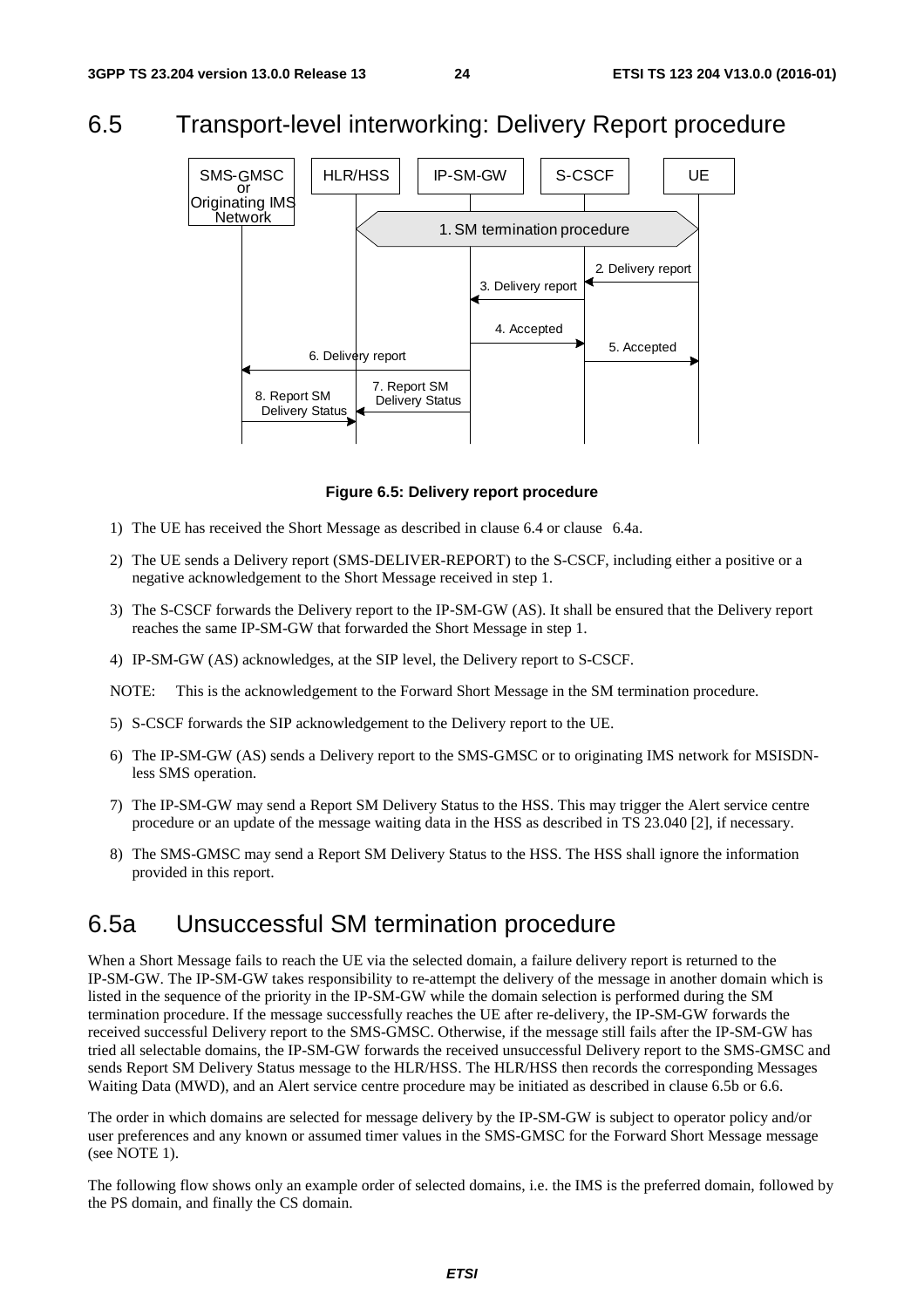NOTE 1: If the timer at the SMS-GMSC has been configured to a short value (near to the minimum value), the IP-SM-GW may not have sufficient time to try the message delivery in all three domains. This problem can be resolved by several implementation solutions, e.g. re-configuring the SMS-GMSC timer to be longer, enhancing the IP-SM-GW to try the delivery only in two or one domain(s).



**Figure 6.5a: Unsuccessful SM termination procedure** 

- 1) As described in clause 6.4, the Short Message is routed to the UE via S-CSCF after the domain selection is performed in the IP-SM-GW and all the available domains have been listed in the sequence of the priority in the IP-SM-GW. The message fails to reach the UE, e.g. due to the UE not being reachable in IMS, or exceeded memory capacity of the UE.
- 2) The S-CSCF sends an appropriate failure message according to normal IMS procedure as defined in TS 23.228 [9], and sends it to the IP-SM-GW (AS) including an appropriate error value. This Delivery report is an acknowledgement to the Short Message received by the S-SCSF in step 1.
- NOTE 2: When the failure message is sent from the UE, e.g. the UE notifies the network that the UE has been unable to accept a Short Message because its memory capacity has been exceeded, the S-CSCF forwards the failure message to the IP-SM-GW (AS).
- 3) IP-SM-GW (AS) acknowledges the failure message to S-CSCF.
- 4) The IP-SM-GW verifies the error cause of the failure delivery report. If the error is due to exceeded memory capacity of the UE, the IP-SM-GW forwards the Delivery report (SMS-DELIVER-REPORT) back to the SMS-GMSC and the procedure continues as described in step 10. Otherwise, the IP-SM-GW forwards the Short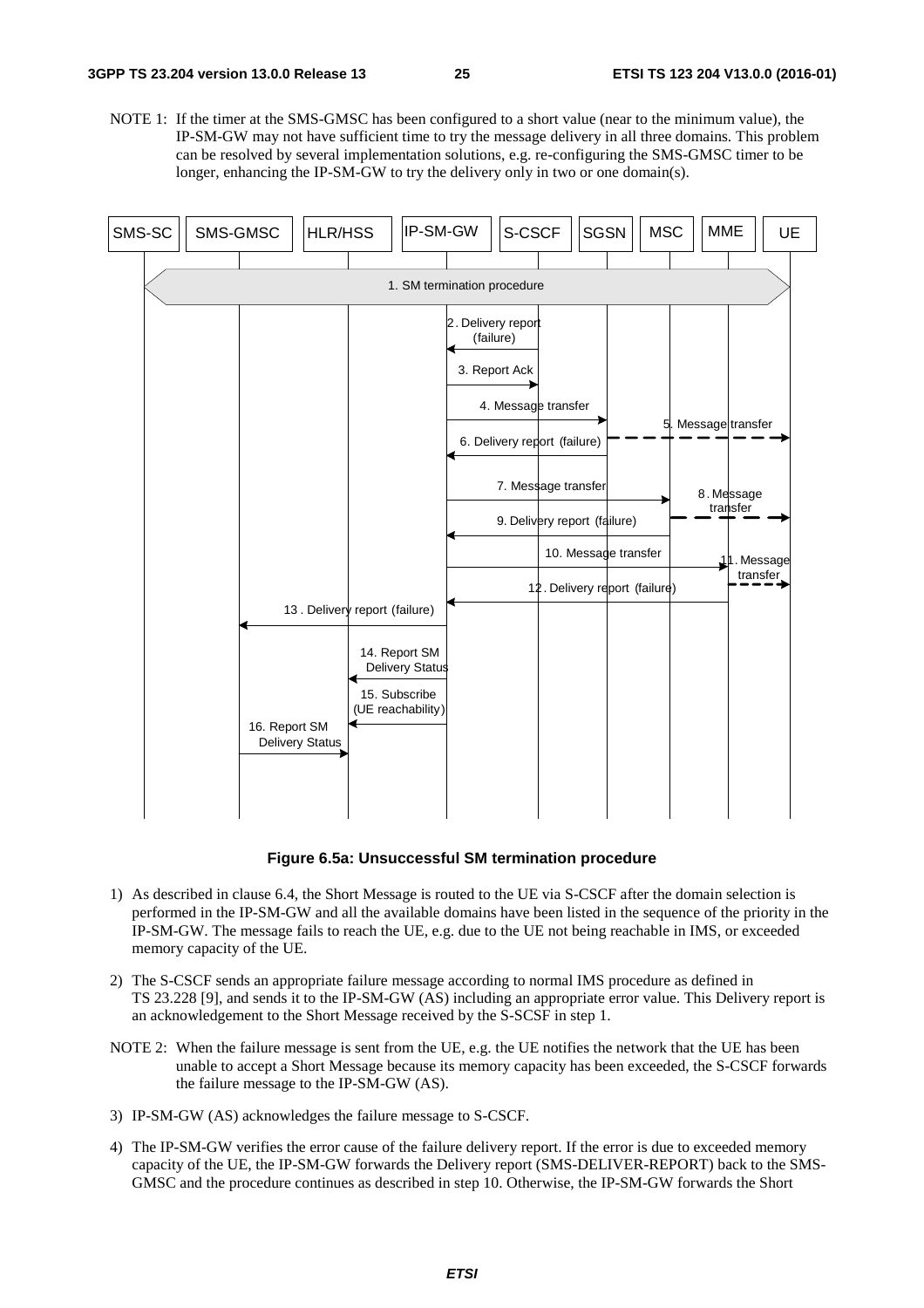Message to the domain which is listed in the second place in its priority list. It is supposed that the SGSN is selected.

- 5) The SGSN delivers the message to the UE but the message fails to reach the UE, e.g. the UE is not reachable in PS domain.
- NOTE 3: If the delivery succeeds in the PS domain at this point, the procedure for successful message delivery over PS domain is described in clause 6.4.
- 6) The SGSN generates a Delivery report (SMS-DELIVER-REPORT) and sends it to the IP-SM-GW, including an appropriate error value. This Delivery report is an acknowledgement to the Short Message received by the SGSN in step 5.
- 7) The IP-SM-GW forwards the Short Message to the domain which is listed in the third place in its priority list. It is supposed that the MSC is selected.
- 8) The MSC delivers the message to the UE but the message fails to reach the UE, e.g. the UE is not reachable in CS domain.
- NOTE 4: If the delivery succeeds in the CS domain at this point, the procedure for successful message delivery over CS domain is described in clause 6.4.
- 9) The MSC generates a Delivery report (SMS-DELIVER-REPORT) and sends it to the IP-SM-GW, including an appropriate error value. This Delivery report is an acknowledgement to the Short Message received by the MSC in step 9.
- 10) The IP-SM-GW forwards the Short Message to the domain which is listed in the forth place in its priority list. It is supposed that the MME is selected.
- 11) The MME deliveres the message to the UE but the message fails to reach the UE, e.g., the UE is not reachable in PS domain.
- 12) The MME generates a Delivery report(SMS-DELIVER-REPORT) and sends it to the IP-SM-GW, including an appropriate error value. This Delivery report is an acknowledgement to the Short Message received by the MME in step 11.
- 13) The IP-SM-GW sends a Delivery report to the SMS-GMSC.
- NOTE 5: The SMS-GMSC is aware of the availability of the UE on only one domain (see clause 6.4), and so will not attempt redelivery to another domain after receiving a failure report.
- 14) The IP-SM-GW sends a Report SM Delivery Status to the HSS with accurate results from different domains. The HSS records the corresponding MWD, i.e. the SMS-SC address which stores the un-delivered message and the failure reason which indicates that the message failed to be sent by IP-SM-GW due to the UE not being available or the memory capacity of the UE being exceeded.
- 15) The IP-SM-GW subscribes to the HSS for a one-time notification of the UE being reachable again. The HSS records the subscription and instructs the transport layer to report when the UE is reachable.
- 16) The SMS-GMSC sends a Report SM Delivery Status to the HSS. The HSS shall ignore the information provided in this report.

### 6.5b Alert Service Centre procedure when UE is available

When a Short Message is received in the IP-SM-GW for delivery to an IMS subscriber, the IP-SM-GW shall verify the registration status of the UE. If the UE is not registered in IMS, or is registered in IMS but does not advertise the Converged IP Messaging, SIMPLE IM or SMSIP capability, the Short Message shall not be interworked; neither at service level nor at transport level. Based on operator policy and user preferences, either the message is sent over CS/PS or an error indication is sent back to the SMS-SC. In the latter case, when the UE registers in IMS advertising the Converged IP Messaging, SIMPLE IM and/or the SMSIP capability at a later time, this information is sent to the SMS-SC and the delivery is attempted at that time, as an Instant Message or an encapsulated Short Message as appropriate.

NOTE: The service level or transport level interworking of a message is prohibited as identified in the above scenario in order to prevent the possibility of the message being deferred in the terminating network.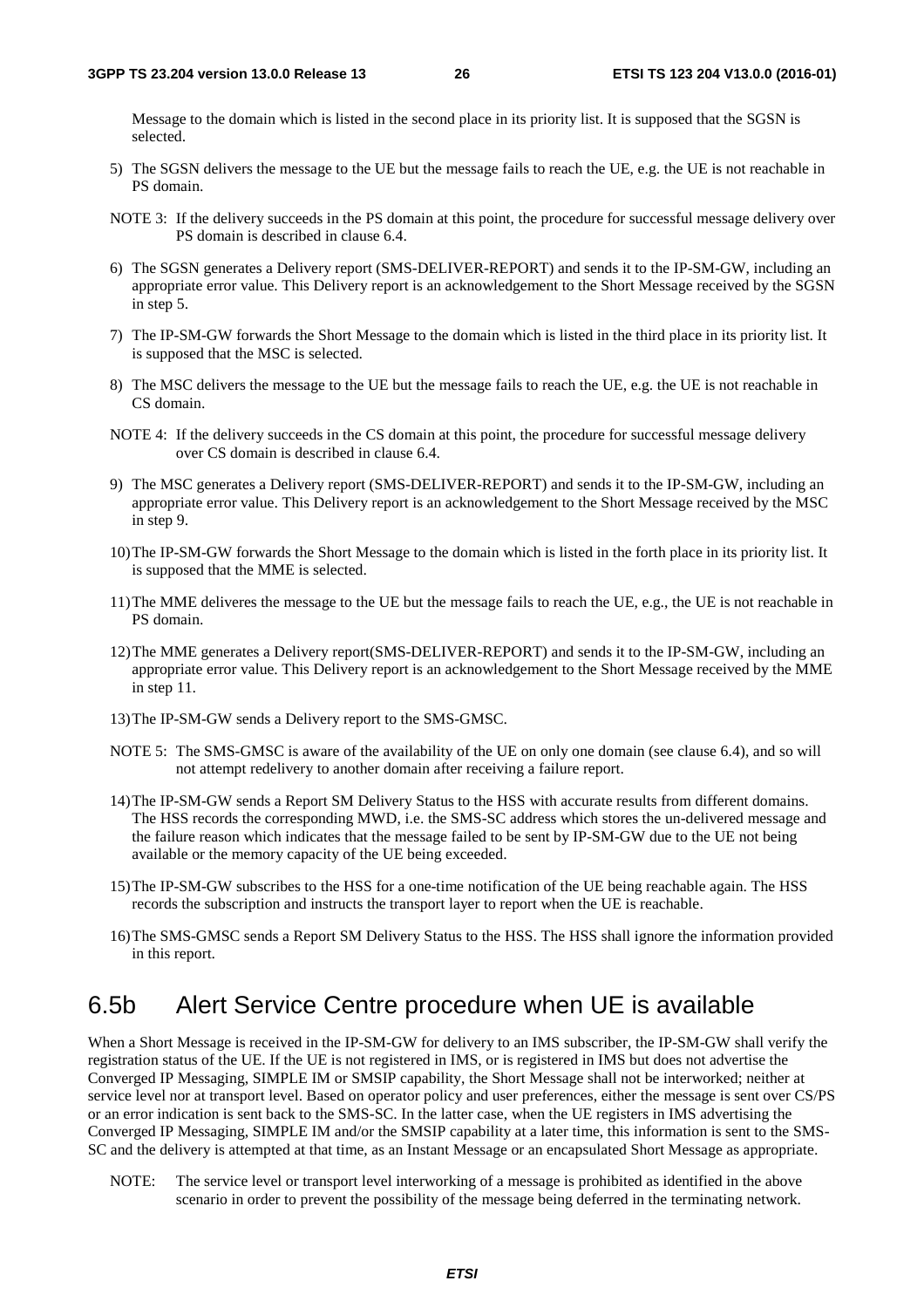If the HLR/HSS has recorded the MWD with a failure reason that the message failed to be sent by IP-SM-GW due to the UE not being available, once the HLR/HSS receives a message from any of the domains indicating that the UE is available again, e.g. IMSI attached, or IMS registered, the HLR/HSS initiates an Alert service centre procedure to request the SMS-SC to re-send the stored message.

The following figure shows an example of how a deferred message is re-transmitted to an IMS UE upon the UE availability.



**Figure 6.5b: Alert service centre procedure when UE is available** 

1) The message is transmitted from SMS-SC to IP-SM-GW for delivery to the subscriber, possibly after transportlevel and/or service-level interworking. Prior to this interworking, the IP-SM-GW shall check for UE availability. If the UE is not registered in IMS, and delivery over CS/PS is unsuccessful (see clause 6.5a), the IP-SM-GW returns an appropriate error response to SMS-SC. The SMS-SC then informs the HSS/HLR about the unavailability of the UE. After an unsuccessful SM termination procedure due to the UE being unavailable, the HSS records the MWD i.e. the SMS-SC address which stores the un-delivered message and the failure reason which indicates that the message failed to be sent by IP-SM-GW due to the UE not being available, for a subsequent Alert service centre procedure.

 At any time after the unsuccessful SM termination procedure, the UE may attach in the PS and or CS domain again, in which case a Ready for SM message from the SGSN, MSC or MME is sent to the HLR/HSS as described in TS 23.040 [2]. The HLR/HSS initiates an Alert service centre procedure to the SM-IWMSC when the user's MWD is not NULL, and the procedure continues as described in step 3.

2) At any time after the unsuccessful SM termination procedure, the status of the UE may indicate that the UE is available due to, e.g. registration in IMS (step 2a). At that point UE-Not-Reachable-for-IP (UNRI) is updated in HLR/HSS, as described in TS 23.040 [2]. After the IMS registration is finished, the procedure continues as described in step 3.

 At any time after the unsuccessful SM termination procedure, the HSS can receive a notification from the transport layer e.g. MME that the UE is reachable again (step 2b). As the IP-SM-GW has subscribed to the event as described in clause 6.5a, the HSS shall notify the IP-SM-GW of the UE being reachable again (step 2c). If the UE is already registered in IMS, the IP-SM-GW shall then send a Ready for SM message to the HLR/HSS (step 2d) and the procedure continues as described in step 3. Otherwise, the IP-SM-GW discards the notification message. The procedure will resume when one of the conditions described in steps 1 and 2 is fulfilled.

- 3) The HLR/HSS checks the user's MWD. If MWD is not Null, the HLR/HSS initiates an Alert service centre message to the SMS-IWMSC.
- 4) The SMS-IWMSC forwards the Alert service centre procedure to the responding SMS-SC.
- 5) Upon receipt of the Alert service centre message, the SMS-SC re-attempts to send the stored Short Message. The message is transmitted to IP-SM-GW and thereafter to the UE after appropriate interworking (transport-level and/or service-level interworking) is performed. The UE acknowledges the reception of the message.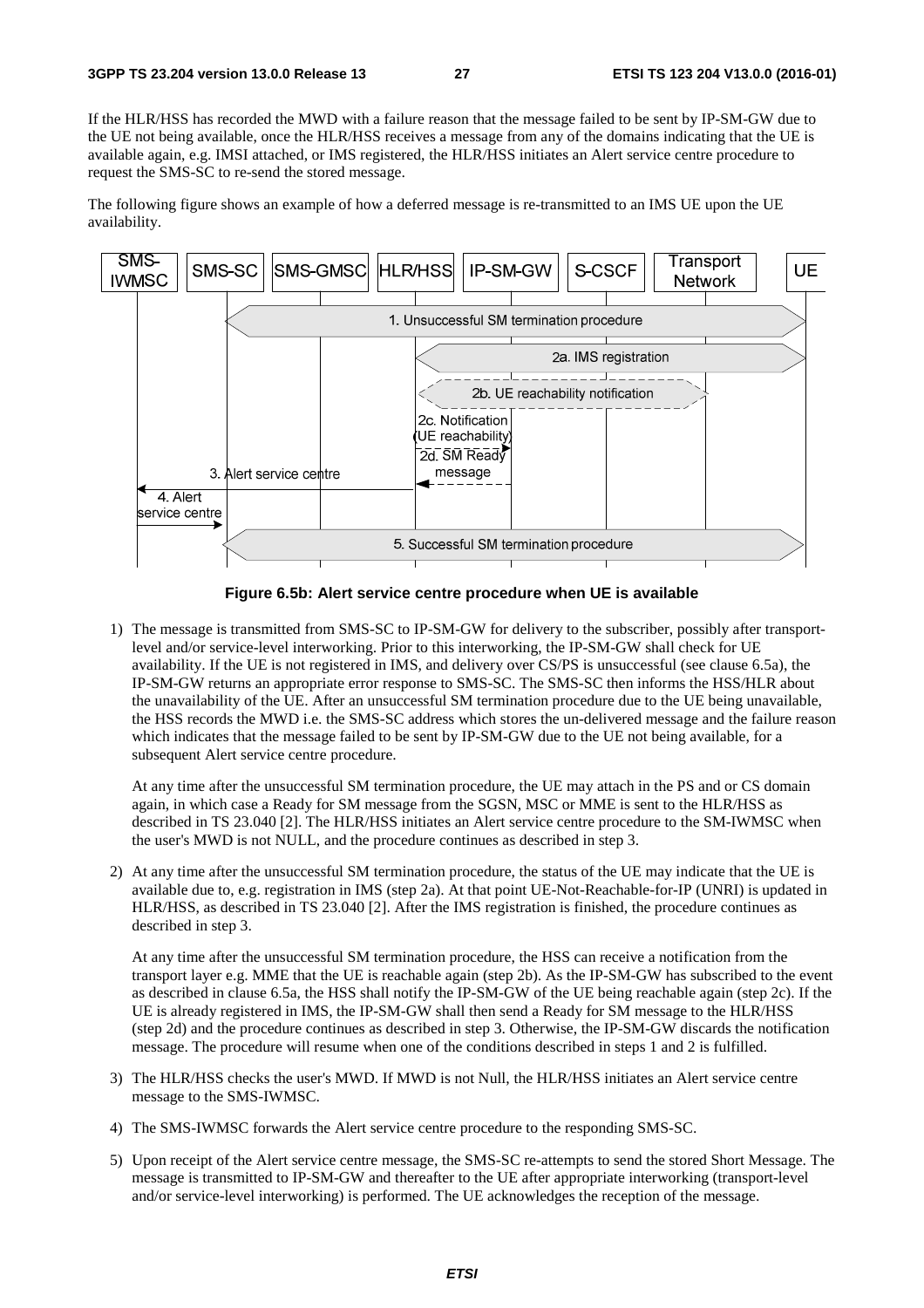## 6.6 Transport-level interworking: Alert service centre procedure when memory capacity is available

If the HLR/HSS has recorded the MWD with a failure reason that the message failed to be sent by IP-SM-GW due to the memory capacity of the UE is exceeded, once the HLR/HSS receives a message from any of the domain indicating that the memory capacity of the UE is available again, e.g. form the IMS, PS or CS domain, the HLR/HSS initiates a Alert service centre procedure to request the SMSC to re-send the stored message.

The following figure only shows an example where the HLR/HSS invokes the Alert service centre procedure when the memory capacity available message is received from IMS.



**Figure 6.6: Alert service centre procedure when memory capacity is available** 

- 1) If SM termination attempts (via IP-SM-GW) failed because the UE"s Memory Capacity Exceeded, the message to be transferred to IP Based UE is queued in the SMS-SC.
- 2) UE sends a message to IP-SM-GW indicating that the UE has memory available to receive one or more Short Messages.
- 3) IP-SM-GW notifies the HLR/HSS of memory being available in the UE.
- 4) If the HLR/HSS receives the indication that the UE has memory available to receive one or more Short Messages, it initiates a Alert service centre procedure with the SC address and the MSIsdn-Alert to SMS-IWMSC as described in TS 23.040 [2].
- 5) The SMS-IWMSC forwards the Alert service centre message to the SMS-SC whose address was provided by the HLR/HSS in step 4.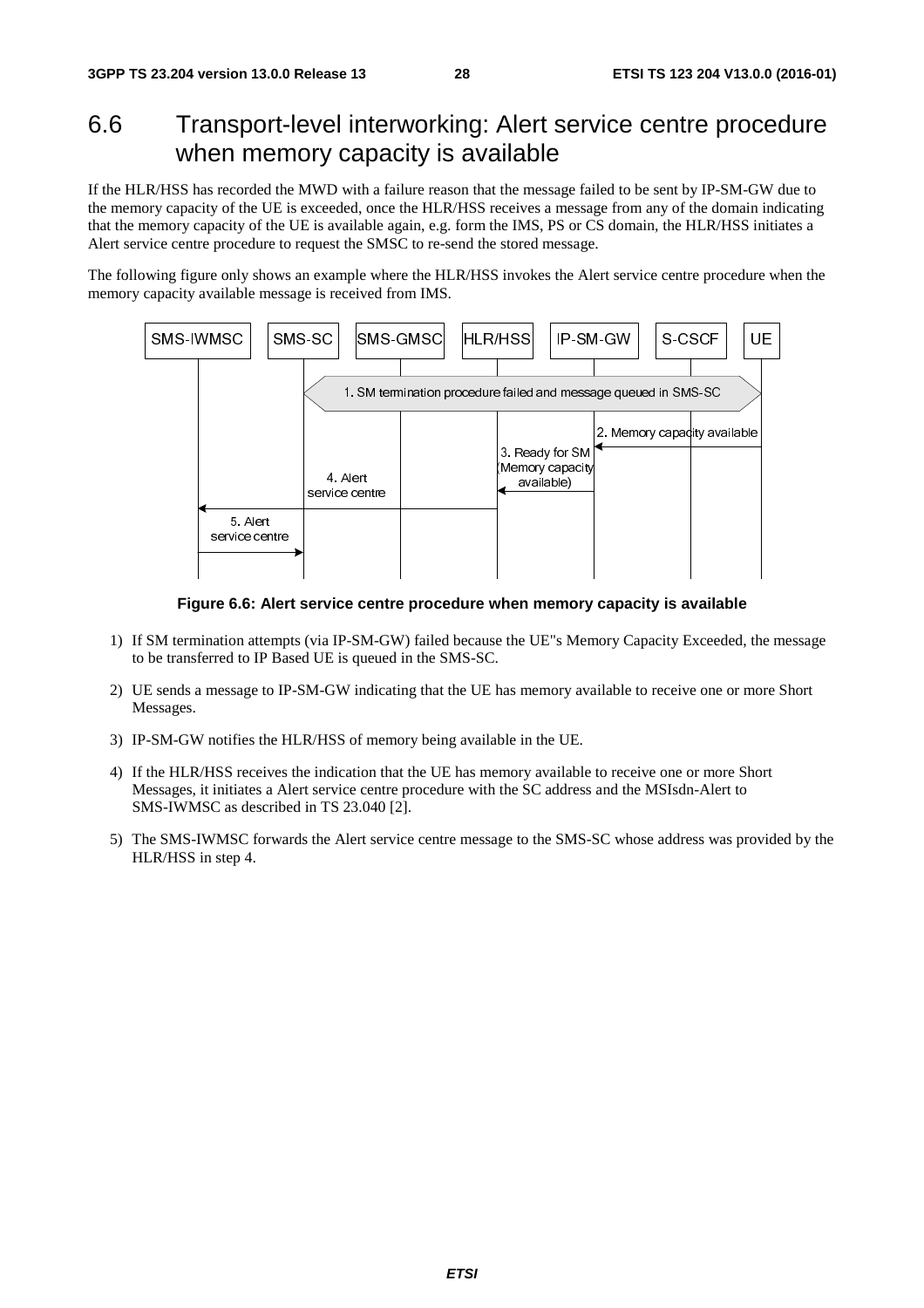6.7 Service-level Interworking: IM or CPM capable UE sends an Instant Message to an SMS user



**Figure 6.7: Successful IM origination to SMS procedure** 

- 1) The UE registers to S-CSCF according the IMS registration procedure.
- 2) UE submits the Instant Message to the S-CSCF using an appropriate SIP method. The UE may request to hide its Public User Identity from the recipient within the Instant Message, as described in OMA-TS-SIMPLE\_IM-V1\_0 [12] or in OMA-TS-CPM\_Conv\_Fnct-V1\_0 [17].
- 3) S-CSCF forwards the Instant Message to IP-SM-GW based on stored iFC.
- NOTE 1: Subscribers with no subscription for service level interworking will not be provided with the relevant iFCs.
- 4) The IP-SM-GW shall decide whether to perform service-level interworking depending on SIP request header (e.g. Request-URI), operator policy, when the Instant Message is not routable in the IMS. If an ISF is deployed in the network, the ISF may take the decision to interwork using SMS and sends the message to the IP-SM-GW to perform the interworking. If IP-SM-GW decided to perform service-level interworking, the IP-SM-GW performs service authorization based on the stored subscriber data retrieved from the HLR/HSS at the time of the registration procedure as specified in clause 6.1. The IP-SM-GW shall check whether the originating subscriber is authorised to use the interworking service. If the result of service authorization is negative, the IP-SM-GW shall not forward the message, and shall return the appropriate error information to the UE in a failure report. Otherwise, the IP-SM-GW shall use the SC Address in the subscriber data retrieved from the HSS at registration or provisioned by configuration and translates the Instant Message to a Short Message (SMS- SUBMIT) carrying SC Address, then forwards it towards SMS-SC (SC Address) via the SMS-IWMSC (as described in TS 23.040 [2]). If the size of the content of the Instant Message is larger than the size of the content that one Short Message could transfer, the IP-SM-GW shall split the content of the Instant Message into several parts, translate them to concatenated Short Messages, and forward the concatenated Short Messages to the SMS-SC as described in TS 23.040 [2]. If the sender of the Instant Message requests to hide its Public User Identity from the recipient and operator policy allows for this, the IP-SM-GW shall anonymize the identity of the user to the recipient. Otherwise, if operator policy prohibits this, the IP SM GW shall return an appropriate error to the user.
- 5) If service authorization is successful, the IP-SM-GW acknowledges the Instant Message.
- 6) Instant Message acknowledgement is forwarded by S-CSCF to UE.
- NOTE 2: Steps 5 and 6 can occur anytime after the subscriber authorization check has been performed by the IP-SM-GW.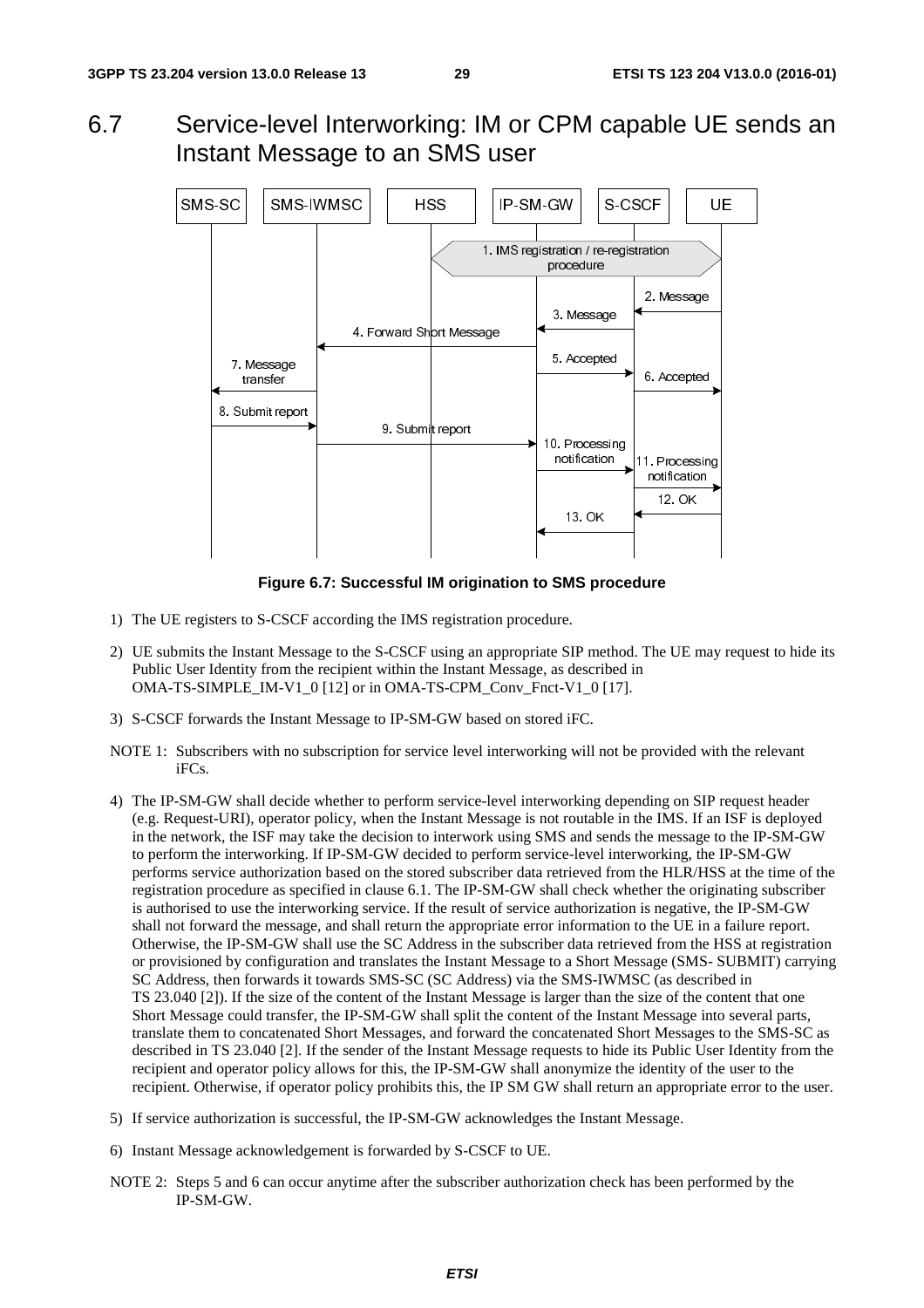- 7) The SMS-IWMSC forwards the Short Message (SMS- SUBMIT) to the SMS-SC (see TS 23.040 [2]).
- 8) The SMS-SC sends a Submit report (SMS-SUBMIT REPORT) to the SMS-IWMSC (see TS 23.040 [2]).
- 9) SMS-IWMSC sends a Submit report to IP-SM-GW (see TS 23.040 [2]).
- NOTE 3: The procedure can end in step 9. Steps 10 to 13 occur only if the IM user requested a processing notification in the Instant Message sent in step 2, as described in IETF IMDN RFC 5438 [13].
- 10) IP-SM-GW translates the received Submit report to an appropriate Instant Message, and forwards it to the S-CSCF. If the IP-SM-GW sent concatenated Short Messages to SMS-SC in step 4, the IP-SM-GW should wait for the last Submit report, and translate the last Submit report to an appropriate Instant Message, and forward it to the S-CSCF.
- 11) S-CSCF sends the translated Instant Message to the UE.
- 12) UE acknowledges the translated Instant Message.
- 13) Acknowledgement of the translated Instant Message is forwarded by S-CSCF to IP-SM-GW.

### 6.8 Interaction between transport-level and service-level **Interworking**

#### 6.8.1 General

The interaction between transport-level interworking (between SMS over CS/PS and SMS over IMS) and service-level interworking (between Instant Messaging and SMS) depends on the user subscription and authorisation, on the UE capabilities, and on operator policy.

If a user is only subscribed to either transport-level interworking or service-level interworking, only procedures defined for the subscribed interworking may be performed.

If a user is subscribed to both transport-level interworking and service-level interworking, but the user is only authorised for one of the interworking when the message is processed, only the authorised interworking may be performed.

If a user is subscribed to both transport-level interworking and service-level interworking, and is authorised for both, the behaviour of the IP-SM-GW depends on the specific scenario, on the registered capabilities of the UE, and finally is defined by operator policy and user preferences.

For a user subscribed to service-level interworking, two Application Servers in the network are normally called upon to handle an Instant Message:

- the IM AS, defined in OMA-TS-SIMPLE\_IM-V1\_0 [12] or the CPM AS, defined in OMA-TS-CPM\_Conv\_Fnct-V1\_0 [17].
- the IP-SM-GW.

The following clauses describe the different interaction scenarios.

#### 6.8.2 IMS Originating

In the originating network, a UE sends a SIP MESSAGE (Encapsulated Short Message or Instant Message). The originating S-CSCF forwards the SIP MESSAGE to the IP-SM-GW based on the iFC. The subscription of the transport level interworking and the service level interworking applies for different iFC. However, the SIP MESSAGE is forwarded to the IP-SM-GW if the user subscribes to one of the interworking services. If there is no subscription for the interworking service, the S-CSCF continues with the subsequent iFC check. After all the originating iFC triggers have been handled, the S-CSCF attempts to route the message to the terminating IMS network. If it fails, an error is returned to the sender.

NOTE 1: if an IM AS or a CPM AS is present in the network, Instant Messages are routed to it before going to the IP-SM-GW.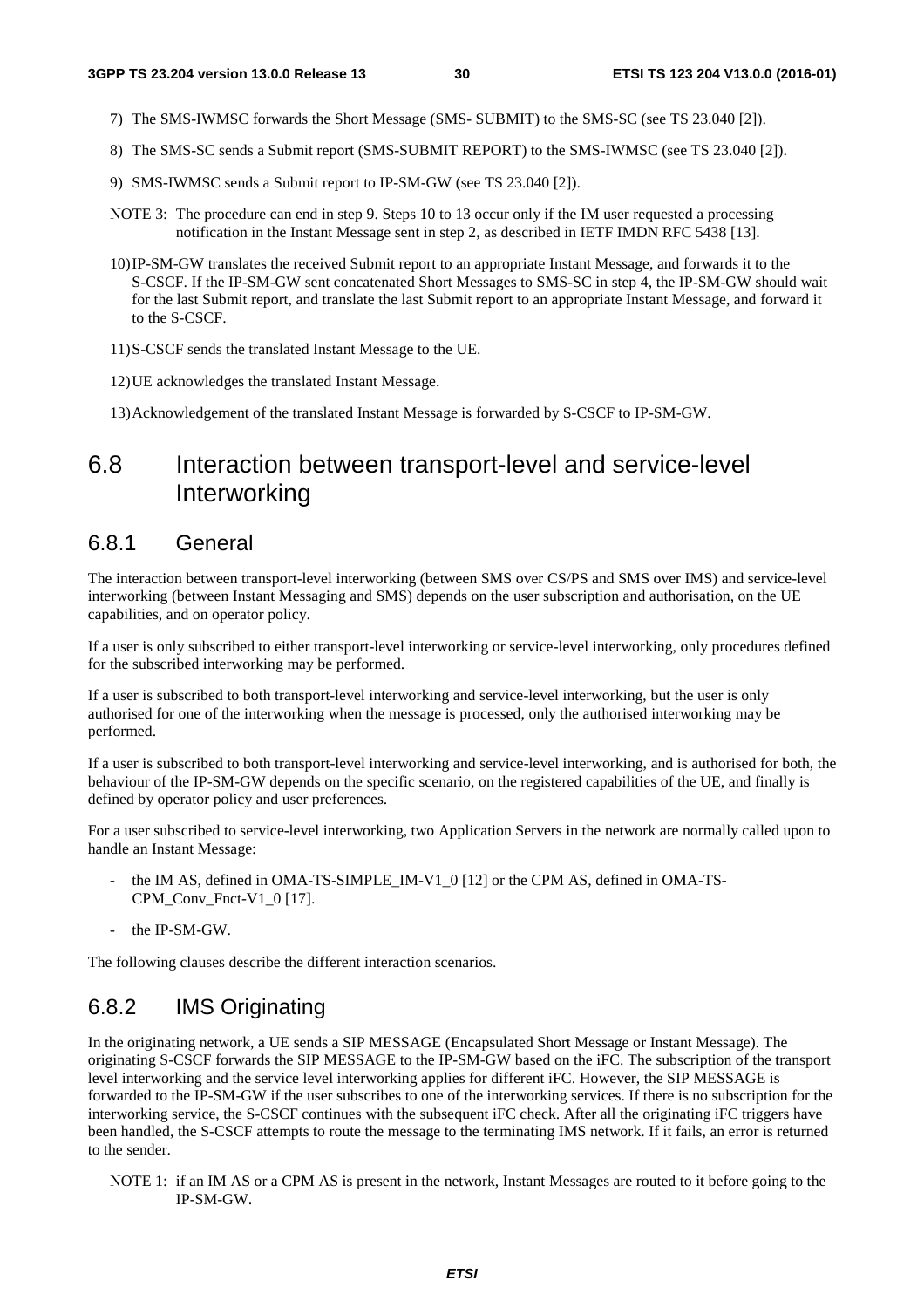NOTE 2: An encapsulated Short Message uses the PSI of the SC as the Request-URI. If the user is not subscribed to transport-level interworking and the IP-SM-GW is not invoked, the ENUM query fails, and an error is returned to the sender.

When the IP-SM-GW receives the SIP MESSAGE, it shall decide which interworking should be performed based on the content of the received SIP MESSAGE, as the IP-SM-GW can distinguish between an encapsulated Short Message and an Instant Message. If an encapsulated Short Message is received and if the subscriber is authorised for the service, the IP-SM-GW maps the encapsulated Short Message to a Short Message. Similarly, when an Instant Message is received, the IP-SM-GW considers performing the service-level interworking if the service is authorized: the IP-SM-GW shall decide whether to send the SIP MESSAGE via interworking service based on SIP request header (e.g., R-URI), operator policy, when the Instant Message is not routeable in the IMS or when the IP-SM-GW is selected to handle the message.



**Figure 6.8.2.1: Performing interworking service on originating side**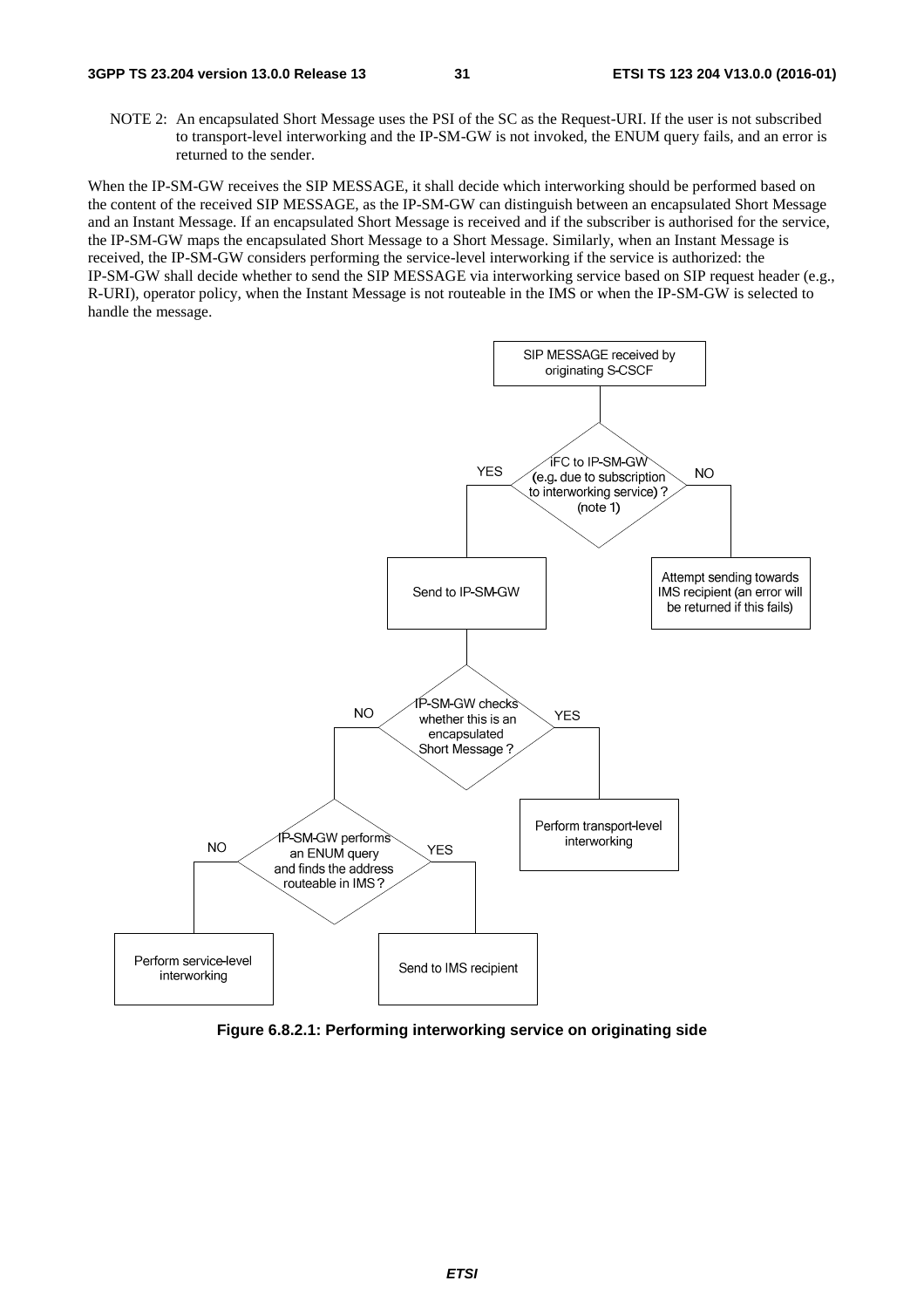#### 6.8.3 IMS Terminating

When the IP-SM-GW receives a Short Message from the legacy network on the terminating side, it performs the domain selection to determine the preferred domain to transfer the short message. If the selected network is IMS, the IP-SM-GW will determine whether the transport level interworking or the service level interworking is to be preformed based on the users' subscription and authorisation, and on the UE capability as indicated during IMS registration. If the user has subscribed to both services, is authorised for both and the UE has indicated its capability to receive both encapsulated Short Messages and Instant messages, the priority between the transport-level interworking and the service-level interworking is based on operator policy and user preferences.

NOTE 1: If the incoming Short Message is interworked to an Instant Message, the resulting Instant Message could be routed to the IM AS or CPM AS before being sent to the UE.



#### **Figure 6.8.3.1: Performing interworking service on terminating side for an incoming Short Message**

When the IP-SM-GW receives an Instant Message, based on user subscription and authorisation for service-level interworking, on operator policy and user preferences, and on UE capability indicated during IMS registration, the IP-SM-GW may perform service-level interworking to transform the message format to SMS and deliver the message to the UE. If the user is subscribed and authorised for transport-level interworking, and based on UE capability indicated during IMS registration, and on operator policy and user preferences, the message may be delivered as an encapsulated Short Message to the UE over IMS. Otherwise, the Short Message is delivered over CS/PS.

## 6.9 Service-level Interworking: Concatenated Short Messages delivered as a large Instant Message

An IMS registered user with IM service or CPM service receives a concatenated short message delivered as two or more short messages. The information below describes the behaviour when the received concatenated Short Message exceeds the maximum payload size of an Instant Message.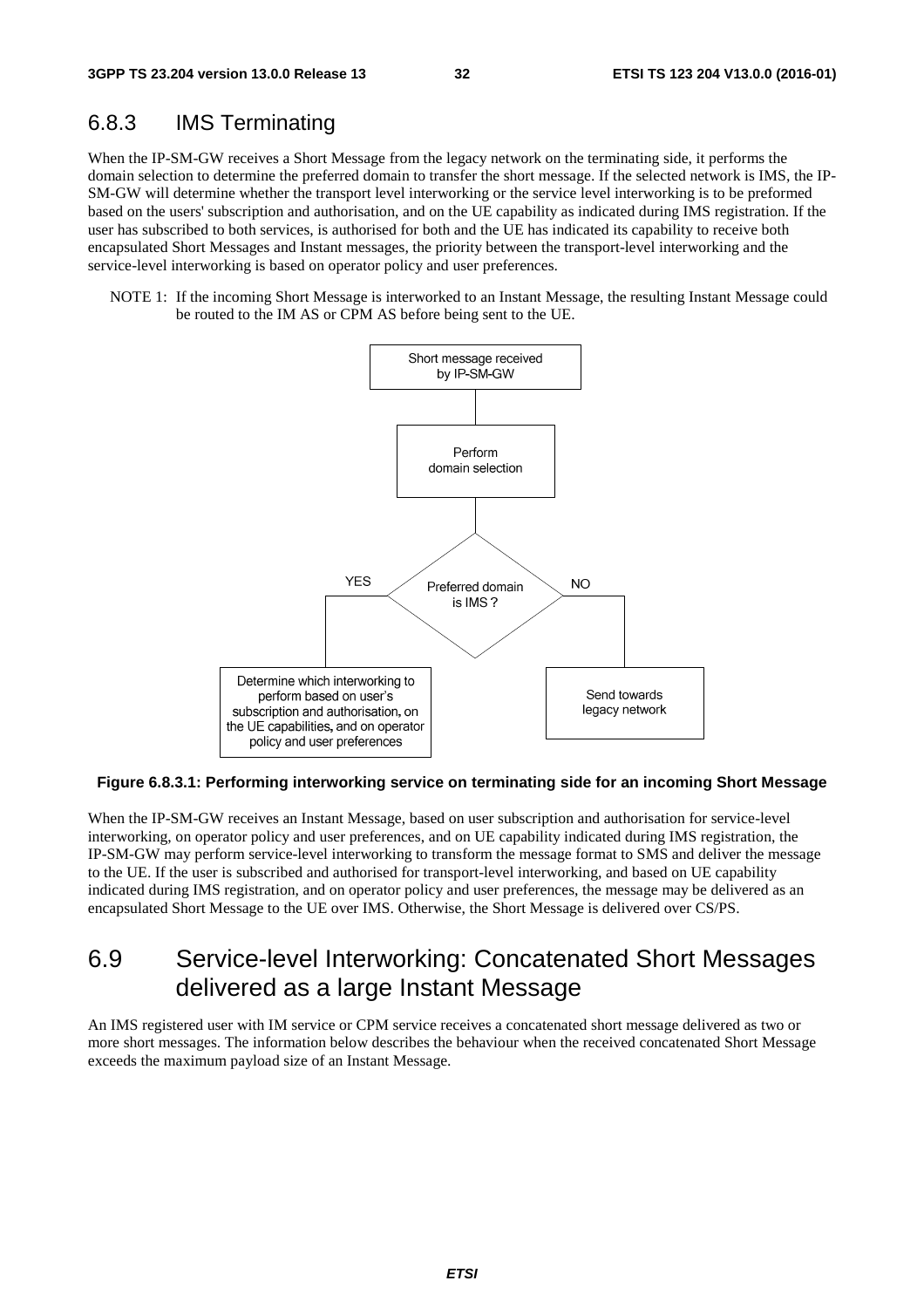

#### **Figure 6.9: Concatenated Short Messages delivered as an IM large message**

- 1) The UE registers to the S-CSCF according to the IMS registration procedure.
- 2) The SMS-SC forwards a Short Message that is part of a concatenation of two or more Short Messages to the SMS-GMSC.
- 3a) The SMS GMSC interrogates the HSS to retrieve routeing information. Based on the pre-configured IP-SM-GW address for the user, the HSS forwards the request to the corresponding IP-SM-GW.
- 3b) The HLR/HSS returns the IMSI and the address(es) of the current MSC, SGSN and/or MME to the IP-SM-GW for delivery of the SMS SM in CS/PS domain.
- 3c) The IP-SM-GW creates a MT Correlation ID as per TS 23.040 [2], which associates the Routeing Info retrieval with the subsequent Forward Short Message messages(s), and stores this along with the IMSI of the receiving subscriber. The IP-SM-GW returns to the SMS-GMSC the address of itself, along with the MT Correlation ID in the IMSI field, as routeing information. Alternatively, the IP-SM-GW may return the address(es) of the current MSC, SGSN and/or MME, in which case, the subsequent procedure to forward the message is the same as defined in TS 23.040 [2].
- 4) The SMS-GMSC delivers the Short Message to the IP-SM-GW in the same manner that it delivers the Short Message to an MSC, SGSN or MME, including the MT Correlation ID received from the IP-SM-GW, in place of the IMSI.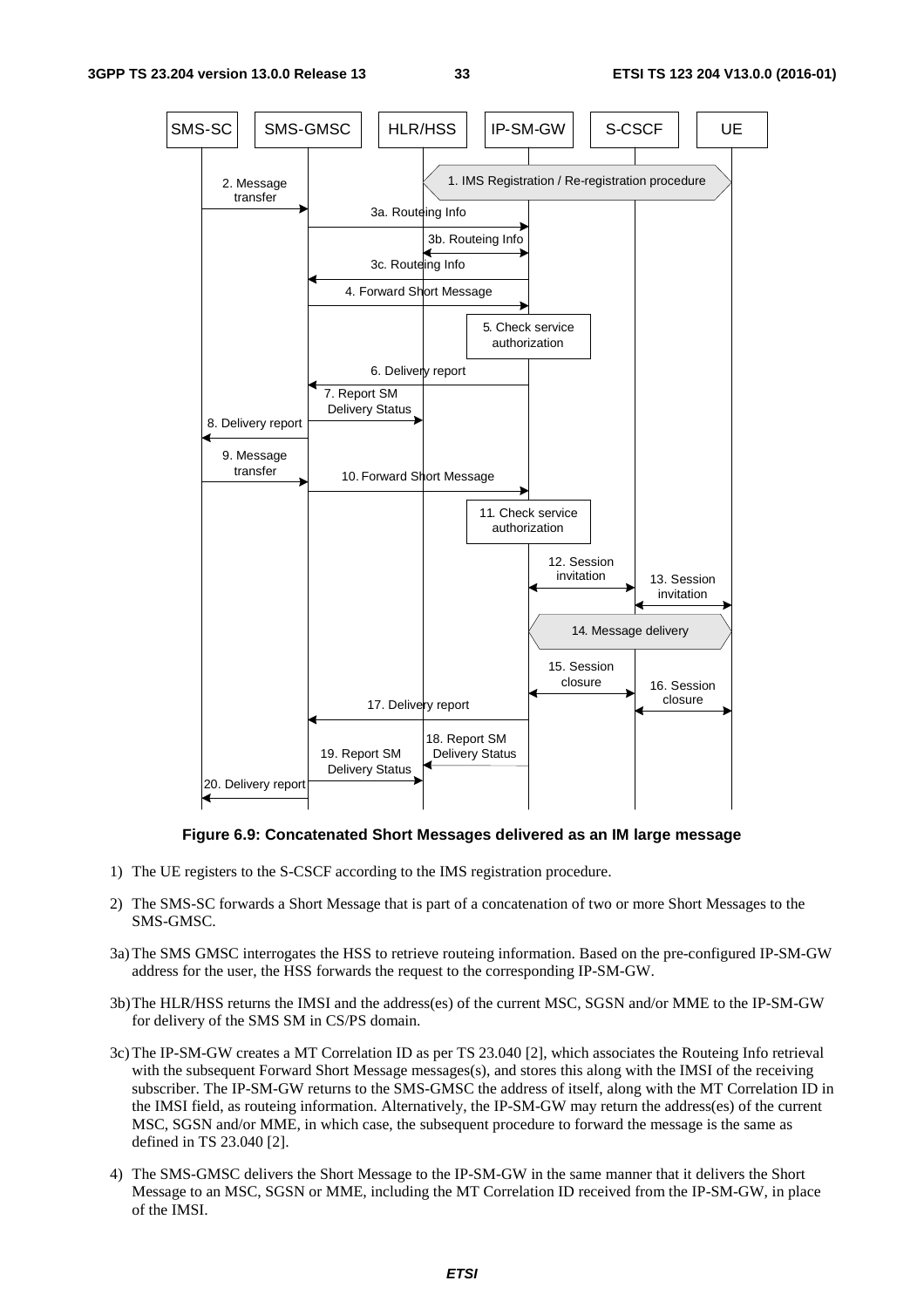- 5) The IP-SM-GW checks whether the recipient is authorized for the interworking service. If the user is authorized, the IP-SM-GW recognizes that the received message is part of a concatenated Short Message and stores the received message.
- NOTE 1: The IP-SM-GW needs to have access to a persistent storage in order to aggregate all the Short Message parts.
- 6) The IP-SM-GW acknowledges the Forward Short Message to the SMS-GMSC.
- 7) The SMS-GMSC may send a Report SM Delivery Status to the HSS. The HSS shall ignore the information provided in this report.
- 8) The SMS-GMSC sends a Delivery report (SMS-DELIVER-REPORT) to the SMS-SC.
- 9) The SMS-SC forwards the next Short Message that is part of a concatenation of two or more Short Messages to the SMS-GMSC.
- NOTE 2: If this is not the last Short Message of the concatenation, then processing continues at step 4.
- 10) If this is the last Short Message of the concatenation, then the SMS GMSC delivers the Short Message to the IP-SM-GW in the same manner that it delivers the Short Message to an MSC, SGSN or MME, including the MT Correlation ID received from the IP-SM-GW, in place of the IMSI.
- 11) The IP-SM-GW checks whether the recipient is authorized for the interworking service. If the user is authorized, the IP-SM-GW recognizes that the received message is part of a concatenated Short Message and stores it.
- 12-13) Once all the segments have been received, the IP-SM-GW establishes an MSRP session with the recipient's UE to deliver the message. The session invitation is sent to the recipient UE.
- NOTE 3: As a matter of implementation efficiency, the IP-SM-GW may initiate the connection towards the recipient after receiving the first Forward Short Message and passing a service authorization check. This may help prevent timeouts at the SMS GMSC (while it waits for the final Delivery report) but may also result in unnecessary session initiation signalling if there is a failure in a service check for subsequently received Short Messages.
- 14) The IP-SM-GW delivers the message in one or more MSRP SEND requests to the recipient UE.
- 15) -16) The IP-SM-GW closes the session after message delivery is complete.
- 17) The IP-SM-GW acknowledges the Forward Short Message to the SMS-GMSC.

18) The IP-SM-GW may send a Report SM Delivery Status to the HLR/HSS for either of the following cases:

- setting of the Message Waiting flags when the Forward Short Message was unsuccessful;
- clearing of the Message Waiting flags in HLR/HSS when the Forward Short Message was successful, but had previously failed.
- NOTE 4: See TS 23.040 [2] for a full explanation of when the Message Waiting flags are set and unset.
- 19) The SMS-GMSC may send a Report SM Delivery Status to the HSS. The HSS shall ignore the information provided in this report.
- 20) The SMS-GMSC sends a Delivery report (SMS-DELIVER-REPORT) to the SMS-SC.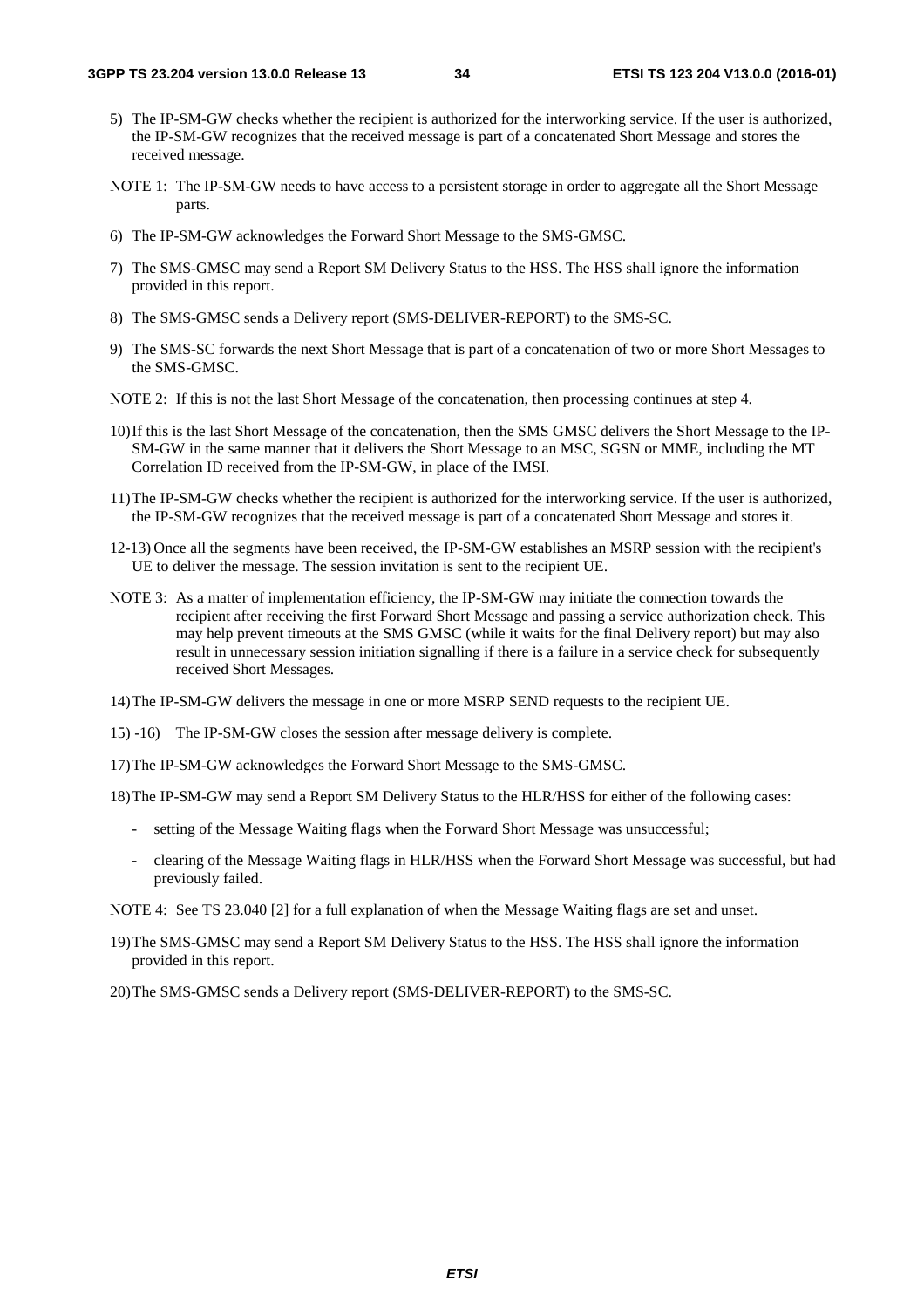### 6.10 Service-level interworking: Status Report procedure for Instant Message to Short Message interworking



#### **Figure 6.10: Status report procedure for Instant Message to Short Message interworking**

- 1) An Instant Message from the UE is successfully delivered to the SMS user after service-level interworking. The original Instant Message requested a Disposition Notification.
- NOTE 1: A Disposition Notification can be requested in the message sent by the UE in step 1 as described in IETF IMDN draft-ietf-simple-imdn [13]. If the requested Disposition Notification by the IM user is a request for a read notification, the IP-SM-GW ignores the request.
- 2) The SMS-SC sends a Status report to the SMS-GMSC.
- NOTE 2: The Status report will, from the SMS-GMSC's point of view be treated as any SM termination.
- NOTE 3: The Status report is an optional message.
- 3a) The SMS GMSC interrogates the HLR/HSS to retrieve routeing information. Based on the pre-configured IP-SM-GW address for the user, the HLR/HSS forwards the request to the corresponding IP-SM-GW.
- 3b) The HLR/HSS returns the IMSI and the address(es) of the current MSC, SGSN and/or MME to the IP-SM-GW for delivery of the Short Message in CS/PS domain.
- 3c) The IP-SM-GW creates a MT Correlation ID as per TS 23.040 [2], which associates the Routing Info retrieval with the subsequent Forward Short Message messages(s), and stores this along with the IMSI of the receiving subscriber. The IP-SM-GW returns to the SMS-GMSC the address of itself, along with the MT Correlation ID in the IMSI field, as routeing information. Alternatively, the IP-SM-GW may return the address(es) of the current MSC, SGSN and or MME, in which case, the subsequent procedure to forward the message is the same as defined in TS 23.040 [2].
- 4) The SMS-GMSC sends the status report in the Forward Short Message to the IP-SM-GW.
- NOTE 4: Steps 5 to 11 only occur if the original IM requested a delivery notification in the Disposition Notification.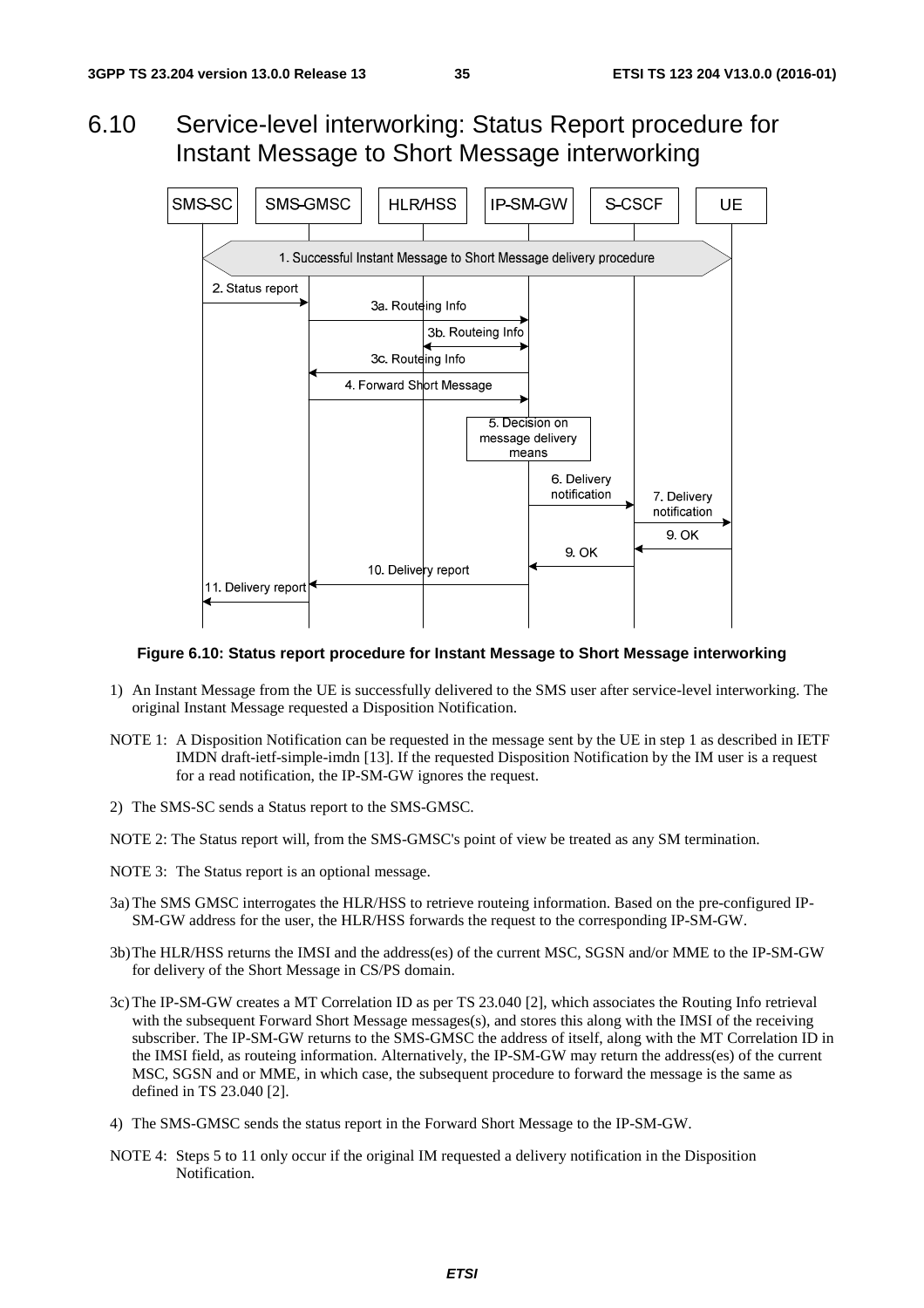- 5) The IP-SM-GW translates and maps the Status report in the Forward Short Message into an Instant Message carrying a Delivery Notification as described in the IETF IMDN draft-ietf-simple-imdn [13]. The IP-SM-GW should keep the message id for a message for which IMDN was requested so it can send the message id to the UE in the IMDN.
- 6-7) The IP-SM-GW sends a Delivery Notification within an Instant Message to the S-CSCF, which sends the Instant Message to the UE.
- 8-9) The UE acknowledges receipt of the Instant Message containing the Delivery Notification to the S-CSCF. The S-CSCF sends the acknowledgment to the IP-SM-GW.
- 10) The IP-SM-GW sends a Delivery report (SMS-DELIVER-REPORT) to the SMS-GMSC.
- 11) The SMS-GMSC sends an acknowledgement back to the SMS-SC.

#### 6.11 IM or CPM user sends an Instant Message to an SMSIP UE

An IMS registered user with SIMPLE IM service or CPM service sends an Instant Message via service-level interworking as an encapsulated Short Message to an SMSIP UE, which did not indicate support for SIMPLE IM or CPM when registering to IMS.

NOTE 1: Based upon user subscription and depending on network deployment, other Application Servers could be processing the incoming Instant Message before the IP-SM-GW. The behaviour of the IM AS is described in OMA-TS-SIMPLE\_IM-V1\_0 [12]. The behaviour of the CPM AS is described in OMA-TS-CPM\_Conv\_Fnct-V1\_0 [17].



#### **Figure 6.11: Successful UE termination Instant Message to encapsulated Short Message procedure**

- 1) IM or CPM UE sends an Instant Message to the S-CSCF#1. The UE may request to hide its Public User Identity from the recipient within the Instant Message, as described in OMA-TS-SIMPLE\_IM-V1\_0 [12] and in OMA-TS-CPM\_Conv\_Fnct-V1\_0 [17].
- 2) The S-CSCF#1 forwards the Instant Message to the S-CSCF#2.
- 3) The S-CSCF#2 forwards the Instant Message to the IP-SM-GW based on iFC.
- 4) Based on user subscription and authorisation for service-level interworking, on operator policy and user preferences, and on UE capability indicated during IMS registration, the IP-SM-GW shall decide whether to perform service-level interworking. If the user is subscribed and authorised for transport-level interworking, and based on UE capability indicated during IMS registration, and on operator policy and user preferences, the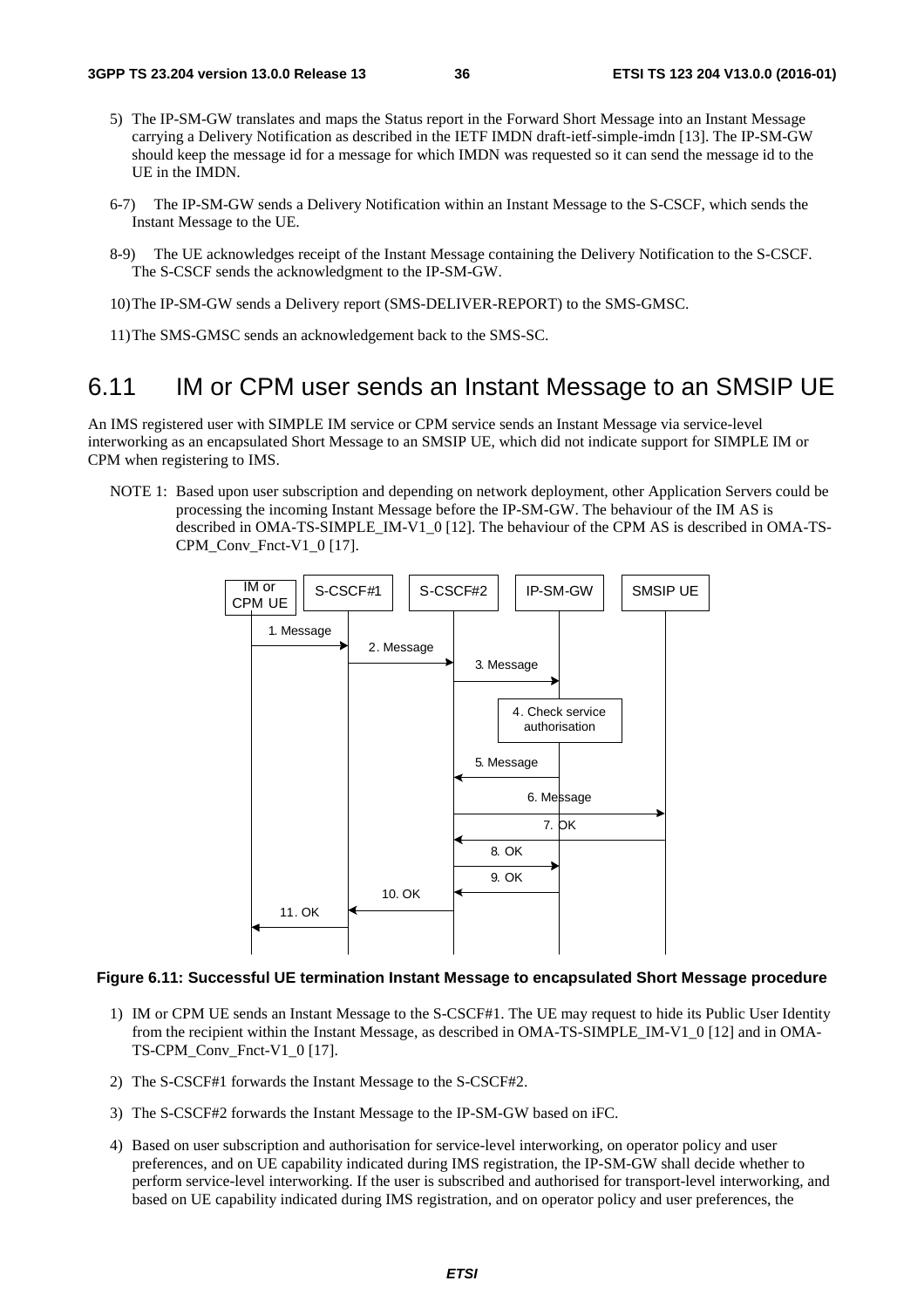message may be delivered as an encapsulated Short Message to the UE over IMS. Otherwise, the Short Message is delivered over CS/PS, as described in clause 6.13. If the sender of the Instant Message requests to hide its Public User Identity from the recipient and operator policy allows for this, the IP-SM-GW shall anonymise the identity of the user to the recipient. Otherwise, if operator policy prohibits this, the IP-SM-GW shall return an appropriate error to the user.

- NOTE 2: If a delivery notification was requested in the message sent by the UE in step 1 as described in IETF IMDN RFC 5438 [13], the procedure for delivery report described in clause 6.12 applies. Otherwise IP-SM-GW will just acknowledge, at the SIP level, the Delivery report received from the SMSIP UE.
- 5) The IP-SM-GW forwards the encapsulated Short Message to the S-CSCF#2.
- 6) The S-CSCF#2 forwards the encapsulated Short Message to the SMSIP UE.
- 7) The SMSIP UE acknowledges the translated encapsulated Short Message.
- 8) The S-CSCF forwards the acknowledgement of the translated encapsulated Short Message to the IP-SM-GW.
- 9-11) The IP-SM-GW forwards the acknowledgement of the translated encapsulated Short Message to the originating IM UE or CPM UE.

### 6.12 Delivery report for an Instant Message delivered as encapsulated Short Message

This procedure follows the procedure described in clause 6.11, when the original Instant Message included a delivery notification request.



#### **Figure 6.12: Delivery report after a successful Instant Message to encapsulated Short Message procedure**

- NOTE: An encapsulated Short Message has been sent successfully according to the procedure described in clause 6.11 before the procedure below can be performed.
- 1-2) The SMSIP UE has received the Short Message as described in clause 6.11 and sends a Delivery report (SMS-DELIVER-REPORT) to the IP-SM-GW via the S-CSCF.
- 3-4) The IP-SM-GW acknowledges, at the SIP level, the Delivery report to the SMSIP UE via the S-CSCF.
- 5-7) The IP-SM-GW sends a Delivery Notification to the IM UE or CPM UE.
- 8-10) The IM UE or CPM UE acknowledges the reception of the Delivery Notification.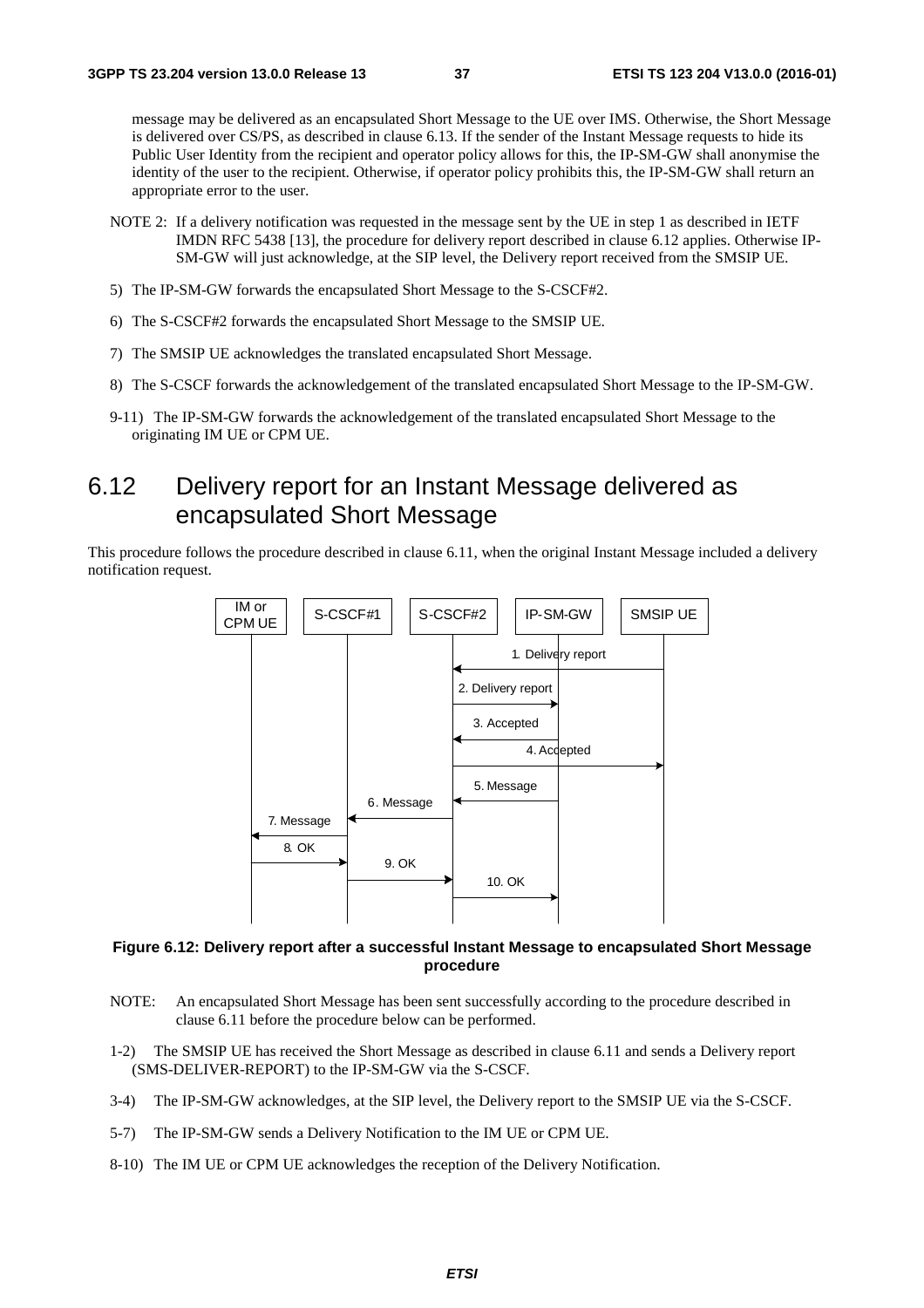## 6.13 Service-level interworking: IM or CPM capable UE sends an Instant Message to an SMS user with Interworking in the terminating side

This procedure describes the delivery of an Instant Message to a registered or an un-registered IMS subscriber. For the unregistered case, the S-CSCF forwards the Instant Message to the IP-SM-GW based on the unregistered iFC of the subscriber.



#### **Figure 6.13: Successful IM terminating to SMS procedure with Interworking in the Terminating Side**

- 1) UE submits an Instant Message, destined to another IM user or CPM user in another IMS domain, using an appropriate SIP method. The UE may request to hide its Public User Identity from the recipient within the Instant Message, as described in OMA-TS-SIMPLE\_IM-V1\_0 [12] and in OMA-TS-CPM\_Conv\_Fnct-V1\_0 [17].
- 2) The S-CSCF resolves the destination domain and routes the message towards the S-CSCF in the terminating network ("Terminating S-CSCF").
- 3) The terminating S-CSCF forwards the Instant Message to the IM AS ("Terminating IM AS") or to the CPM AS ("Terminating CPM AS") based on stored iFC.
- NOTE: Depending on iFC configuration, it is possible that the IM AS or CPM AS is not triggered for the unregistered subscribers.
- 4) The terminating IM AS or CPM AS invokes terminating IM or CPM services as applicable for the destination IM or CPM user.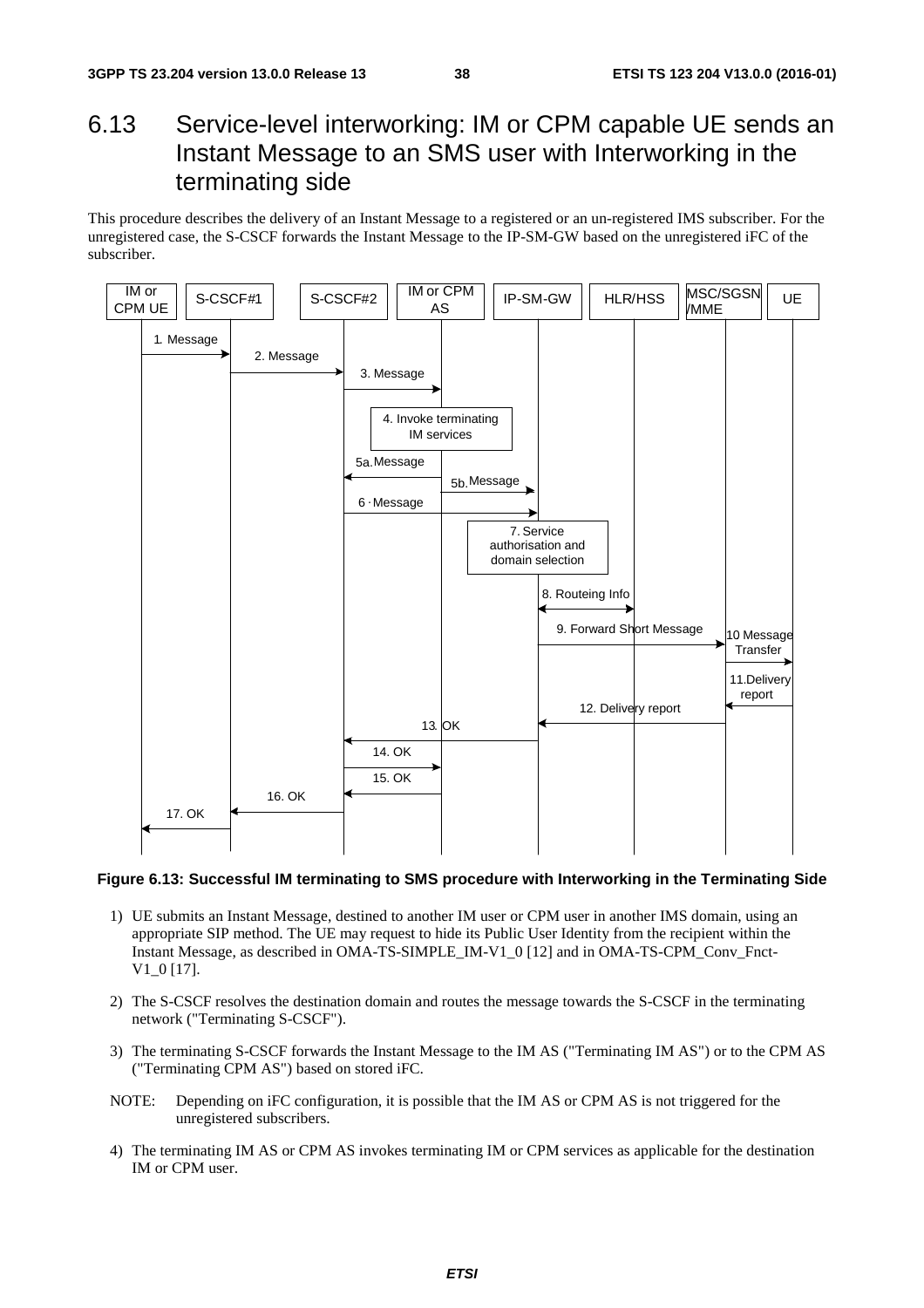- 5a) The IM AS or CPM AS can forward the Instant Message back to the terminating S-CSCF, e.g. the terminating IM user is offline or the CPM user has no terminating interworking user preferences.
- 5b) In the case of the CPM AS, if terminating interworking user preferences are set, the Instant Message is routed directly to the IP-SM-GW in which case the procedure continues with step 7.
- 6) The terminating S-CSCF forwards the Instant Message to the IP-SM-GW, e.g. based on stored iFC.
- 7) If the user is authorized, the IP-SM-GW performs service-level interworking by converting the Instant Message to Short Message. The IP-SM-GW shall obtain the routeing information for the UE from the HLR/HSS and deliver the message to the UE. If the sender of the Instant Message requests to hide its Public User Identity from the recipient and operator policy allows for this, the IP-SM-GW shall anonymise the identity of the user to the recipient. Otherwise, if operator policy prohibits this, the IP-SM-GW shall return an appropriate error to the user.
- 8) The IP-SM-GW obtains the routeing information for the destination UE from the HLR/HSS.
- 9) The IP-SM-GW sends the Forward Short Message message to the target MSC/SGSN/MME.
- 10) The MSC/SGSN/MME sends the Short Message to the UE.
- 11) The UE acknowledges the receipt of the Short Message.
- 12) The MSC/SGSN/MME sends a Delivery report (SMS-DELIVER-REPORT) to the IP-SM-GW.
- 13) The IP-SM-GW sends OK response to the terminating S-CSCF.
- 14) The S-CSCF forwards the OK to the terminating IM AS or CPM AS.
- 15) The terminating IM AS or CPM AS forwards the OK response back to the terminating S-CSCF.
- 16) The terminating S-CSCF forwards the OK back towards the originating S-CSCF.
- 17) The originating S-CSCF forwards the OK to the originating UE.

### 6.14 Service-level interworking: IM or CPM user receives Short Message from an SMS user

An IMS registered user with SIMPLE IM or CPM service receives a Short Message formatted via service-level interworking to an Instant Message.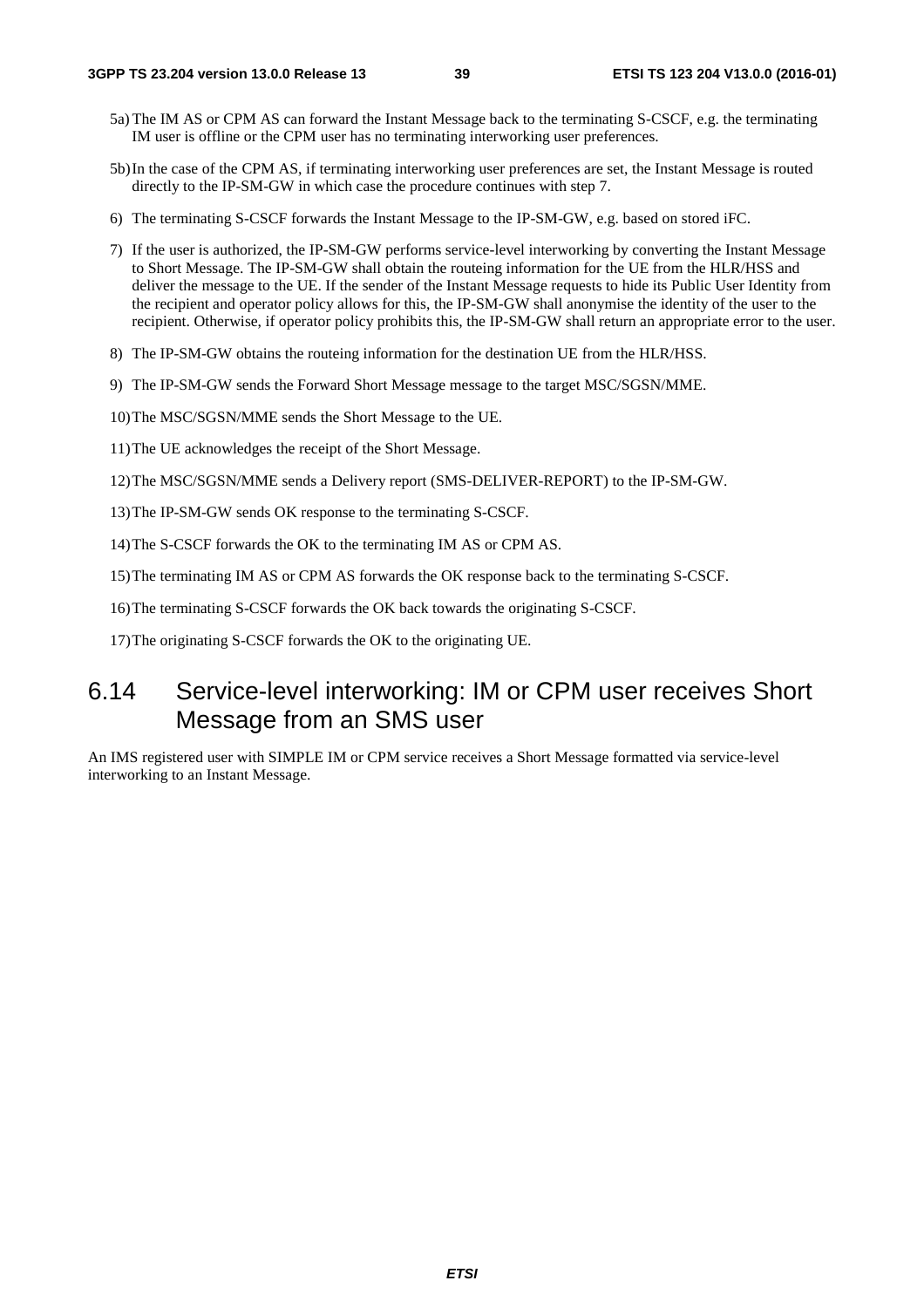

#### **Figure 6.14: Successful IM termination after service-level interworking**

- 1) The UE registers to the S-CSCF according to the IMS registration procedure.
- 2) The SMS-SC forwards a Short Message to the SMS-GMSC.
- 3a) The SMS GMSC interrogates the HSS to retrieve routeing information. Based on the pre-configured IP-SM-GW address for the user, the HSS forwards the request to the corresponding IP-SM-GW.
- 3b) The HLR/HSS returns the IMSI and the address(es) of the current MSC, SGSN and/or MME to the IP-SM-GW for delivery of the SM in CS/PS domain.
- 3c) The IP-SM-GW creates a MT Correlation ID as per TS 23.040 [2], which associates the Routing Info retrieval with the subsequent Forward Short Message messages(s), and stores this along with the IMSI of the receiving subscriber. The IP-SM-GW returns to the SMS-GMSC the address of itself, along with the MT Correlation ID in the IMSI field, as routeing information.
- 4) The SMS-GMSC delivers the Short Message to the IP-SM-GW in the same manner that it delivers the Short Message to an MSC, SGSN or MME, including the MT Correlation ID received from the IP-SM-GW, in place of the IMSI.
- 5) The IP-SM-GW checks whether the recipient is authorized for the interworking service.
- NOTE 1: The IP-SM-GW will determine whether the transport-level interworking or the service-level interworking is to be performed according to clause 6.8.3.
- 6) If the user is authorized for service-level interworking, the IP-SM-GW converts the Short Message to an Instant Message. It sends the Instant Message using the appropriate SIP method towards the S-CSCF.
- 7) The S-CSCF forwards the Instant Message to the UE.
- 8) The UE acknowledges the SIP request to the S-CSCF.
- 9) The S-CSCF forwards the acknowledgement of the SIP request to the IP-SM-GW.
- 10) The IP-SM-GW acknowledges the Forward Short Message to the SMS-GMSC.
- 11) The SMS-GMSC sends a Delivery report (SMS-DELIVER-REPORT) to the SMS-SC.
- 12) The IP-SM-GW may send a Report SM Delivery Status to the HLR/HSS.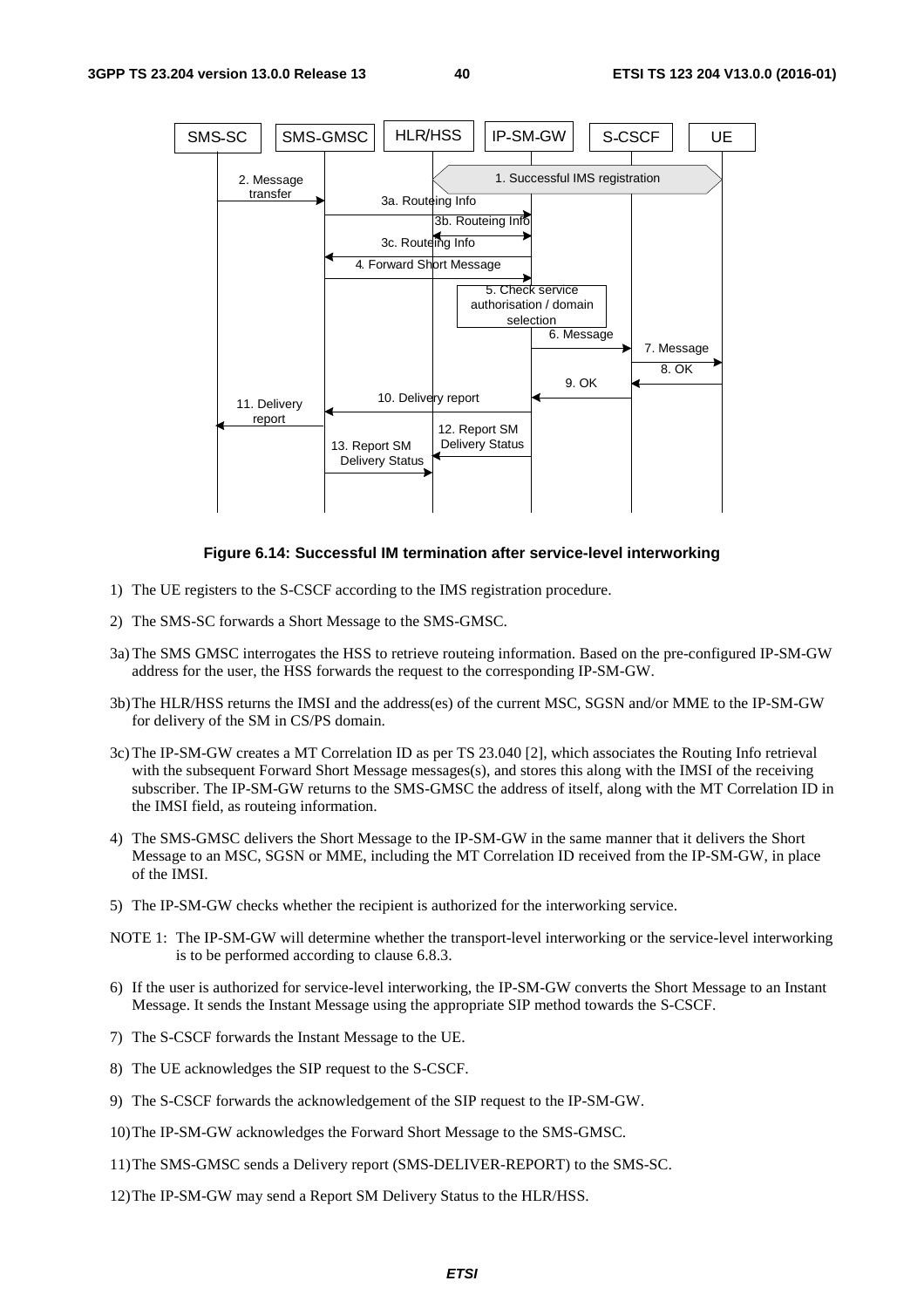13) The SMS-GMSC may send a Report SM Delivery Status to the HSS. The HSS shall ignore the information provided in this report.

## 6.15 Service-level Interworking: CPM capable UE sends a Chat session invitation to an SMS user

#### 6.15.1 IP-SM-GW in the originating network



#### **Figure 6.15.1: Chat session invitation to SMS user and Message data exchange (IP-SM-GW in originating network)**

- 1) The UE registers to S-CSCF according to the IMS registration procedure.
- 2) The UE sends a session invitation request for a chat session to the S-CSCF, using the appropriate SIP method. The UE may request to hide its Public User Identity from the recipient within the session invitation.
- 3) S-CSCF forwards the session invitation to the IP-SM-GW based on stored iFC.
- NOTE 1: Subscribers with no subscription for service level interworking will not be provided with the relevant iFCs.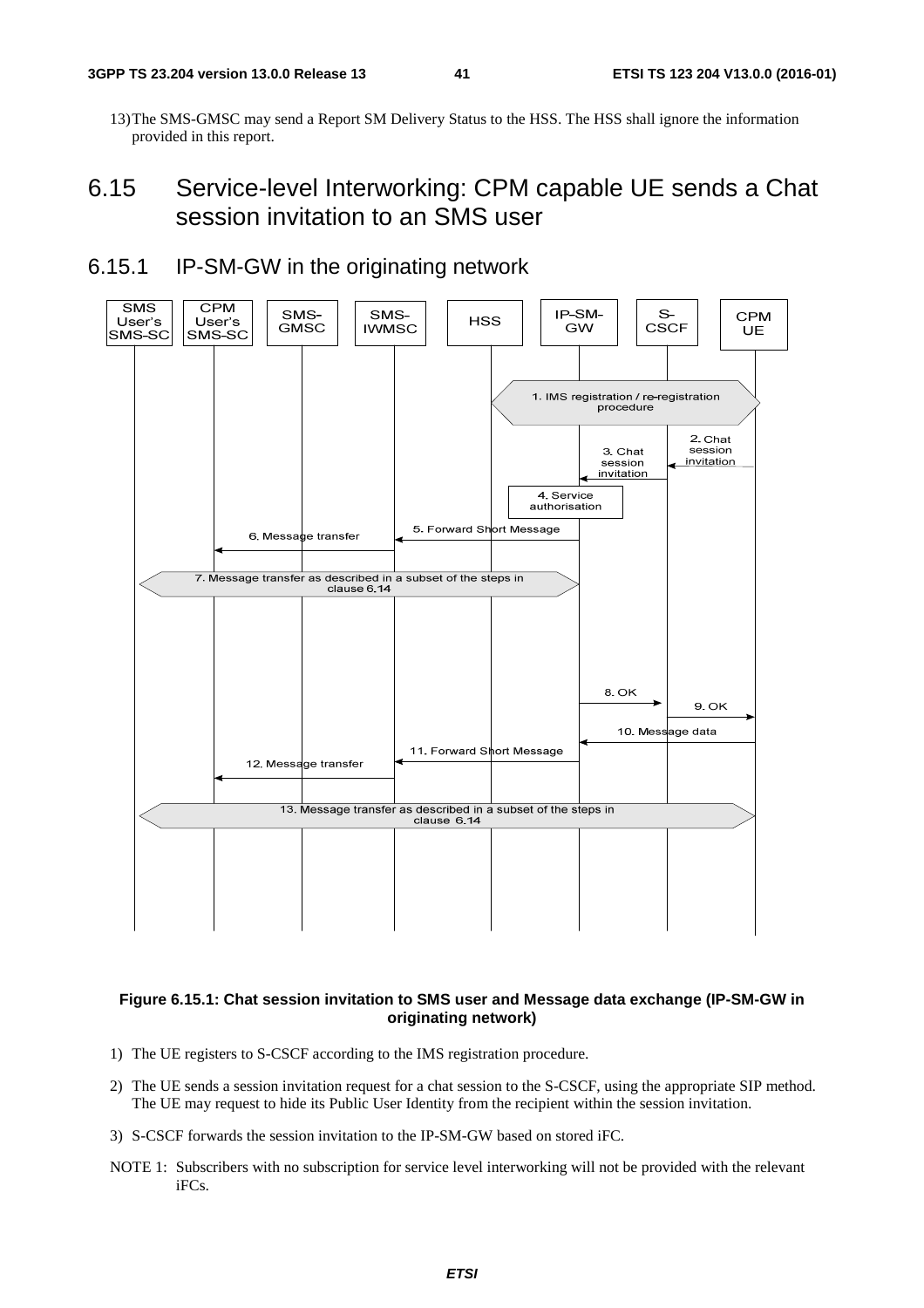- 4) The IP-SM-GW performs service authorization based on the stored subscriber data retrieved from the HLR/HSS at the time of the registration procedure as specified in clause 6.1. The IP-SM-GW shall check whether the originating subscriber is authorised to use the interworking service. If the result of service authorization is negative, the IP-SM-GW shall not forward the message, and shall return the appropriate error information to the UE in a failure report. If the sender of the session invitation asks to hide its Public User Identity from the recipient and operator policy allows for this, the IP-SM-GW shall anonymize the identity of the user in all messages it sends to the recipient. If operator policy prohibits anonymity, the IP-SM-GW shall not perform interworking and shall send back an appropriate response.
- NOTE 2: Steps 5 to 7 are only executed if the operator policy is to check back with the SMS user before accepting the invitation on behalf of the SMS user. Otherwise, the process continues with step 8, as if the SMS user has responded with an acceptance of the chat session invitation.
- 5) Otherwise, the IP-SM-GW correlates an MSISDN to this chat session. Any SMS sent from the SMS user to this MSISDN should be interworked into the chat session with which this MSISDN is correlated. The IP-SM-GW shall use the SC Address in the subscriber data retrieved from the HSS at registration or provisioned by configuration and translates the chat session invitation request to a Short Message (SMS- SUBMIT) carrying an SC Address, then forwards it towards the SMS-SC (SC Address) via the SMS-IWMSC (as described in TS 23.040 [2]). The text in the Short Message is defined by the operator and should convey information to the SMS user that he is invited to send and receive messages in the context of a chat session, and include instructions on how to accept, reject and end the session. If no response is received in time, the IP-SM-GW will consider the session rejected and send an appropriate response to the session invitation.
- NOTE 3: The MSISDN used as the sender of the Short Message is either the MSISDN of the CPM user or one that is assigned by the IP-SM-GW, depending on operator configuration.
- 6) The SMS-IWMSC forwards the Short Message (SMS- SUBMIT) to the SMS-SC and the SMS is delivered to the SMS user using standard SMS procedures (see TS 23.040 [2]).
- 7) A Short Message is sent by the SMS user via the SMS-GMSC to the IP-SM-GW in accordance to steps 2 to 4 and steps 10 to 13 from clause 6.14.
- 8) If the answer is positive, the IP-SM-GW acknowledges the session invitation. Otherwise the IP-SM-GW will consider the session rejected and send back an appropriate response.
- 9) Session invitation acknowledgement is forwarded by S-CSCF to the CPM UE.
- NOTE 4: The following steps are executed only if an SMS with a positive answer is received from the SMS user or if the operator policy indicated that the session is accepted without SMS user interaction. If a negative response to the invitation is received or if no response from the SMS user is received within an operator defined time, the IP-SM-GW will send a negative response to the chat invitation.
- NOTE 5: Steps 10 to 12 are repeated for each message sent from the CPM user towards the SMS user, and steps 13 to 14 are repeated for each message sent from the SMS user towards the CPM user.
- 10) The CPM user sends a message within the chat session containing data to the recipient SMS user.
- 11) The IP-SM-GW transforms the received message into a Short Message and sends a Short Message (SMS-SUBMIT) carrying the SC Address, then forwards it towards the SMS-SC (SC Address) via the SMS-IWMSC (as described in TS 23.040 [2]). According to operator policy, each SMS generated for the SMS user may include text instructions on how to leave the chat session.
- 12) The SMS-IWMSC forwards the Short Message (SMS- SUBMIT) to the SMS-SC and the SMS is delivered to the SMS user using standard SMS procedures (see TS 23.040 [2]).
- 13) A Short Message is sent by the SMS user via the SMS-GMSC to the IP-SM-GW in accordance to steps 2 to 13 from clause 6.14.
- NOTE 6: Step 5 of the flow in clause 6.14 becomes this: The IP-SM-GW identifies that a session exists between the SMS user and the CPM user.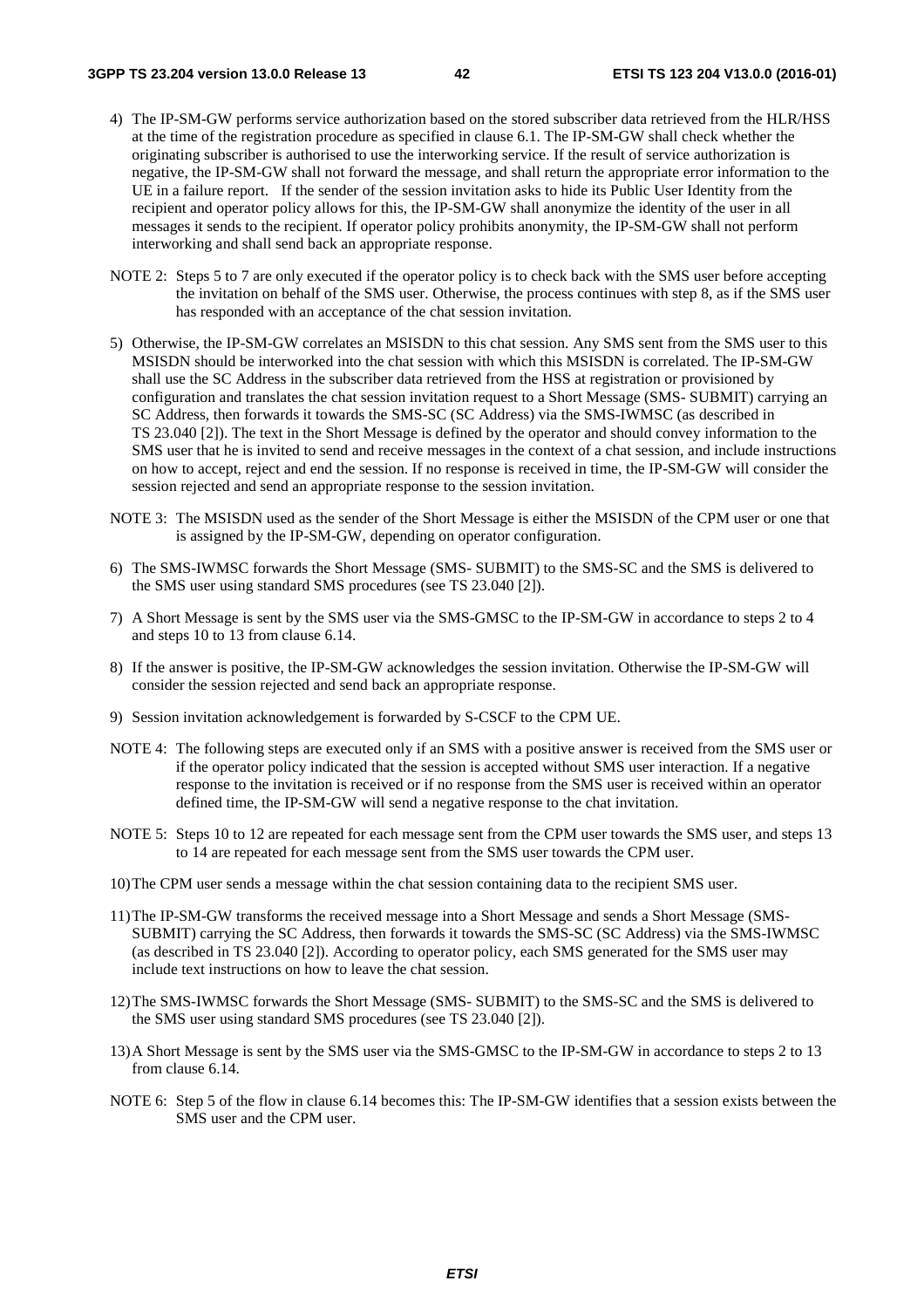#### 6.15.2 IP-SM-GW in the terminating network

The SMS user (SMS UE B) in this flow is a CPM user (CPM user B) whose preferences are set in his home network to receive his incoming chat sessions as Short Messages.



#### **Figure 6.15.2: Chat session invitation to SMS user and message data exchange (IP-SM-GW in terminating network)**

- 1) The originating network for CPM user A sends a session invitation request for a chat session to a CPM user (CPM user B) in another IMS domain, using the appropriate SIP method. The UE may request to hide its Public User Identity from the recipient within the session invitation. The originating S-CSCF (not shown) resolves the destination domain and routes the session invitation towards the S-CSCF in the terminating network ("terminating S-CSCF").
- 2) The terminating S-CSCF forwards the session invitation to the IP-SM-GW based on stored iFC.
- NOTE 1: Subscribers with no subscription for service level interworking will not be provided with the relevant iFCs.
- 3) Authorization to continue is checked. If the sender of the session invitation asks to hide its Public User Identity from the recipient and operator policy allows for this, the IP SM GW shall anonymize the identity of the user in all messages it sends to the recipient. If operator policy prohibits anonymity, or if the IP-SM-GW cannot identify the sending party and the operator prohibits session invitations from unidentified users, the IP SM GW shall not perform interworking and send back an appropriate response.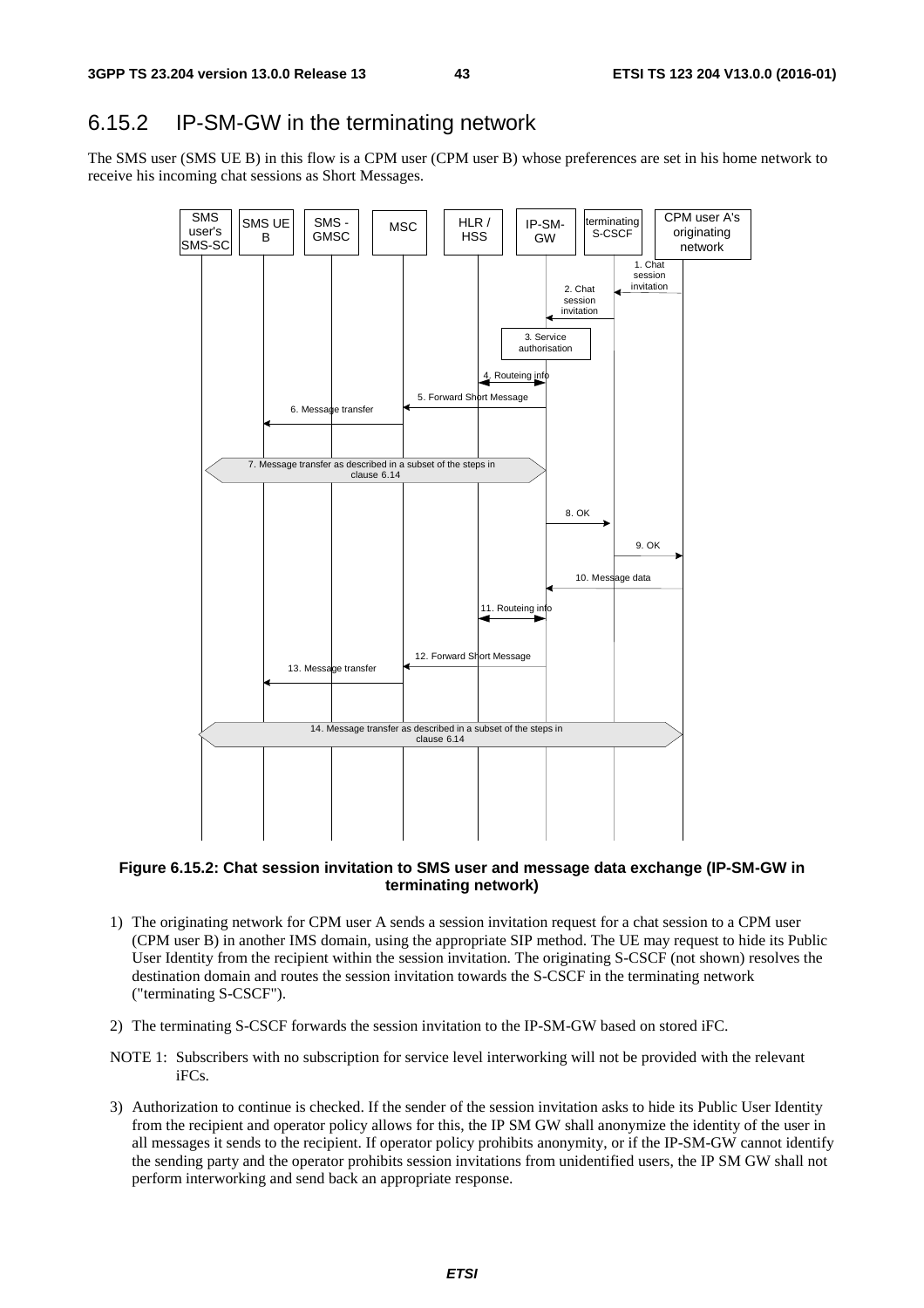- NOTE 2: Steps 5 to 7 are only executed if the operator policy is to check back with the SMS user before accepting the invitation on behalf of the SMS user. Otherwise, the process continues with step 8, as if the SMS user has responded with an acceptance of the chat session invitation.
- 4) The IP-SM-GW performs service-level interworking by converting the chat session invitation request to a Short Message. The IP-SM-GW obtains the routeing information for the destination UE from the HLR/HSS.
- 5) The IP-SM-GW sends the Forward Short Message message to the target MSC. The IP-SM-GW assigns an MSISDN representing the chat session to ensure that the reply to this SMS is sent back to this particular IP-SM-GW. Any SMS sent from the SMS user to this MSISDN should be interworked into the chat session with which this MSISDN is correlated. The text in the Short Message is defined by the operator and should convey information to the SMS user that he is invited to send and receive messages in the context of a chat session, and include instructions on how to accept, reject and end the session. The identity of the original sender (CPM user or group) is included as part of the operator provided invitation text. If no response is received in time, the IP-SM-GW will consider the session rejected and send an appropriate response to the session invitation.
- 6) The MSC/SGSN/MME sends the Short Message to the SMS user.
- 7) A Short Message is received via the SMS-GMSC from the SMS user by the IP-SM-GW, in accordance to steps 2 to 4 and steps 10 to 13 of clause 6.14, indicating the response to the chat session invitation. The message is targeted to the MSISDN representing the chat session which was assigned in step 5.
- 8) If the answer is positive, the IP-SM-GW acknowledges the session invitation. Otherwise the IP-SM-GW will consider the session rejected and send back an appropriate response.
- 9) The session invitation acknowledgement is forwarded by S-CSCF to the CPM UE.
- NOTE 3: The following steps are executed only if an SMS with a positive answer is received from the SMS user or if the operator policy indicated that the session is accepted without SMS user interaction. In case a negative response to the invitation is received or if no response from the SMS user is received within an operator defined time, the IP-SM-GW will send a negative response to the chat invitation.
- NOTE 4: Steps 10 to 13 are repeated for each message sent from the CPM user towards the SMS user, and step 14 is repeated for each message sent from the SMS user towards the CPM user.
- 10) The CPM user sends a message within the chat session containing data to the recipient SMS user.
- 11) The IP-SM-GW transforms the received message into a Short Message and obtains the routeing information for the destination UE from the HLR/HSS.
- 12) The IP-SM-GW sends a Short Message (SMS- DELIVER) towards the MSC/SGSN/MME, as described in TS 23.040 [2]. The IP-SM-GW inserts the MSISDN representing the chat session as the sender of the message, to ensure that the reply to this SMS is sent back to it.
- 13) The MSC/SGSN/MME forwards the Short Message (SMS- DELIVER) to the SMS user, and the SMS is delivered to the SMS user using standard SMS procedures as described in TS 23.040 [2]).
- 14) A Short Message is received via the SMS-GMSC from the SMS user by the IP-SM-GW, in accordance to steps 2 to 13 from clause 6.14. The message is targeted to the MSISDN representing the chat session which was assigned in step 5.
- NOTE 5: Step 5 of the flow in clause 6.14 becomes this: "The IP-SM-GW identifies that a session exists between the SMS user and the CPM user".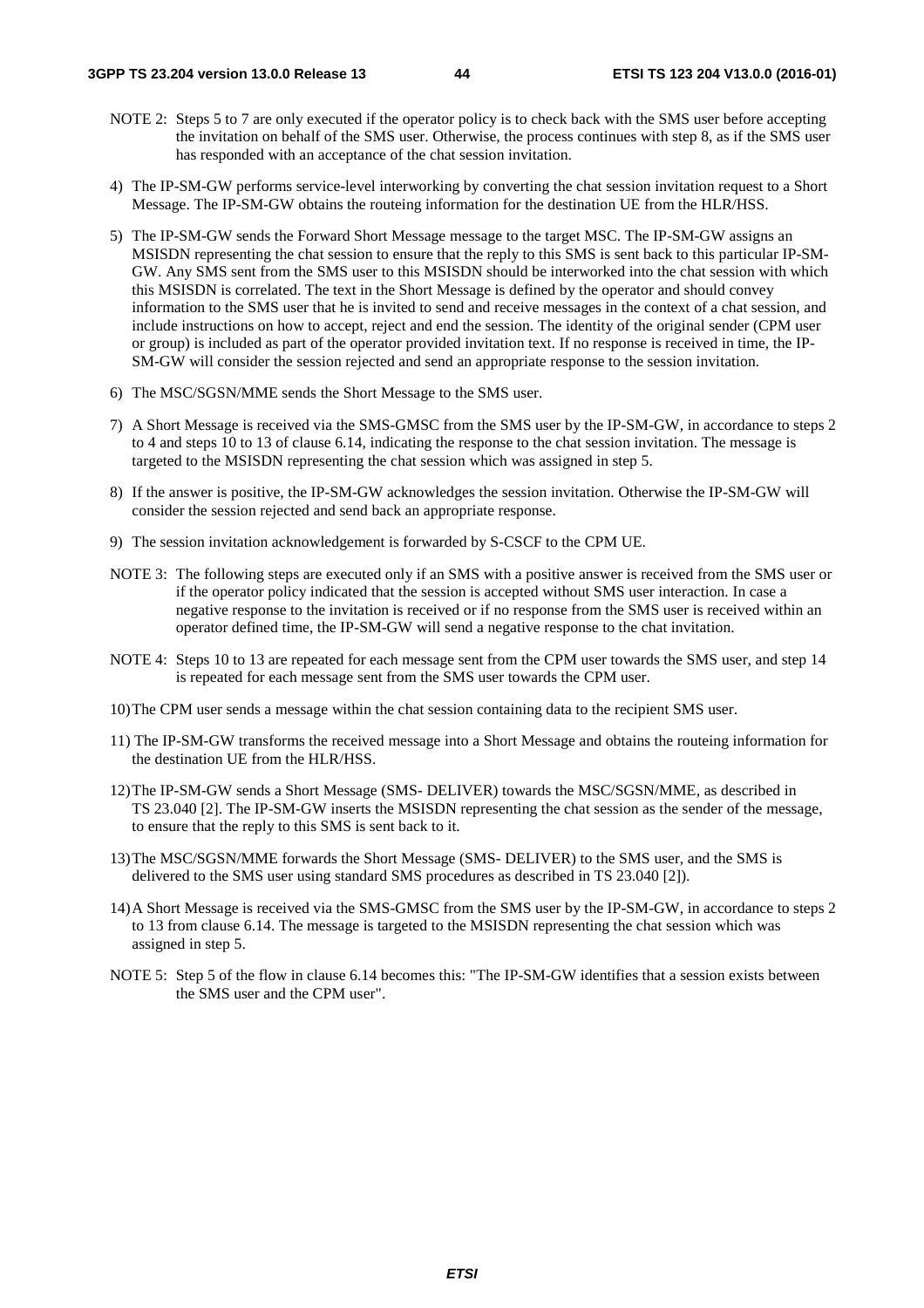- 6.16 Service-level Interworking: CPM capable UE tearing down a Chat session between a CPM user and an SMS user
- 6.16.1 IP-SM-GW in the originating network



#### **Figure 6.16.1: Chat session teardown request to SMS (IP-SM-GW in originating network)**

- 1) The CPM UE sends a SIP BYE for an ongoing session to the S-CSCF.
- 2) S-CSCF forwards the session teardown request to the IP-SM-GW. The IP-SM-GW performs service-level interworking by converting the session teardown request to a Short Message (SMS-SUBMIT) carrying the SC Address and including operator provided teardown text. The IP-SM-GW uses the SC Address in the subscriber data retrieved from the HSS at registration or provisioned by configuration.
- 3) The IP-SM-GW forwards the Short Message towards the SMS-SC (SC Address) via the SMS-IWMSC (as described in TS 23.040 [2]). The text in the Short Message is defined by the operator and should convey information to the SMS user that the chat session is ending.
- NOTE 1: The MSISDN used as the sender of the Short Message is either the MSISDN of the CPM user or one that was assigned by the IP-SM-GW at session establishment, depending on operator configuration.
- 4) The SMS-IWMSC forwards the Short Message (SMS- SUBMIT) to the SMS-SC (see TS 23.040 [2]).
- NOTE 2: Steps 3 to 4 are only executed if the operator policy requires that the SMS user be told the session is being torn down. Otherwise, the process continues with step 5.
- 5) The IP-SM-GW acknowledges the session teardown request and tears down the associated resources.
- 6) The session teardown acknowledgement is forwarded by the S-CSCF to the CPM UE.

### 6.16.2 IP-SM-GW in the terminating network

The SMS user (SMS user B) in this flow is a CPM user (CPM user B) who has set his preferences in his home network to receive his incoming chat sessions as Short Messages.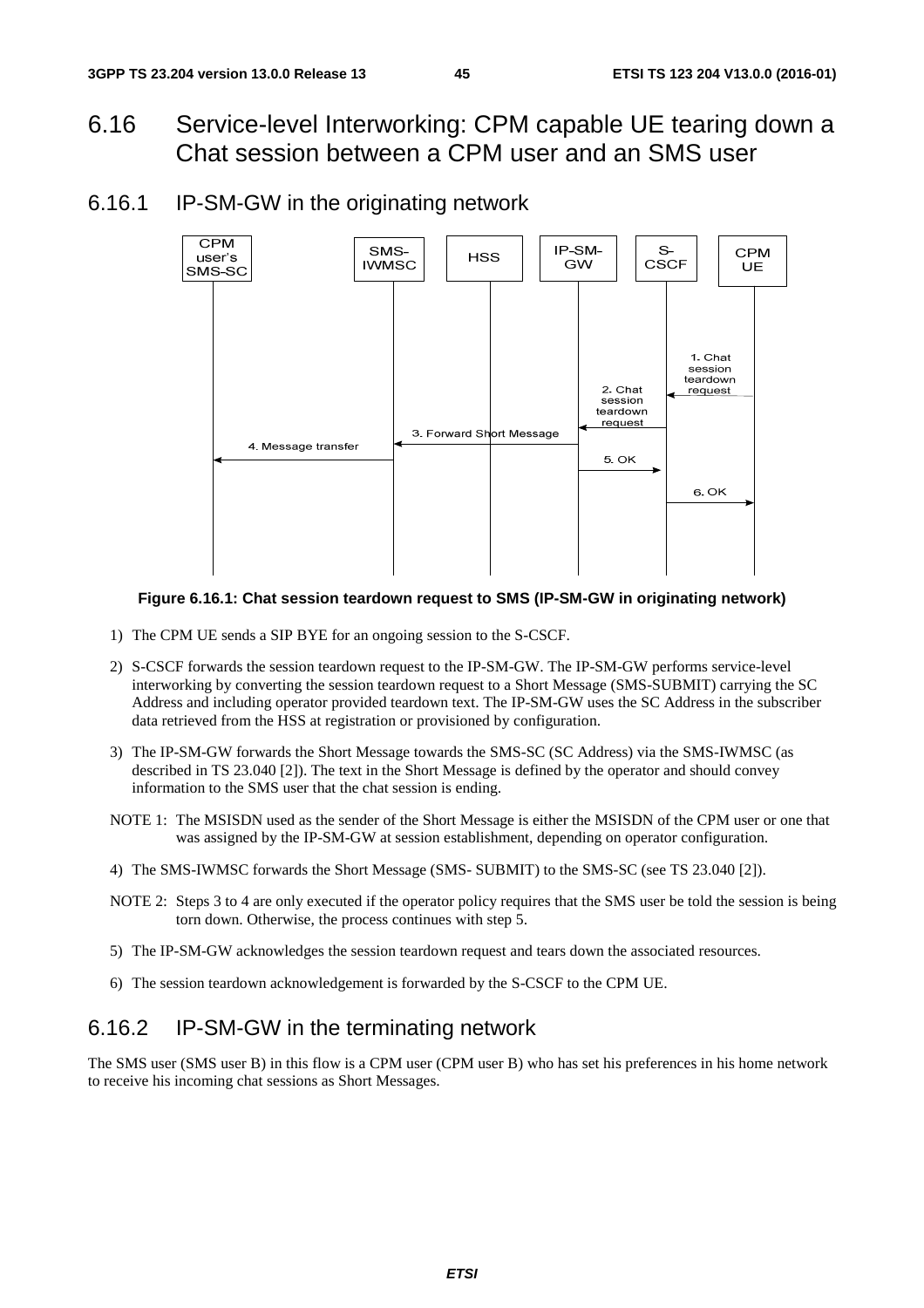

#### **Figure 6.16.2: Chat session teardown request to SMS (IP-SM-GW in terminating network)**

- 1) The CPM user's originating network sends a session teardown request for an ongoing chat session to the terminating S-CSCF.
- 2) The terminating S-CSCF forwards the session teardown request to the IP-SM-GW serving the SMS user. The IP-SM-GW performs service-level interworking by converting the session teardown request to a Short Message including operator provided teardown text.
- 3) The IP-SM-GW obtains the routeing information for the destination UE from the HLR/HSS.
- 4) The IP-SM-GW sends the Forward Short Message to the target MSC/SGSN/MME. The IP-SM-GW inserts the MSISDN it had previously assigned to represent this chat session as the sender of the message.
- NOTE: Steps 3 to 5 are only executed if the operator policy requires that the SMS user be told the session is being torn down. Otherwise, the process continues with step 6.
- 5) The MSC/SGSN/MME sends the Short Message to the SMS user.
- 6) The IP-SM-GW acknowledges the session teardown request and tears down the associated resources.
- 7) The session teardown acknowledgement is forwarded by S-CSCF towards the CPM user's originating network.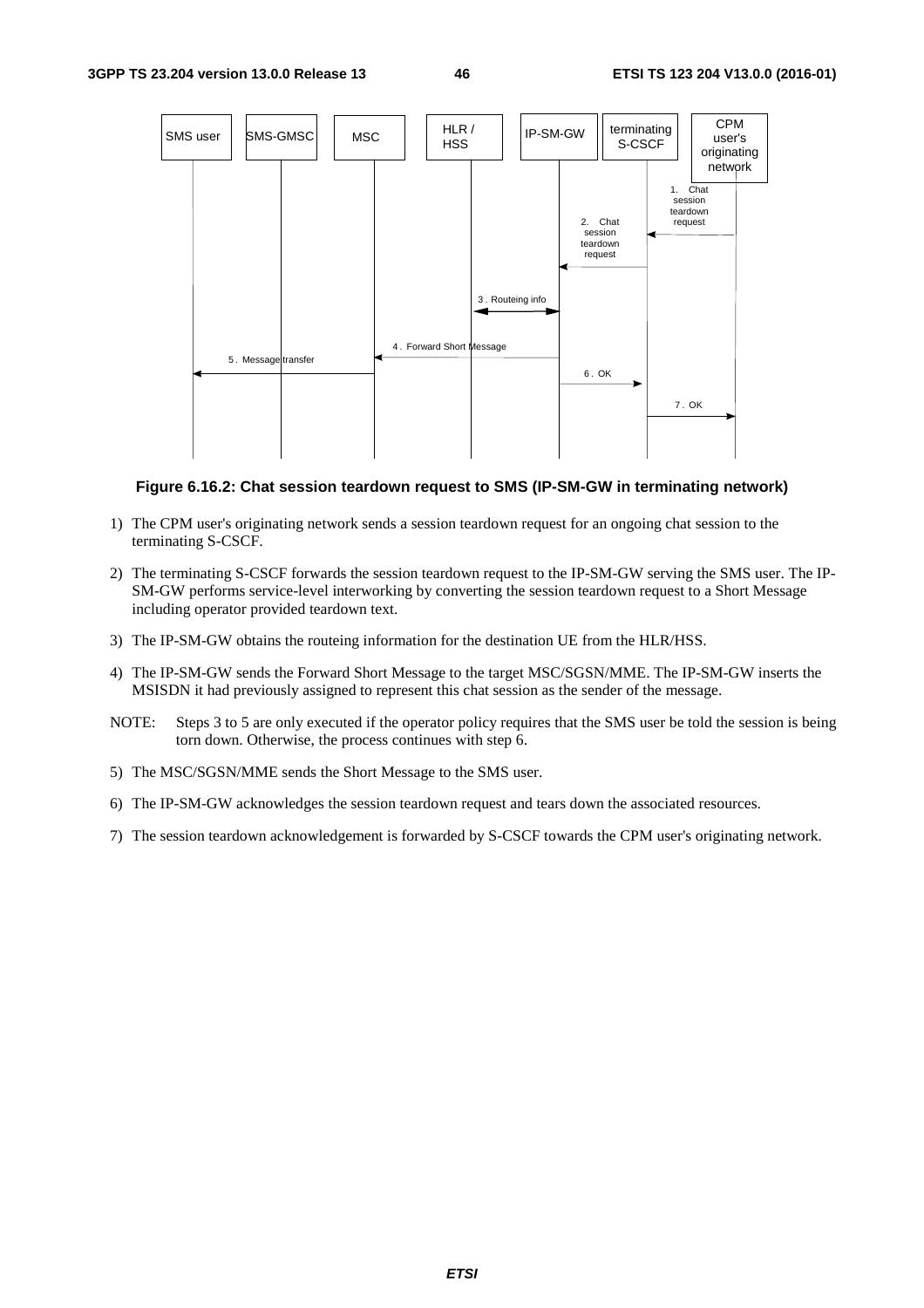- 6.17 Service-level Interworking: SMS user requesting the IP-SM-GW to tear down the Chat session between a CPM user and an SMS user
- 6.17.1 IP-SM-GW in the originating network



**Figure 6.17.1: Chat session teardown request to CPM UE (IP-SM-GW in originating network)** 

- 1) A message is received from the SMS user via the SMS-GMSC by the IP-SM-GW, in accordance to steps 2 to 4 and steps 10 to 13 of clause 6.14, with the operator defined Short Message indicating the SMS user wants to leave the chat session.
- 2) The IP-SM-GW performs service-level interworking by recognizing that the Short Message corresponds to the operator defined teardown text indicating the SMS user wants to leave the chat session, so the IP-SM-GW sends a chat session teardown request.
- 3) The session teardown request is forwarded by S-CSCF to the CPM UE.
- 4) The CPM UE acknowledges the session teardown request.
- 5) The acknowledgement is forwarded by the S-CSCF to the IP-SM-GW.

### 6.17.2 IP-SM-GW in the terminating network

The SMS user in this flow is a CPM user who has set his preferences in his home network to receive his incoming chat sessions as Short Messages.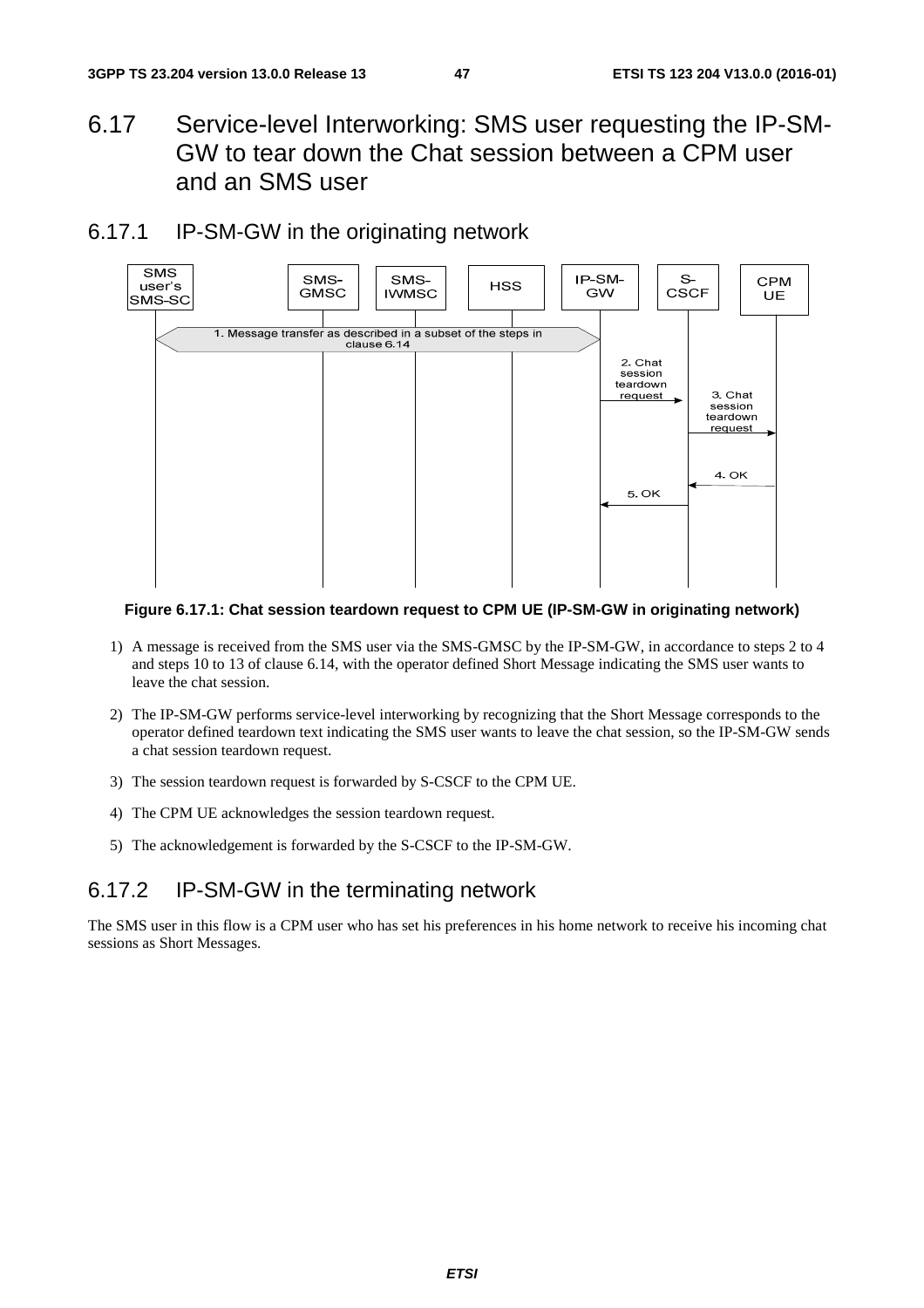

#### **Figure 6.17.2: Chat session teardown request to CPM UE (IP-SM-GW in terminating network)**

- 1) A message is received from the SMS user via the SMS-GMSC by the IP-SM-GW, in accordance to steps 2 to 4 and steps 10 to 13 of clause 6.14, with the operator provided teardown text indicating the SMS user wants to leave the chat session.
- 2) The IP-SM-GW performs service-level interworking by recognizing that the Short Message corresponds to the operator provided teardown text indicating the SMS user wants to leave the chat session, so the IP-SM-GW sends a chat session teardown request.
- 3) The session teardown request is forwarded by the S-CSCF towards the CPM user's originating network.
- 4) The CPM user's originating network acknowledges the session teardown request and tears down the associated resources.
- 5) The acknowledgement is forwarded by the S-CSCF to the IP-SM-GW.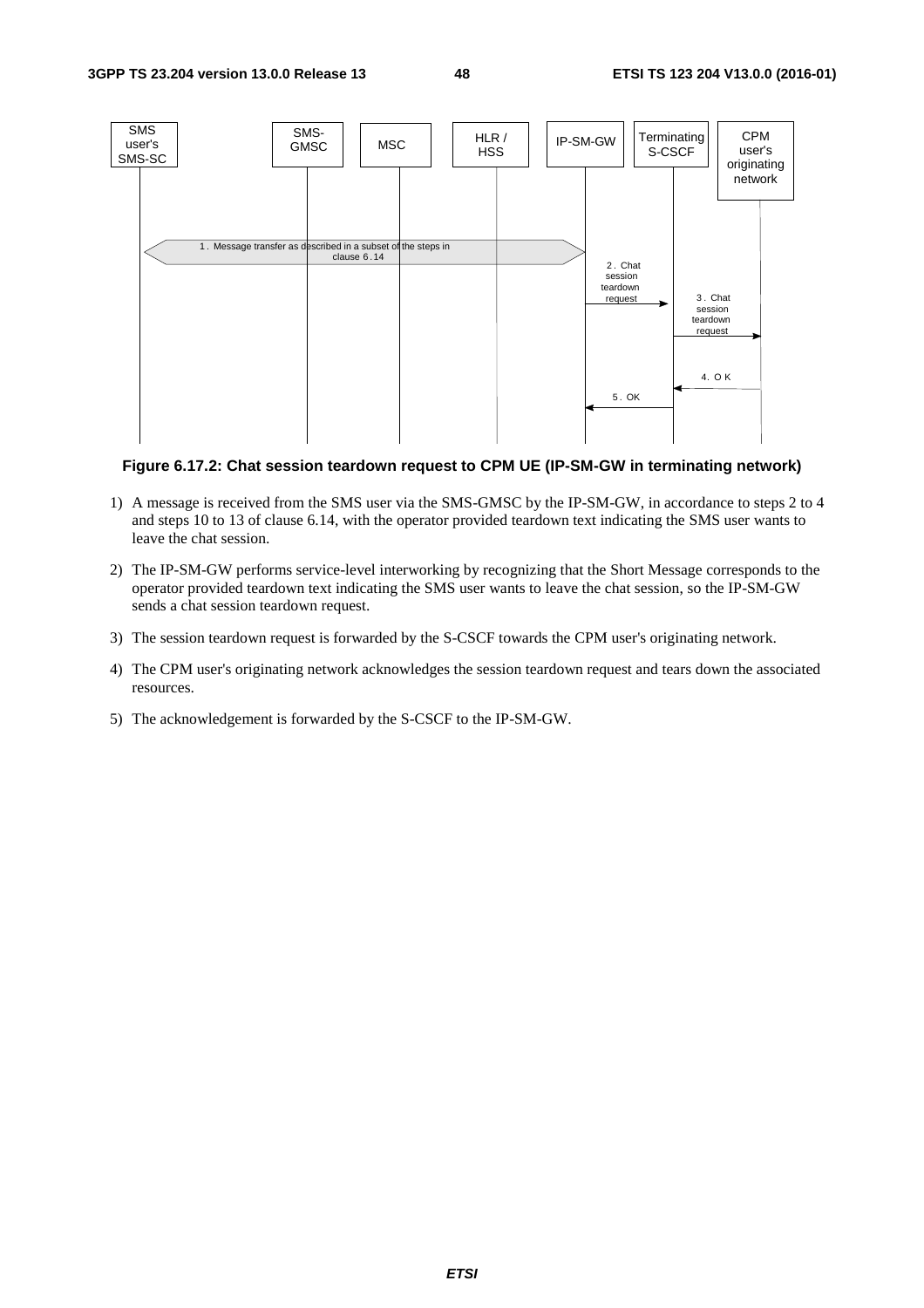### 6.18 Service-level interworking: Status Report procedure for chat session message to Short Message interworking



#### **Figure 6.18: Status report procedure for chat session message to Short Message interworking**

- 1) A chat session message from the UE is successfully delivered to the SMS user after service-level interworking according to clause 6.15. The chat session message requested a success or failure delivery report.
- NOTE 1: A Request for success or failure delivery report can be requested in a chat session message sent by the UE as described in IETF RFC 4975 [19].
- 2) The SMS-SC sends a Status report to the SMS-GMSC.
- NOTE 2: The Status report, from the SMS-GMSC's point of view, will be treated as any SM termination.
- NOTE 3: The Status report is an optional message.
- 3a) The SMS GMSC interrogates the HLR/HSS to retrieve routeing information. Based on the pre-configured IP-SM-GW address for the user, the HLR/HSS forwards the request to the corresponding IP-SM-GW.
- 3b) The HLR/HSS returns the IMSI and the address(es) of the current MSC, SGSN and/or MME to the IP-SM-GW for delivery of the Short Message in CS/PS domain.
- 3c) The IP-SM-GW creates a MT Correlation ID as per TS 23.040 [2], which associates the Routing Info retrieval with the subsequent Forward Short Message messages(s), and stores this along with the IMSI of the receiving subscriber. The IP-SM-GW returns to the SMS-GMSC the address of itself, along with the MT Correlation ID in the IMSI field, as routeing information. Alternatively, the IP-SM-GW may return the address(es) of the current MSC, SGSN and/or MME, in which case, the subsequent procedure to forward the message is the same as defined in TS 23.040 [2].
- 4) The SMS-GMSC sends the status report in the Forward Short Message to the IP-SM-GW.
- 5) The IP-SM-GW translates and maps the Status report in the Forward Short Message into a report request as described in MSRP IETF RFC 4975 [19].
- 6) The IP-SM-GW sends a Delivery report (SMS-DELIVER-REPORT) to the SMS-GMSC.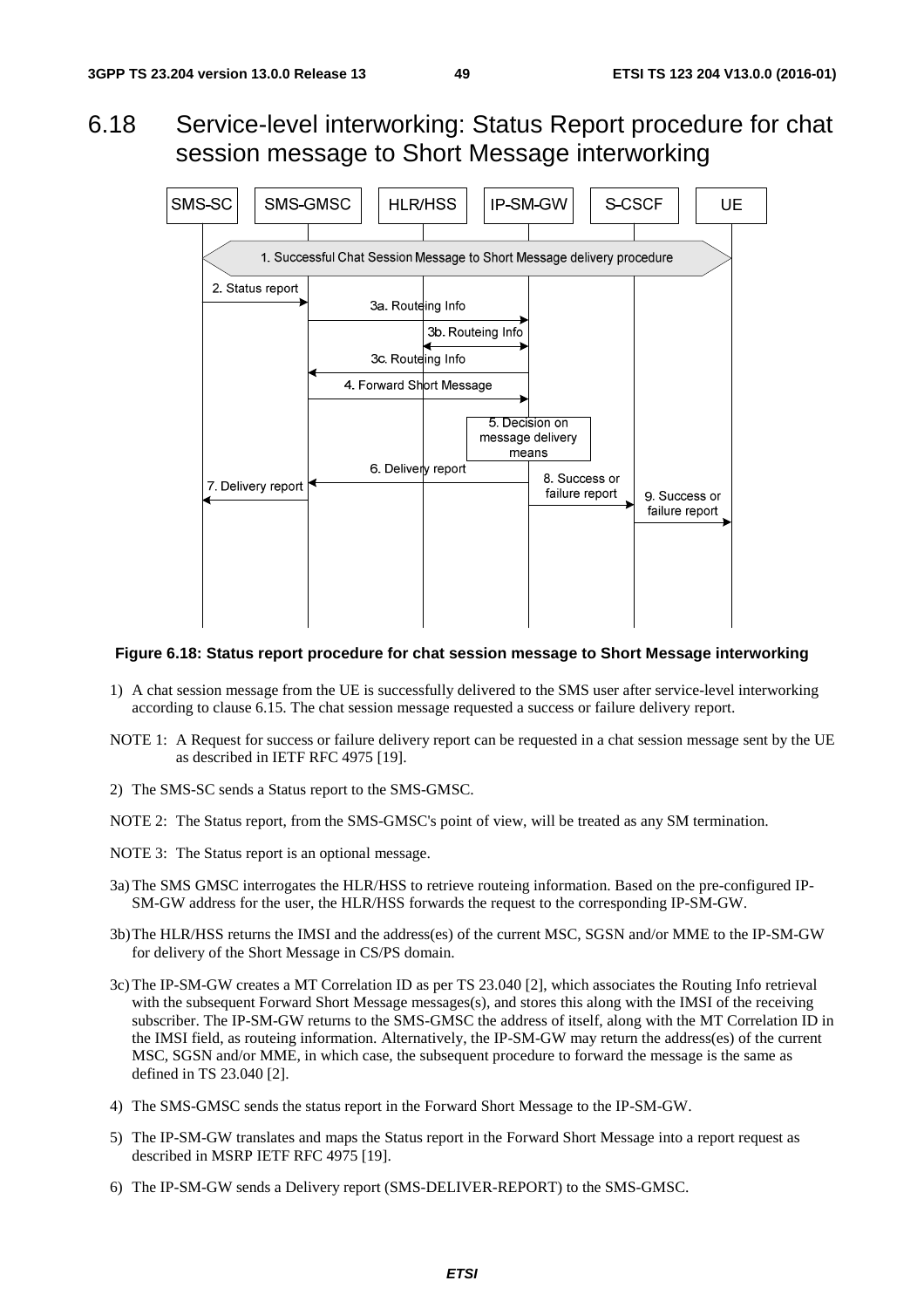- 7) The SMS-GMSC sends an acknowledgement back to the SMS-SC.
- 8-9) The IP-SM-GW sends a success of failure report based on the value in the status report.
- NOTE 4: Step 6 and 8 can happen independently of each other.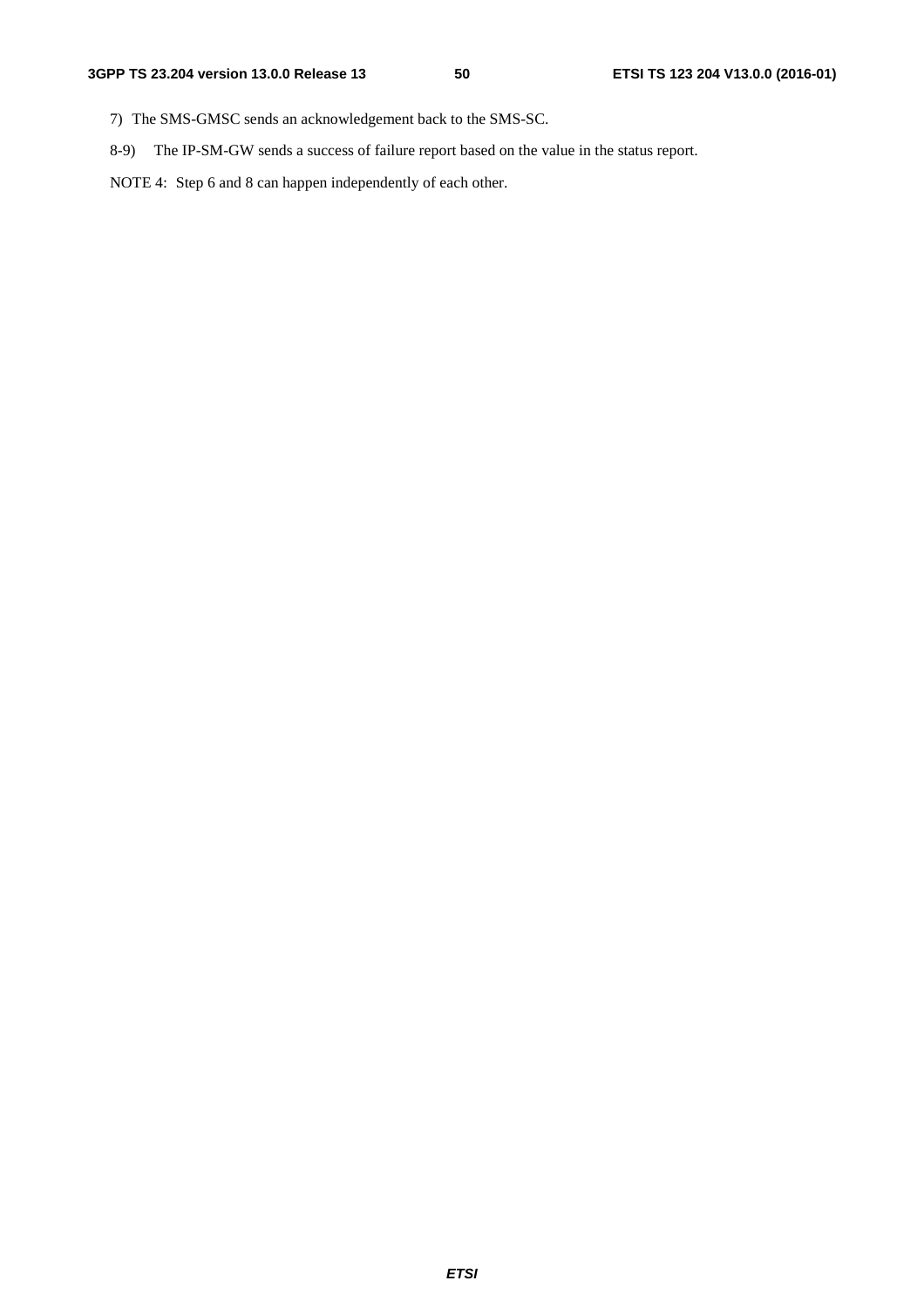Annex A (informative): Service-level interworking: IM or CPM user sends an Instant Message to a group list including SMS users



#### **Figure A.1: IM user sends an Instant Message to a group list via service-level interworking**

- 1) The UE registers to S-CSCF according the IMS registration procedure.
- 2) UE generates Instant Message which includes group information, e.g. Group identifier in the Request-URI and/or recipient list in the body of the Instant Message. UE submits the Instant Message to the S-CSCF using an appropriate SIP method.
- 3) Based on the stored iFC, S-CSCF forwards the Instant Message to an AS in charge of the group delivery, e.g., the controlling function server defined in OMA-TS-SIMPLE\_IM-V1\_0 [12] or the controlling function server defined in OMA-TS-CPM\_Conv\_Fnct-V1\_0 [17].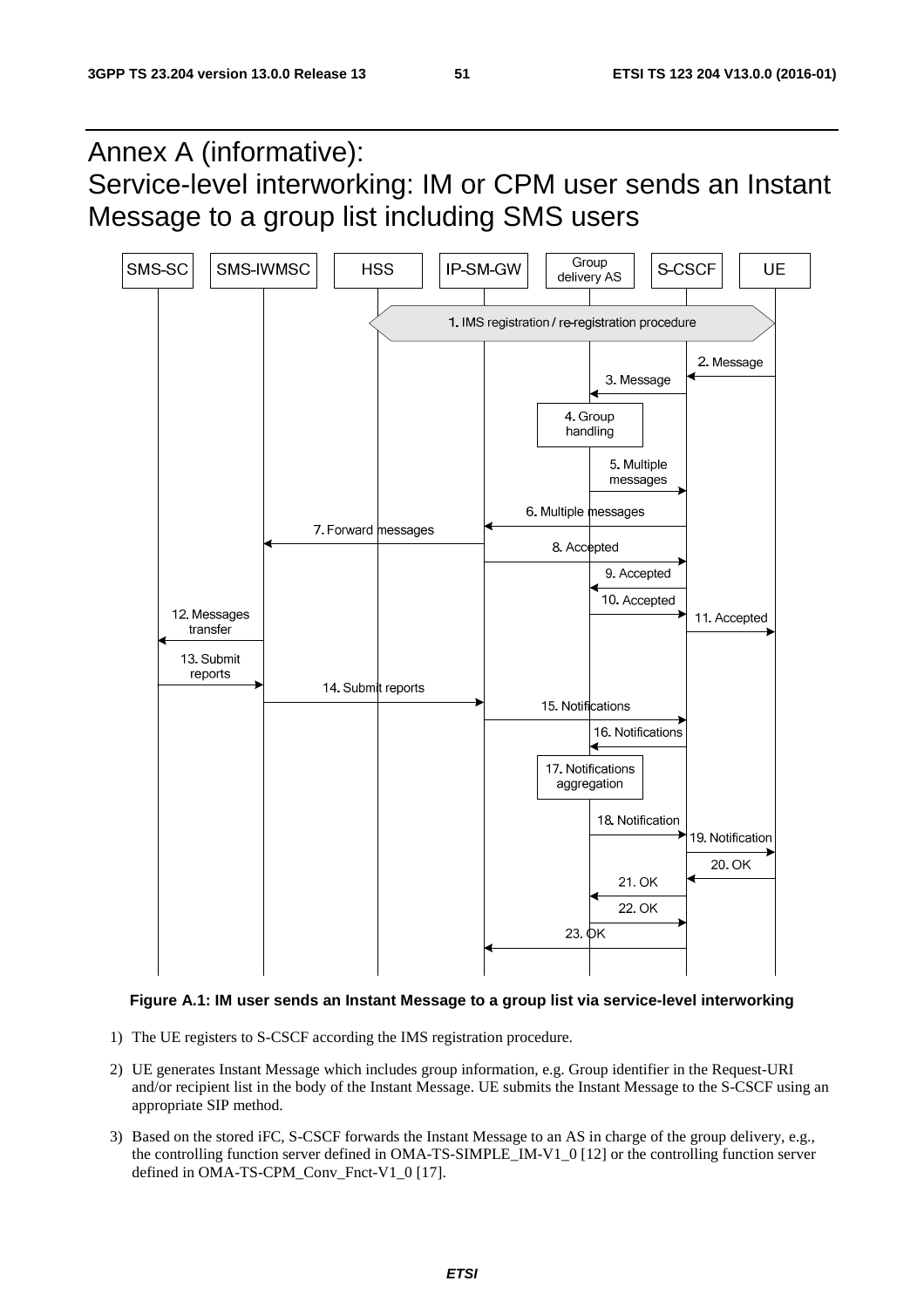- 4) The group delivery AS replicates per Instant Message for per recipient according to the group information it obtains acting as a B2BUA. See detail in OMA-TS-SIMPLE\_IM-V1\_0 [12] or in OMA-TS-CPM\_Conv\_Fnct-V1\_0 [17].
- 5) The group delivery AS sends the generated multiple Instant Messages to S-CSCF (e.g., the Instant Messages can be delivered as what the list server does defined in the TS 24.247 [14]).
- 6) The S-CSCF forwards the Instant Messages to the IP-SM-GW based on the stored iFC.
- 7) The IP-SM-GW shall decide whether to perform service-level interworking depending on SIP request header (e.g. Request-URI), operator policy, when the Instant Message is not routeable in the IMS. If IP-SM-GW decided to perform service-level interworking, the IP-SM-GW performs service authorization based on the stored subscriber data retrieved from the HLR/HSS at the time of the third party registration procedure as described in the clause 6.1. The IP-SM-GW shall check whether the originating subscriber is authorised to use the interworking service .If the result of service authorization is negative, the IP-SM-GW shall not forward the message, and shall return the appropriate error information to the UE in a failure report. Otherwise, the IP-SM-GW shall translate the IMS message to a Short Message (SMS- SUBMIT) and forwards it towards the SMS-SC (SC Address) via the SMS-IWMSC (as described in TS 23.040 [2]).
- 8) If service authorization is successful, the IP-SM-GW acknowledges the Instant Messages.
- 9-11) Instant Message acknowledgement is forwarded by S-CSCF to UE.
- 12) The SMS-IWMSC forwards the Short Messages (SMS- SUBMIT) to the SMS-SC (see TS 23.040 [2]).
- 13) The SMS-SC sends multiple Submit reports (SMS-SUBMIT REPORT) to SMS-IWMSC (see TS 23.040 [2]).
- 14) SMS-IWMSC sends the Submit reports to IP-SM-GW (see TS 23.040 [2]).
- 15) IP-SM-GW translates the received Submit reports to appropriate IMS delivery notifications defined in RFC 5438 [13], and forwards the IMS delivery notifications to the S-CSCF.
- 16) The S-CSCF forwards the IMS delivery notifications to the group delivery AS.
- 17) The group delivery AS aggregates the delivery notifications of the same type from different recipients into a single delivery notification.
- 18) The group delivery AS sends the delivery notification to the S-CSCF.
- 19) The S-CSCF forwards the delivery notification to the UE.

20-23) Acknowledgement of the delivery notification is forwarded by S-CSCF to IP-SM-GW.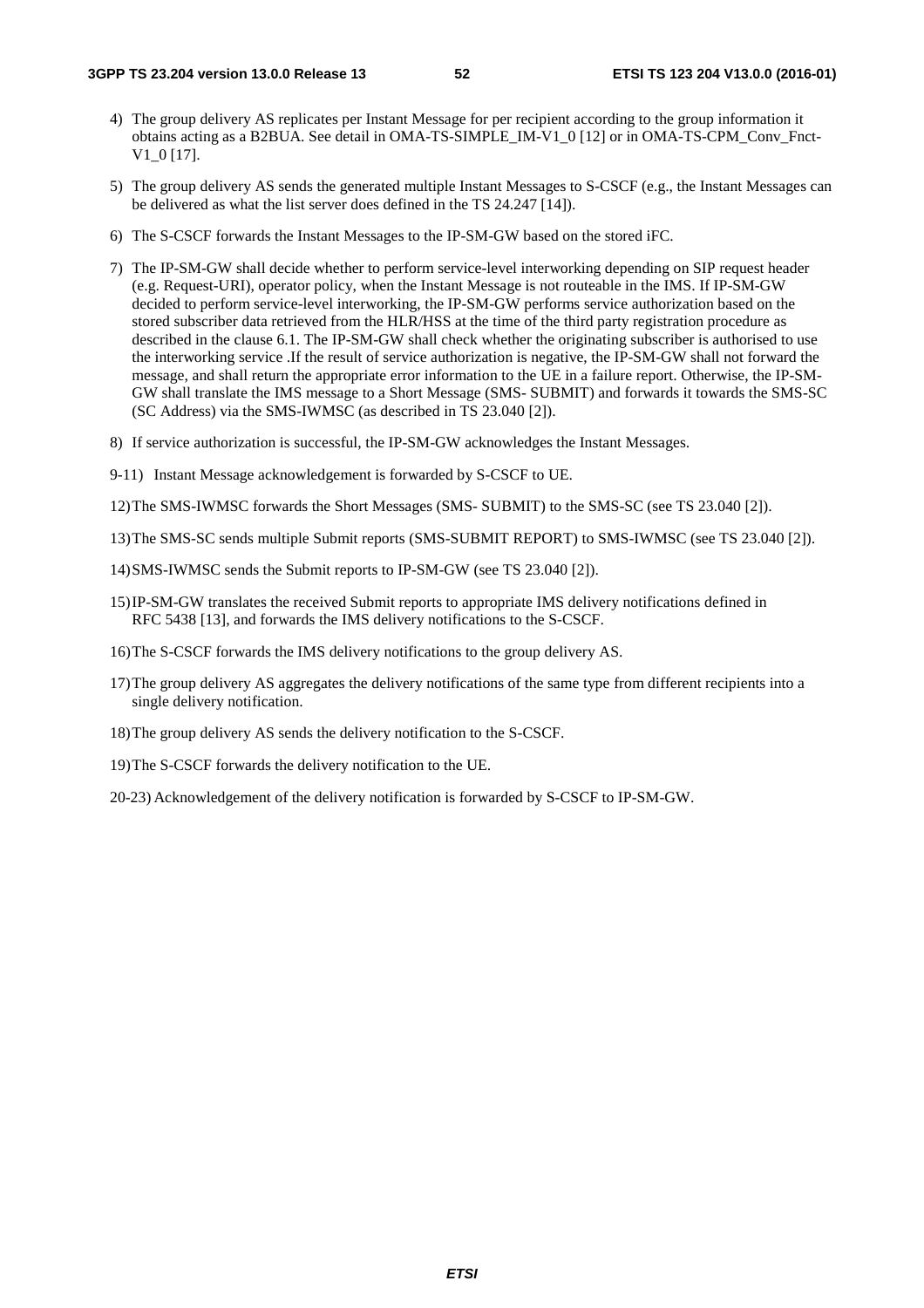## Annex B (informative): Group chat sessions

## B.1 Service-level interworking: IM or CPM user initiates a group chat and sends an Instant Message to a group list including SMS users

The flow in this clause is the same as that described in clause 6.15.1 with the difference that it is required that the IP-SM-GW assign an MSISDN for this group chat session so that it is clear for the SMS user that any message sent to the assigned MSISDN will be delivered to the group chat session participants, not just to the CPM UE that invited the SMS user.

In this flow, the IP-SM-GW is in the PLMN of the CPM UE, but it could also be in the PLMN of the SMS user if that user was also a CPM user and had terminating user preferences to deliver the session invitation via SMS.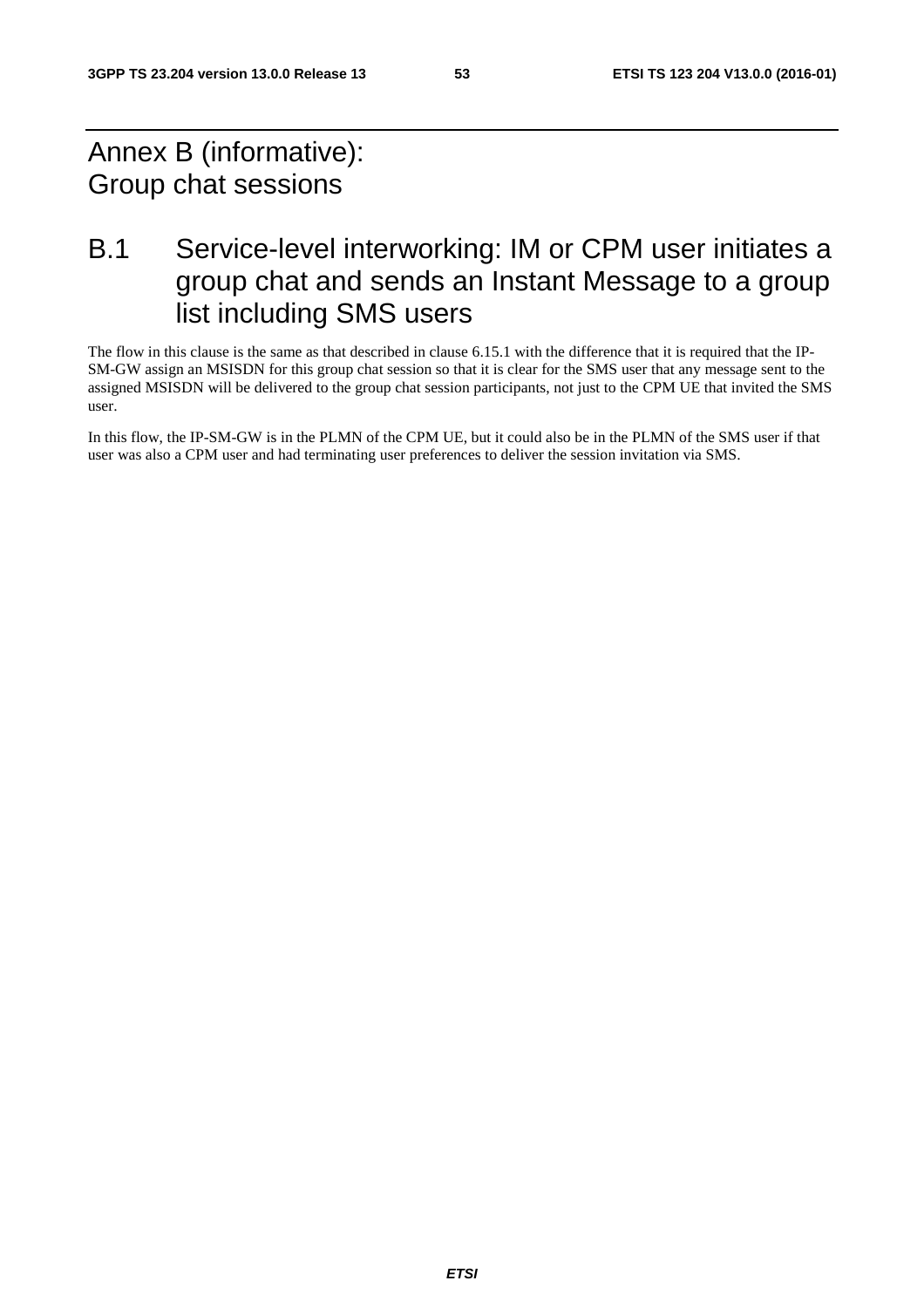

#### **Figure B.1: CPM user initiates a group chat and messages are exchanged within the group chat via service-level interworking**

- 1) The UE registers to S-CSCF according the IMS registration procedure.
- 2) The UE generates a chat session invitation which includes group information, e.g. Group identifier in the Request-URI and/or recipient list in the body of the chat session invitation. UE submits the Instant Message to the S-CSCF using an appropriate SIP method.
- 3) Based on the stored iFC, S-CSCF forwards the session invitation to an AS in charge of handling group chat requests, e.g., the controlling function server defined in OMA-TS-SIMPLE\_IM-V1\_0 [12] or the controlling function server defined in OMA-TS-CPM\_Conv\_Fnct-V1\_0 [17].
- 4) The group chat AS replicates a session invitation per recipient according to the group information it obtains acting as a B2BUA. See details in OMA-TS-SIMPLE\_IM-V1\_0 [12] or in OMA-TS-CPM\_Conv\_Fnct-V1\_0 [17].
- 5) The group chat AS sends the generated multiple session invitations to the S-CSCF.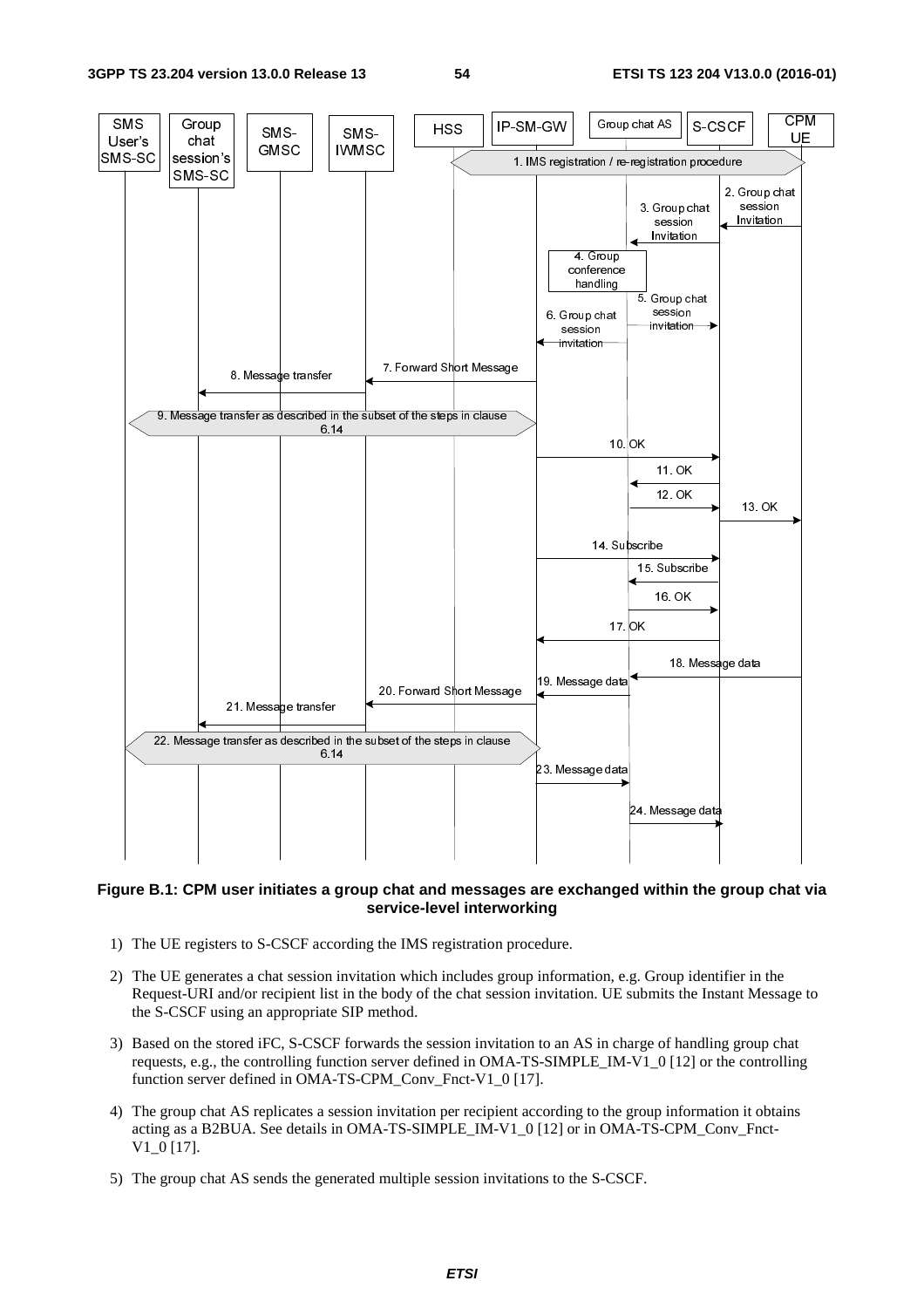- 6) The group chat AS forwards one of the chat session invitations to the IP-SM-GW according to normal routing procedures (e.g., via S-CSCF).
- NOTE 1: Nodes specific to the CPM functions such as ISF are either collocated with the IP-SM-GW or else are not shown.
- 7) The IP-SM-GW translates the chat session invitation request to a Short Message (SMS- SUBMIT) and forwards it towards the group chat SMS-SC (SC Address) via the SMS-IWMSC (as described in TS 23.040 [2]). The IP-SM-GW assigns an MSISDN representing the group chat session to ensure that the reply to this SMS is sent back to this particular IP-SM-GW. Any SMS sent from the SMS user to this MSISDN will be interworked into the group chat session with which this MSISDN is correlated. The text in the Short Message is defined by the operator and conveys information to the SMS user that he is invited to send and receive messages in the context of a group chat session, and includes instructions on how to accept, reject and end the session. The identity of the original sender (CPM user or group) is included as part of the operator provided invitation text.
- 8) The SMS-IWMSC forwards the Short Messages (SMS- SUBMIT) to the group chat SMS-SC and the SMS is delivered to the SMS user using standard SMS procedures (see TS 23.040 [2]).
- 9) A Short Message is received from the SMS user via the SMS-GMSC by the IP-SM-GW, in accordance to steps 2 to 4 and steps 10 to 13 from clause 6.14, indicating the response to the group chat session invitation. The message is targeted to the MSISDN representing the group chat session which was assigned in step 7.
- 10) If the answer is positive or if operator policy is to accept the session invitation on behalf of the SMS user, the IP-SM-GW acknowledges the session invitation. Otherwise the IP-SM-GW will consider the session rejected and send back an appropriate response.
- 11) The session invitation acknowledgement is forwarded by S-CSCF to the group chat AS.
- 12-13) The group chat AS responds back to the group chat session initiator once the first user joins the group chat session.
- NOTE 2: The following steps are executed only if an SMS with a positive answer is received from the SMS user or if the operator policy indicated that the session is accepted without SMS user interaction. In case a negative response to the invitation is received or if no response from the SMS user is received within an operator defined time, the IP-SM-GW shall send a negative response to the chat invitation.
- 14-17) The IP-SM-GW subscribes to the participant information changes.
- NOTE 3: Steps 18 to 21 are repeated for each message sent from any group chat session participant towards the SMS user, and steps 22 to 24 are repeated for each message sent from the SMS user towards the group chat session participants.
- 18) The CPM UE (or any group chat session participant) sends a message containing data to the group chat AS.
- 19) For the group chat session participant who is an SMS user, the message is routed towards the IP-SM-GW.
- 20) The IP-SM-GW identifies that a session exists between the SMS user and group chat AS and transforms the received message into a Short Message and sends a Short Message (SMS- SUBMIT) carrying the SC Address, then forwards it towards the group chat SMS-SC (SC Address) via the SMS-IWMSC (as described in TS 23.040 [2]). The IP-SM-GW inserts the address representing the group chat session as the sender of the message to ensure that the reply to this SMS is sent back to this particular IP-SM-GW.
- 21) The SMS-IWMSC forwards the Short Message (SMS- SUBMIT) to the group chat SMS-SC and the SMS is delivered to the SMS user using standard SMS procedures (see TS 23.040 [2]).
- 22) A Short Message is received from the SMS user via the SMS-GMSC by the IP-SM-GW, in accordance to steps 2 to 13 from clause 6.14. The message is targeted to the MSISDN representing the group chat session which was assigned in step 7.
- NOTE 4: Step 5 of the flow in clause 6.14 becomes this: The IP-SM-GW identifies that a session exists between the SMS user and the CPM user. Steps 6 and 7 of the flow in clause 6.14 are replaced by steps 23 and 24 in this flow.
- 23) The IP-SM-GW identifies that a session exists between the SMS user and the group chat AS and transforms the received message into message data and sends it within the session towards the group chat AS.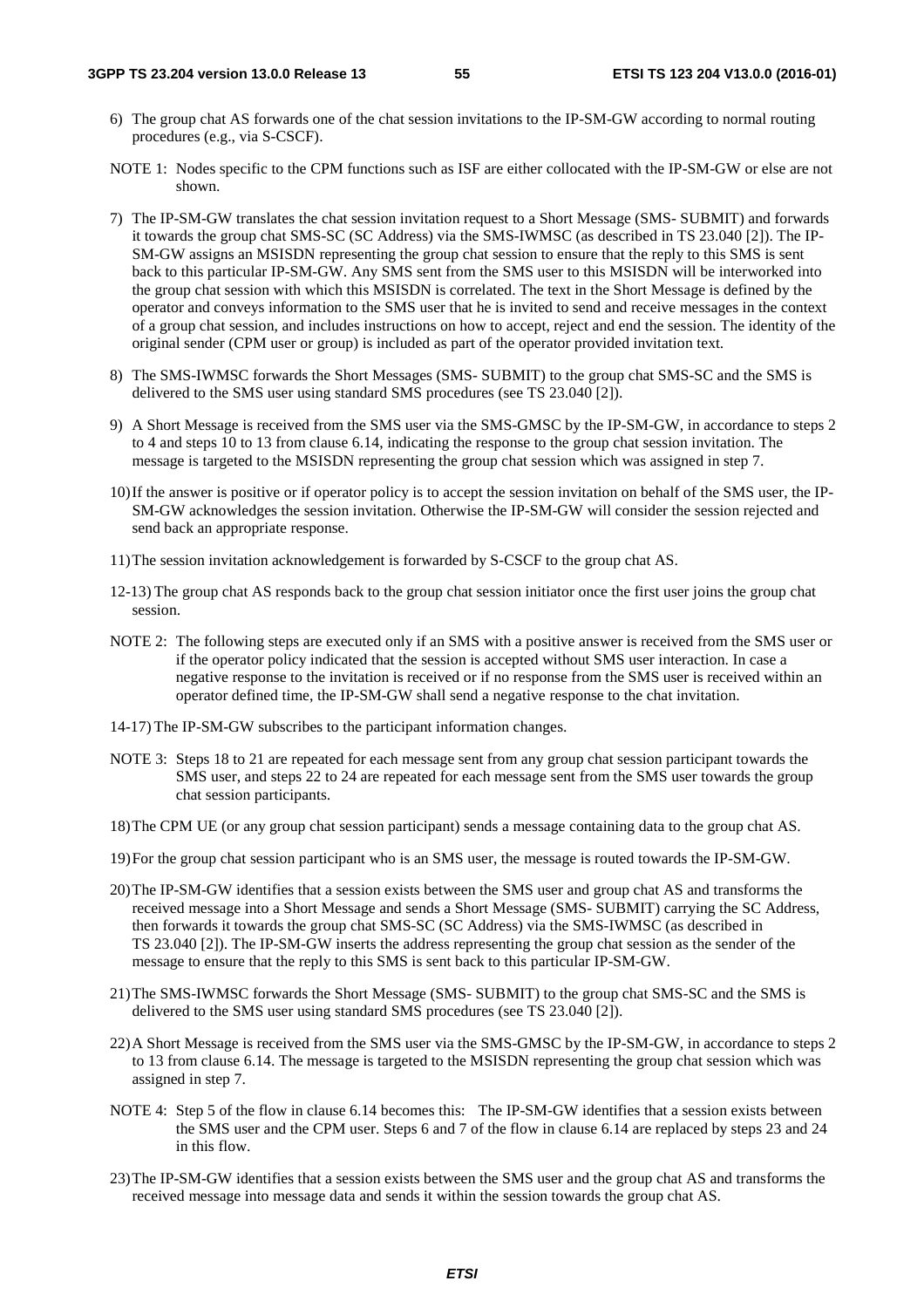24) The group chat AS forwards the message to all group chat participants.

## B.2 Service-level interworking: CPM user extends a oneto-one chat session into a group chat session

This flow is the same as that described in clause 6.15.1 with the difference that it is required that the IP-SM-GW assign an MSISDN when this group chat session starts if one was not assigned before, so that it is clear for the SMS user that any message sent to the assigned MSISDN will be delivered to the group chat session participants, not just to the CPM UE that invited the SMS user.

In this flow, the IP-SM-GW is in the PLMN of the CPM UE, but it could also be in the PLMN of the SMS user if that user was also a CPM user and had terminating user preferences to deliver the session invitation via SMS.



#### **Figure B.2: CPM user modifies a one-to-one chat session into a group chat session**

- 1) A one-to-one chat session is established between the CPM user and the SMS user.
- 2) The UE generates a chat session invitation which includes a recipient list in the body of the chat session invitation. The original SMS user who is part of the one-to-one chat session is included in that list An indication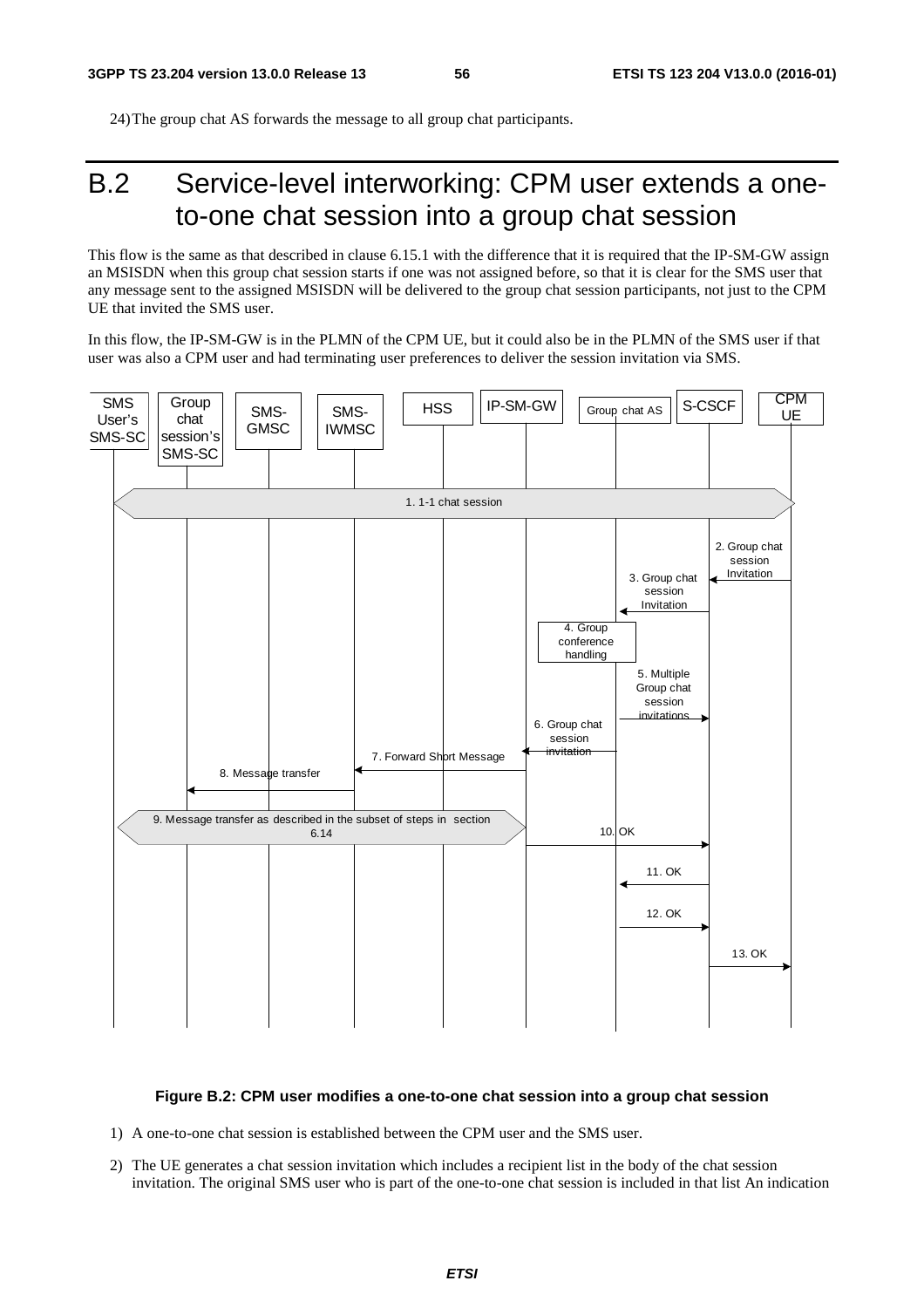is added for the original SMS user in the list that the existing one-to-one session is to be replaced by the new session. The UE submits the chat session invitation to the S-CSCF.

- 3) Based on the stored iFC, S-CSCF forwards the session invitation to an AS in charge of handling group chat requests, e.g., the controlling function server defined in OMA-TS-SIMPLE\_IM-V1\_0 [12] or the controlling function server defined in OMA-TS-CPM\_Conv\_Fnct-V1\_0 [17].
- 4) The group chat AS replicates a session invitation per recipient according to the group information it obtains acting as a B2BUA. See details in OMA-TS-SIMPLE\_IM-V1\_0 [12] or in OMA-TS-CPM\_Conv\_Fnct-V1 0 [17].
- 5) The group chat AS sends the generated multiple session invitations to the S-CSCF.
- 6) The group chat AS sends one of the chat session invitations to the IP-SM-GW according to normal routing procedures (e.g., via S-CSCF). The chat session invitation will indicate that the existing session is to be replaced with a new session.
- 7) The IP-SM-GW translates the chat session invitation request to a Short Message (SMS- SUBMIT) and forwards it towards the group chat SMS-SC (SC Address) via the SMS-IWMSC (as described in TS 23.040 [2]). The IP-SM-GW assigns an MSISDN representing the group chat session, if one was not assigned for the one-to-one chat session, to ensure that the reply to this SMS is sent back to this particular IP-SM-GW. Any SMS sent from the SMS user to this MSISDN will be interworked into the group chat session with which this MSISDN is correlated. The text in the Short Message is defined by the operator and conveys information to the SMS user that the one-to-one session has been transformed into a group session and that he is invited to send and receive messages in the context of a group chat session, and includes instructions on how to accept, reject and end the session. The identity of the original sender (CPM user or group) is included as part of the operator provided invitation text.
- 8) The SMS-IWMSC forwards the Short Messages (SMS- SUBMIT) to the group chat SMS-SC and the SMS is delivered to the SMS user using standard SMS procedures (see TS 23.040 [2]).
- 9) A Short Message is received from the SMS user via the SMS-GMSC by the IP-SM-GW, in accordance to steps 2 to 4 and steps 10 to 13 from clause 6.14, indicating the response to the group chat session invitation. The message is targeted to the MSISDN representing the group chat session which was assigned in step 7.
- 10) If the answer is positive or if operator policy is to accept the session invitation on behalf of the SMS user, the IP-SM-GW acknowledges the session invitation. Otherwise the IP-SM-GW will consider the session rejected and sends back an appropriate response.
- 11) The session invitation acknowledgement is forwarded by S-CSCF to the group chat AS.
- 12-13) The group chat AS responds back to the group chat session initiator once the first user joins the group chat session.

## B.3 Service-level interworking: IP-SM-GW informs SMS users about group chat participant changes

In this flow, the IP-SM-GW is in the PLMN of the CPM UE, but it could also be in the PLMN of the SMS user if that user was also a CPM user and had terminating user preferences to deliver the session invitation via SMS.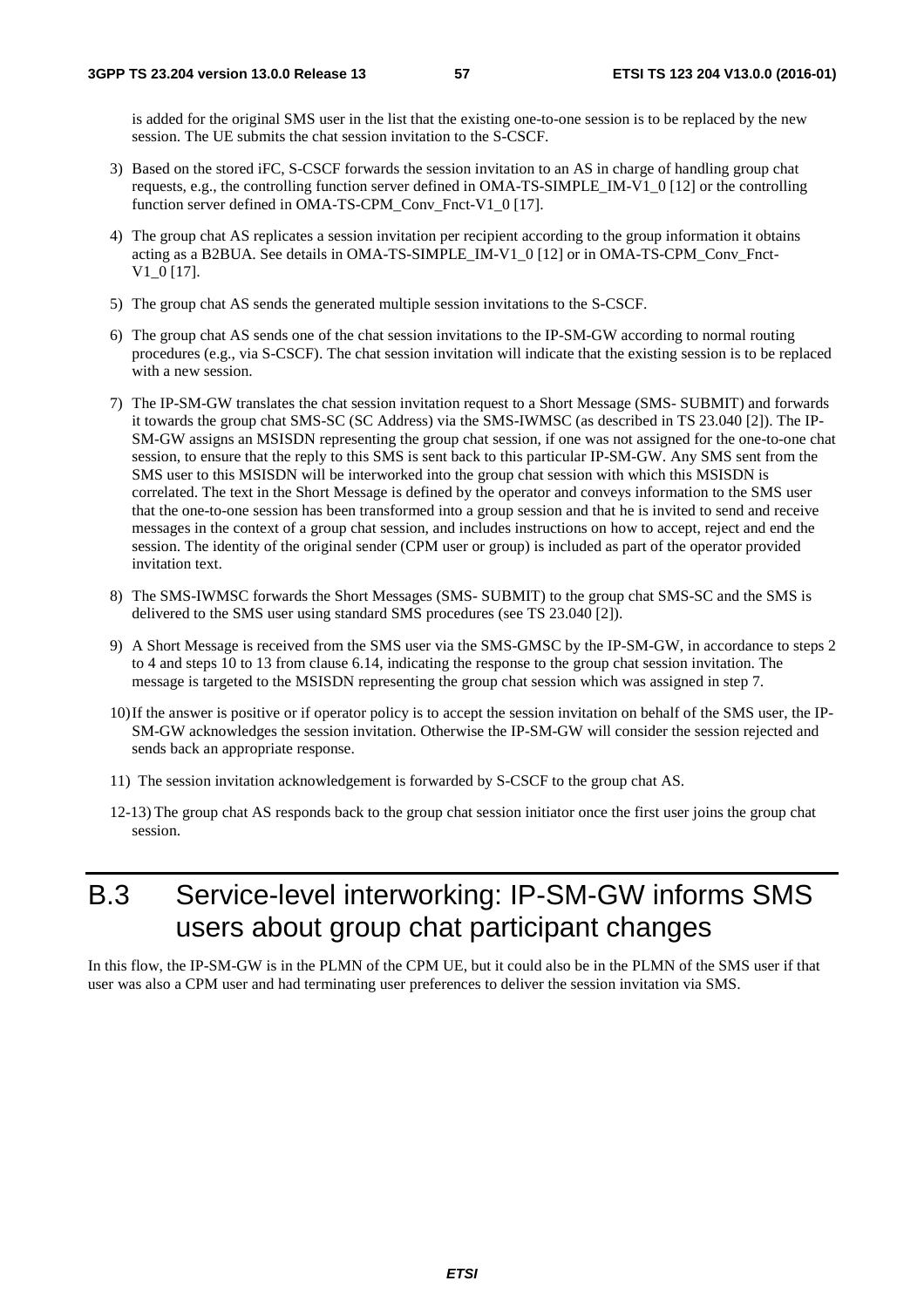

#### **Figure B.3: Sending participant information changes to an SMS user in a group chat session**

- 1) A group chat session including SMS user(s) set up by an IM or CPM user as described in clause B.1 steps 1-17.
- 2) The group chat AS detects change in participants of the group chat session (e.g. participant added or left the group chat session, that event is not shown in the flow).
- 3-4) As the IP-SM-GW has subscribed to participant information changes, the group chat AS notifies the IP-SM-GW about the participant change through the S-CSCF using an appropriate SIP method.
- 5-6) The IP-SM-GW acknowledges the notification.
- 7) According to operator policy, the IP-SM-GW translates the participant change notification to a Short Message (SMS- SUBMIT) and forwards it towards the group chat SMS-SC (SC Address) via the SMS-IWMSC (as described in TS 23.040 [2]). The text in the Short Message is defined by the operator and conveys appropriate information to the SMS user.
- 8) The SMS-IWMSC forwards the Short Messages (SMS- SUBMIT) to the group chat SMS-SC and the SMS is delivered to the SMS user using standard SMS procedures (see TS 23.040 [2]).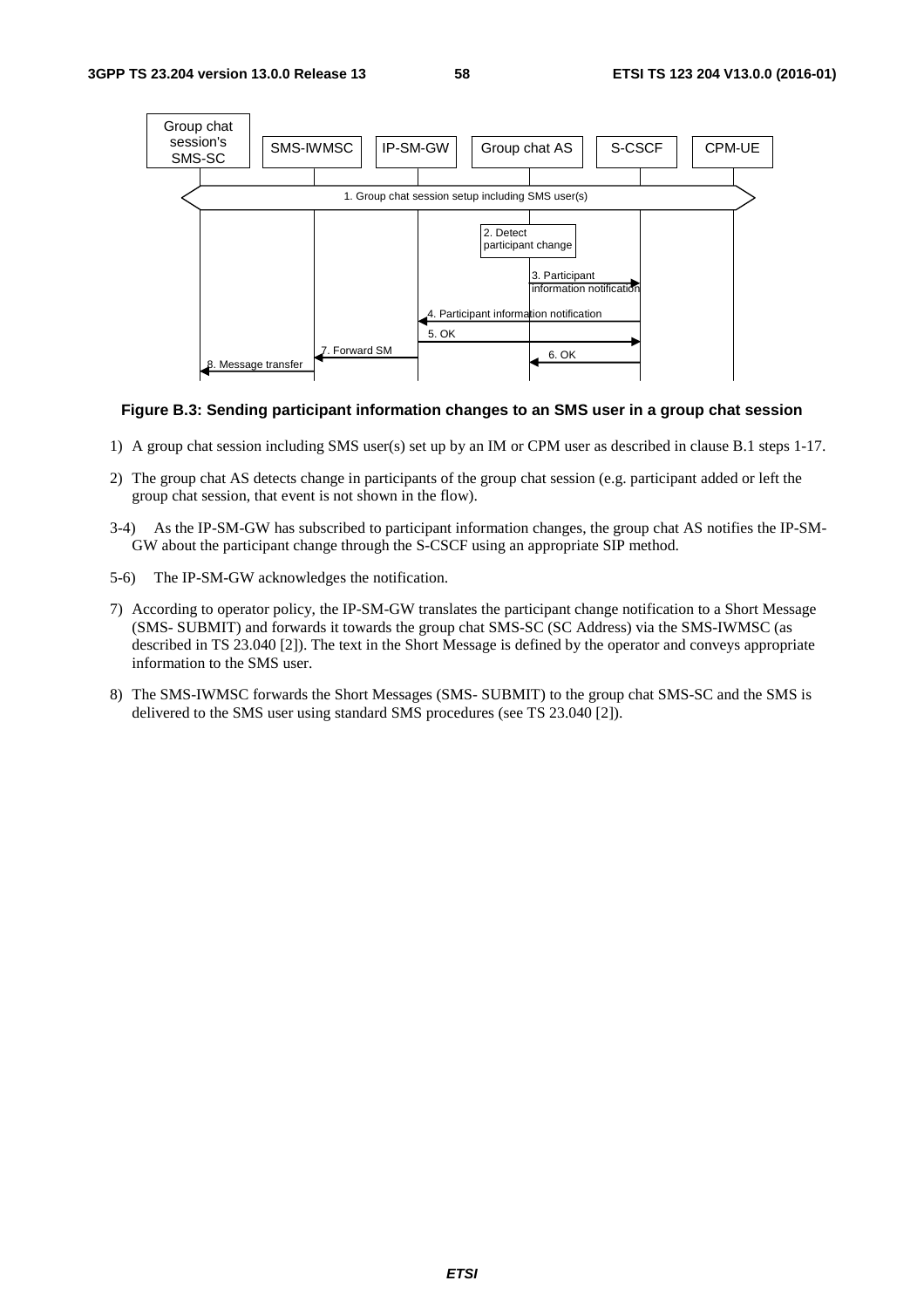## Annex C (informative): Change History

| <b>Change history</b> |              |                |           |                |     |                                                                                 |        |                   |
|-----------------------|--------------|----------------|-----------|----------------|-----|---------------------------------------------------------------------------------|--------|-------------------|
| Date                  | TSG#         | TSG Doc.       | <b>CR</b> | Rev            | Cat | Subject/Comment                                                                 | Old    | <b>New</b>        |
| 2007-12               | SP-38        | SP-070898      | 0036      | 1              | B   | New Annex: IM user sends an Instant Message to a group list                     | 7.4.0  | 8.0.0             |
|                       |              |                |           |                |     | including SMS users                                                             |        |                   |
| 2007-12               | SP-38        | SP-070898 0037 |           | 3              | В   | IM capable UE sends an Instant Message to an SMS user                           | 7.4.0  | 8.0.0             |
| 2007-12               | SP-38        | SP-070898 0038 |           | 4              | B   | Relationship between SMSIP and Service level interworking                       | 7.4.0  | 8.0.0             |
| 2007-12               | SP-38        | SP-070898 0039 |           | 4              | В   | Definition, Symbol, Abbreviation Clauses                                        | 7.4.0  | 8.0.0             |
| 2007-12               | SP-38        | SP-070898 0041 |           | 5              | В   | Status Report for IM to SMS IW                                                  | 7.4.0  | 8.0.0             |
| 2007-12               | SP-38        | SP-070898 0043 |           | $\overline{2}$ | B   | Updating the scope for TS 23.204                                                | 7.4.0  | 8.0.0             |
| 2007-12               | SP-38        | SP-070898 0044 |           | $\overline{2}$ | В   | Concatenated Short Messages delivered as an large Instant<br>Message            | 7.4.0  | 8.0.0             |
| 2007-12               | SP-38        | SP-070898 0045 |           | 2              | B   | IP-SM-GW Additional Features                                                    | 7.4.0  | 8.0.0             |
| 2008-03               | SP-39        | SP-080109 0047 |           | $\overline{2}$ | C   | SC address retrieval for IM MO                                                  | 8.0.0  | 8.1.0             |
| 2008-03               | SP-39        | SP-080108 0050 |           | 2              | Α   | <b>Correction to Reference</b>                                                  | 8.0.0  | 8.1.0             |
| 2008-03               | SP-39        | SP-080109 0053 |           |                | D   | Implementing the documentation guidance from SA#38                              | 8.0.0  | 8.1.0             |
| 2008-03               | $SP-39$      | SP-080109      | 0056      |                | F   | IM to SM interworking procedure corrections                                     | 8.0.0  | 8.1.0             |
| 2008-03               | SP-39        | SP-080109 0058 |           | 2              | B   | Procedures when disposition notification is requested by IMS<br>UE              | 8.0.0  | 8.1.0             |
| 2008-03               | SP-39        | SP-080109      | 0059      | 3              | С   | Adding architecture requirement for service level interworking                  | 8.0.0  | 8.1.0             |
| 2008-03               | SP-39        | SP-080109 0060 |           | $\overline{2}$ | С   | Implementing the functionality for SC address retrieval                         | 8.0.0  | 8.1.0             |
| 2008-03               | SP-39        | SP-080109 0061 |           | $\mathbf{1}$   | F   | General cleanup of the specification                                            | 8.0.0  | 8.1.0             |
| $2008 - 03$           | SP-39        | SP-080109      | 0062      | 3              | С   | General cleanup of new sections agreed in SA2#62                                | 8.0.0  | 8.1.0             |
| 2008-03               | SP-39        | SP-080109 0063 |           | 3              | С   | Correctly adding SMS to IM interworking procedures and clean 8.0.0<br><b>up</b> |        | 8.1.0             |
| 2008-06               | SP-40        | SP-080368      | 0064      |                | С   | Adding privacy functionality to the service level interworking                  | 8.1.0  | 8.2.0             |
| 2008-06               | <b>SP-40</b> | SP-080368 0065 |           | $\overline{2}$ | С   | IM delivery to unregistered IMS subscriber                                      | 8.1.0  | 8.2.0             |
| 2008-06               | <b>SP-40</b> | SP-080368 0066 |           | 1              | F   | General Cleanup (cont'd)                                                        | 8.1.0  | 8.2.0             |
| 2008-06               | SP-40        | SP-080368 0067 |           | 4              | F   | Deferred message when SMS is transport or service level<br>interworked          | 8.1.0  | 8.2.0             |
| 2008-06               | SP-40        | SP-080368 0068 |           | 1              | F   | Corrections for IM termination call flow                                        | 8.1.0  | 8.2.0             |
| 2008-06               | SP-40        | SP-080368 0070 |           | $\mathbf{1}$   | F   | Architectural requirement corrections                                           | 8.1.0  | 8.2.0             |
| 2008-06               | SP-40        | SP-080368 0072 |           |                | F   | SMS delivery correction                                                         | 8.1.0  | 8.2.0             |
| 2008-09               | SP-41        | SP-080585 0074 |           | 3              | B   | Update of 23.204 for SMS over IP procedures for E-UTRAN                         | 8.2.0  | 8.3.0             |
| 2009-03               | SP-43        | SP-090111 0077 |           | $\overline{4}$ | A   | Correction of procedure for SM termination through the home<br>network          | 8.3.0  | 8.4.0             |
| 2009-03               | SP-43        | SP-090106 0078 |           | 1              | F   | Reduction of unnecessary signalling                                             | 8.3.0  | 8.4.0             |
| 2009-12               | SP-46        |                |           |                |     | Update to Rel-9 version (MCC)                                                   | 8.4.0  | 9.0.0             |
| 2010-03               | <b>SP-47</b> | SP-100157 0085 |           | $\blacksquare$ | B   | IP-SM-GW enhancements for interworking with OMA CPM                             | 9.0.0  | 10.0.0            |
|                       |              |                |           |                |     | (Rel-9 CR0087 not included as instructed on the Rel-9 CR)                       |        |                   |
| 2010-06               | SP-48        | SP-100336 0088 |           |                | F   | Scope and References Corrections of CPM-SMS IW                                  | 10.0.0 | 10.1.0            |
| 2010-06               | SP-48        | SP-100336 0089 |           |                | F   | Clarify routing of messages for processing in the IP-SM-GW                      |        | 10.0.0 10.1.0     |
| 2010-09               | <b>SP-49</b> | SP-100557 0090 |           | 1              | F   | NOTE corrections                                                                |        | 10.1.0 10.2.0     |
| 2011-06               | SP-52        | SP-110343 0091 |           |                | F   | IP-SM-GW address handling clarification                                         |        | 10.2.0 11.0.0     |
| 2011-09               | SP-53        | SP-110469 0092 |           |                | F   | MCC Implementation correction to CR0091                                         |        | 11.0.0 11.1.0     |
| 2012-06               | <b>SP-56</b> | SP-120240 0093 |           | 5              | B   | Server to MSISDN-less IMS UE direction in IMS                                   |        | 11.1.0 11.2.0     |
| 2012-12               | <b>SP-58</b> | SP-120717 0095 |           | $\overline{2}$ | F   | Nokia Siemens Networks, LG Electronics                                          |        | 11.2.0 11.3.0     |
| 2012-12               | SP-58        | SP-120727 0096 |           | 2              | B   | SMS for IMS UE to IMS UE without MSISDN                                         |        | $11.3.0$   12.0.0 |
| 2013-03               | SP-59        |                |           | 1              | F   | Clarification on MSISDN-less SMS operation                                      |        | 12.0.0 12.1.0     |
|                       |              | SP-130091 0097 |           |                |     |                                                                                 |        |                   |
| 2013-06               | SP-60        | SP-130322 0101 |           | 2              | Α   | Adding the interface between IP-SM-GW and MME                                   |        | 12.1.0 12.2.0     |
| 2013-09               | SP-61        | SP-130370 0103 |           | 1              | Α   | IP-SM-GW with Diameter interfaces for SMS in MME                                |        | 12.2.0 12.3.0     |
| 2013-12               | SP-62        | SP-130535 0104 |           |                | B   | IP-SM-GW and Gdd interface                                                      |        | 12.3.0 12.4.0     |
| 2015-12               |              |                |           |                |     | Update to Rel-13 version (MCC)                                                  | 12.4.0 | 13.0.0            |